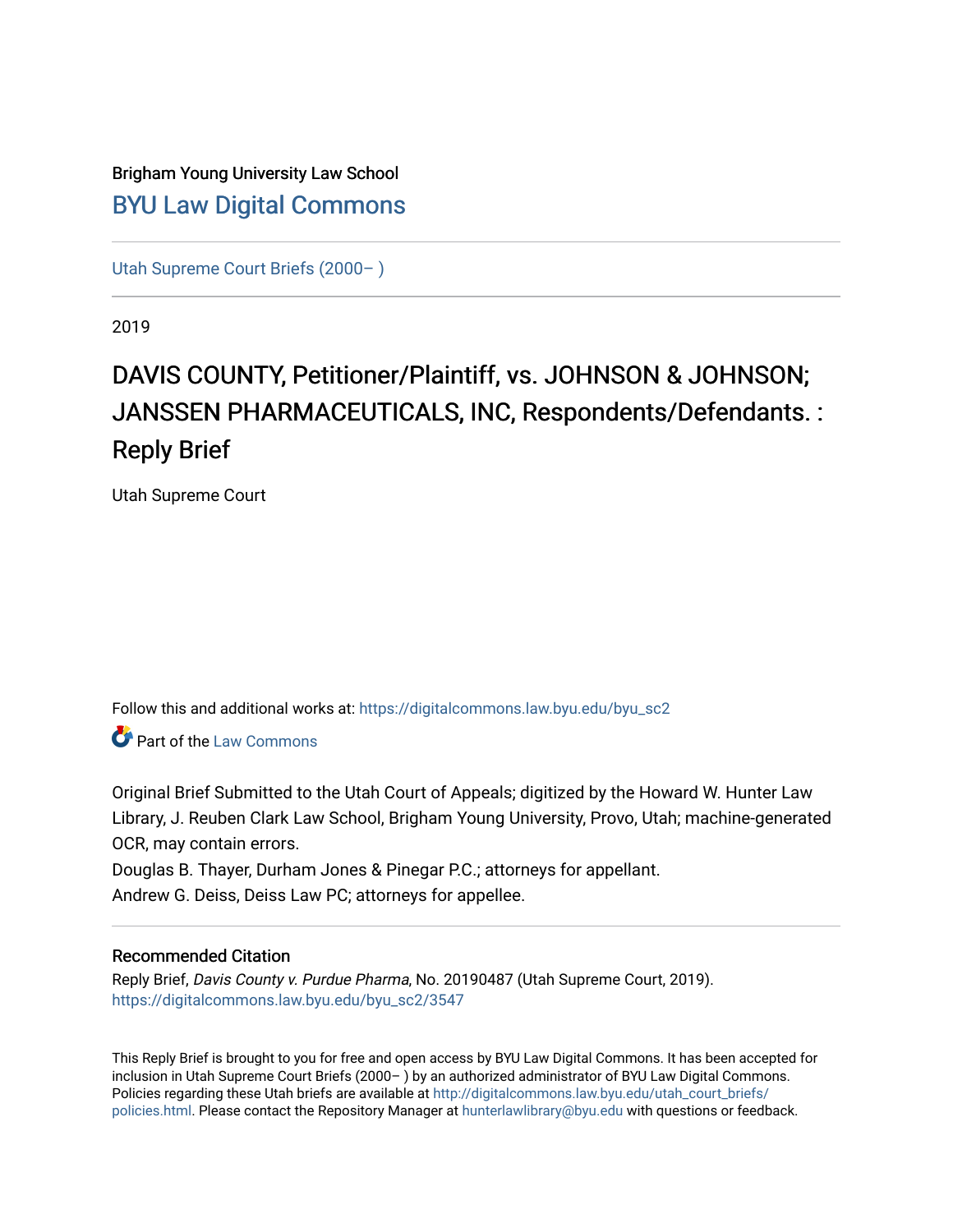# IN THE UTAH SUPREME COURT

 $\top$ 

| DAVIS COUNTY,                                                  | <b>REPLY BRIEF OF PETITIONER</b>                                        |
|----------------------------------------------------------------|-------------------------------------------------------------------------|
| Petitioner/Plaintiff,                                          |                                                                         |
| VS.                                                            |                                                                         |
| <b>JOHNSON &amp; JOHNSON; JANSSEN</b><br>PHARMACEUTICALS, INC, | Supreme Court Case No. 20190487-SC<br>District Court Case No. 180700870 |
| Respondents/Defendants.                                        |                                                                         |

# Interlocutory appeal from an order of the Honorable David M. Connors in the Second Judicial District Court

| Andrew G. Deiss (7184)           | Douglas B. Thayer (8109)               |  |
|----------------------------------|----------------------------------------|--|
| adeiss@deisslaw.com              | dthayer@djplaw.com                     |  |
| <b>DEISS LAW PC</b>              | DURHAM JONES & PINEGAR, P.C.           |  |
| 10 West 100 South, Suite 425     | 3301 North Thanksgiving Way, Suite 400 |  |
| Salt Lake City, Utah 84101       | Lehi, Utah 84043                       |  |
| $(801)$ 433-0226                 | $(801)$ 375-6600                       |  |
|                                  |                                        |  |
| Attorneys for Johnson & Johnson; | <b>Attorneys for Davis County</b>      |  |
| Janssen Pharmaceuticals, Inc.    |                                        |  |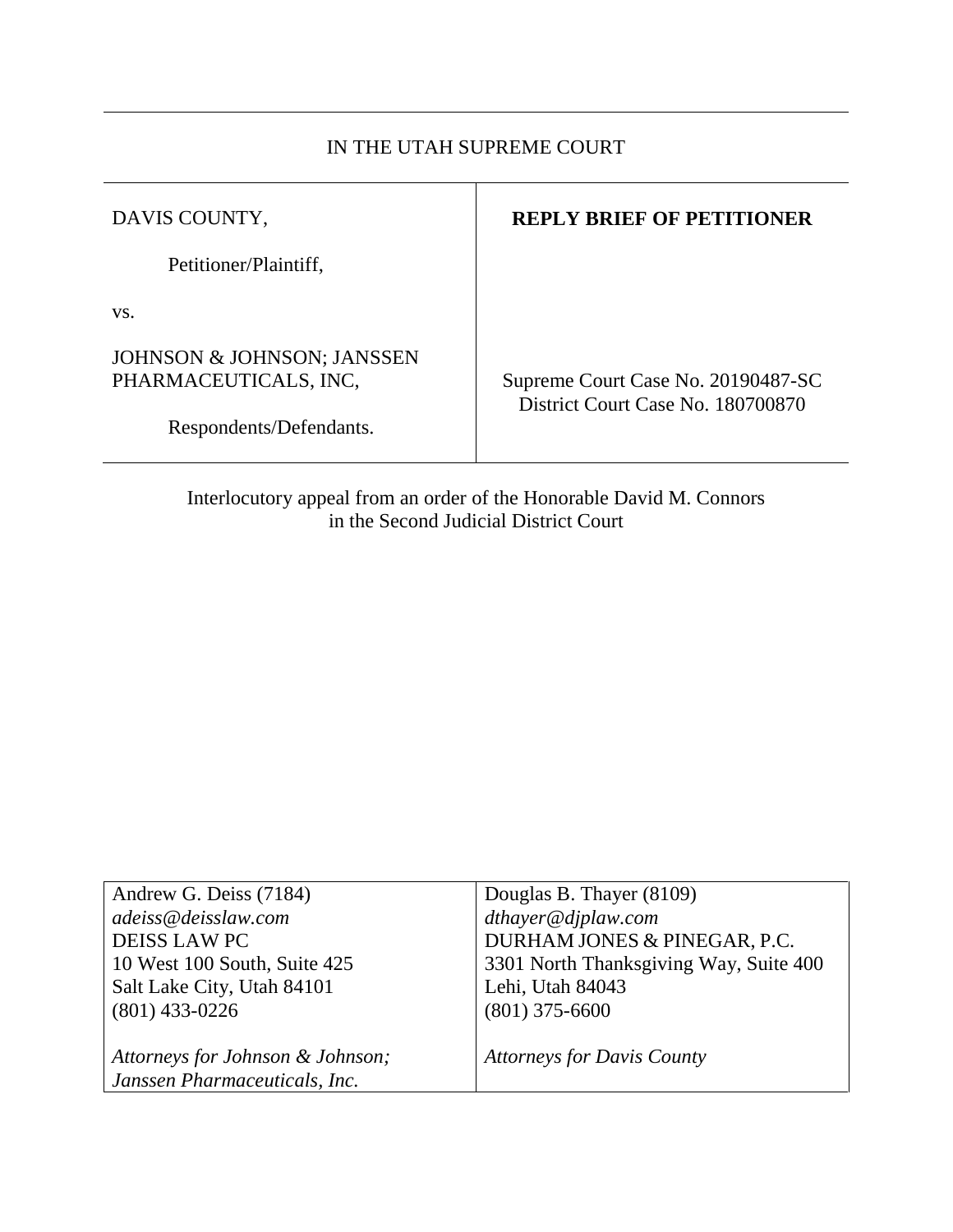# **TABLE OF CONTENTS**

| I. THE DISTRICT COURT'S INHERENT AUTHORITY DOES NOT EXTEND                                                                                                                        |
|-----------------------------------------------------------------------------------------------------------------------------------------------------------------------------------|
| II. THE DISTRICT COURT'S DECISION DID NOT REST ON RULE 42 2                                                                                                                       |
| III. THE UTAH CHANGE OF VENUE STATUTE IS VALID AND PROHIBITS                                                                                                                      |
| IV. THE TRANSFER AND CONSOLIDATION OF THIS CASE WITH OTHER<br>OPIOID CASES IN SUMMIT COUNTY WOULD NOT ACHIEVE THE JUST,<br>SPEEDY, AND INEXPENSIVE DETERMINATION OF THIS ACTION11 |
|                                                                                                                                                                                   |
|                                                                                                                                                                                   |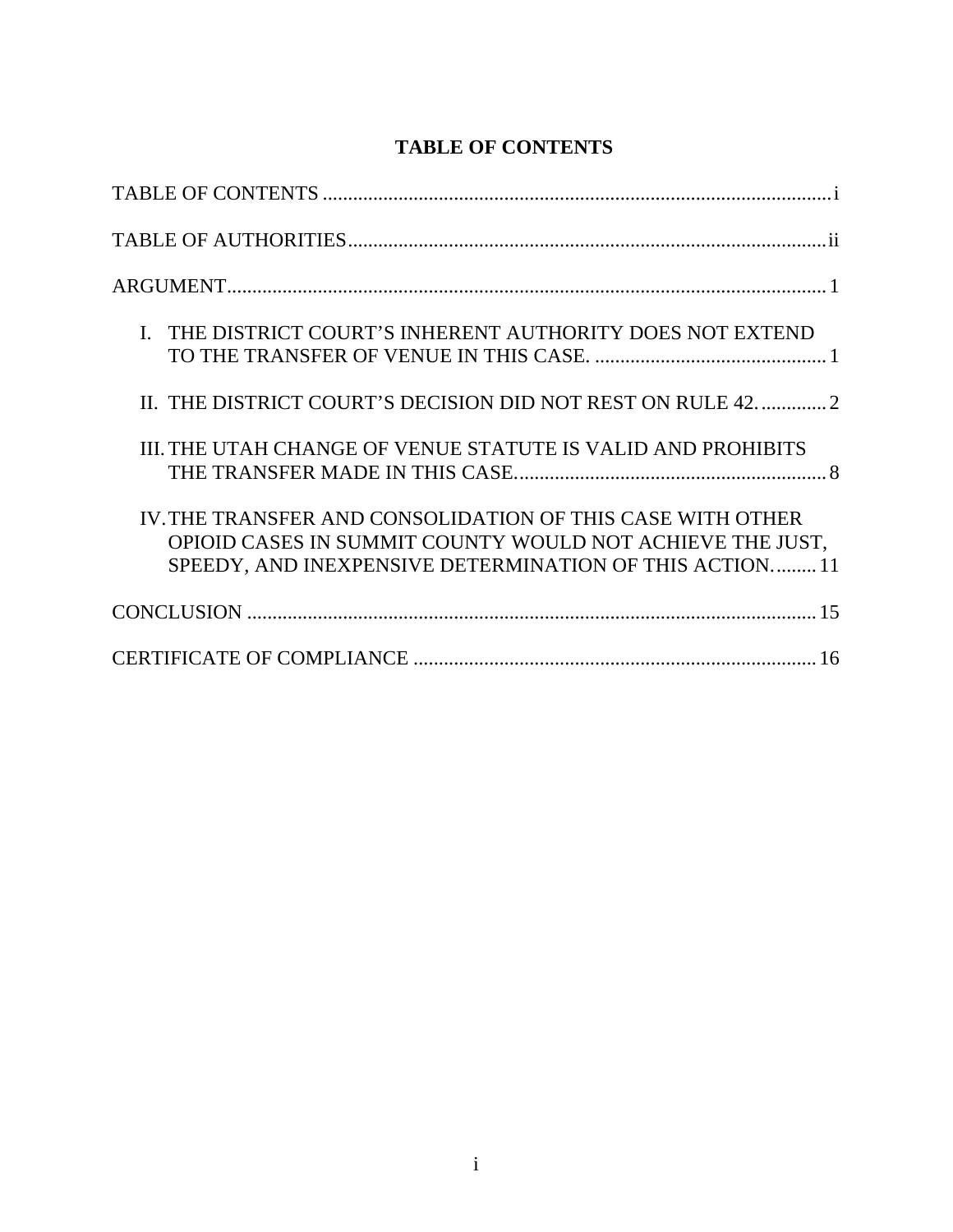# **TABLE OF AUTHORITIES**

**Cases**

| 2010-1 RADC/CADC Venture, LLC v. Dos Lagos, LLC, 2017 UT 29, 408 P.3d 313 6                                                                                        |
|--------------------------------------------------------------------------------------------------------------------------------------------------------------------|
|                                                                                                                                                                    |
| Butterfield v. Sevier Valley Hosp., 2010 UT App 357, 246 P.3d 120 10                                                                                               |
| Calder v. Blitz U.S.A., Inc., No. 2:07-CV-387-TC-PMW, 2010 WL 2639971, 2010 U.S.                                                                                   |
|                                                                                                                                                                    |
| City of Grantsville v. Redevelopment Agency of Tooele City, 2010 UT 38,                                                                                            |
| Cummings v. ConGlobal Indus., Inc., No. 07-CV-409-TCK-SAJ, 2008 WL 656000, 2008                                                                                    |
| Espanol v. Avis Budget Car Rental, LLC, No. 8:10-CV-944-T-35-AEP, 2012 WL                                                                                          |
| Exxon Mobil Corp. v. Falcon, No. CIV.A. 12-454, 2012 WL 630048 (E.D. La. Feb. 27,                                                                                  |
| Figg & Muller Engineers, Inc. v. Petruska, 477 N.E.2d 968 (Ind. App. 1985)7                                                                                        |
|                                                                                                                                                                    |
|                                                                                                                                                                    |
| In re: LVNV Funding, LLC, Time-Barred Proof of Claim Fair Debt Collection Practices<br>Act (FDCPA) Litig., 96 F. Supp. 3d 1376 (U.S. Jud. Pan. Mult. Lit. 2015) 13 |
| Kindred v. State, 540 N.E.2d 1161 (Ind. 1989), abrogated on other grounds by Fajardo v.                                                                            |
| Mallory v. Brigham Young Univ., 2012 UT App 242, 285 P.3d 1230, rev'd on other                                                                                     |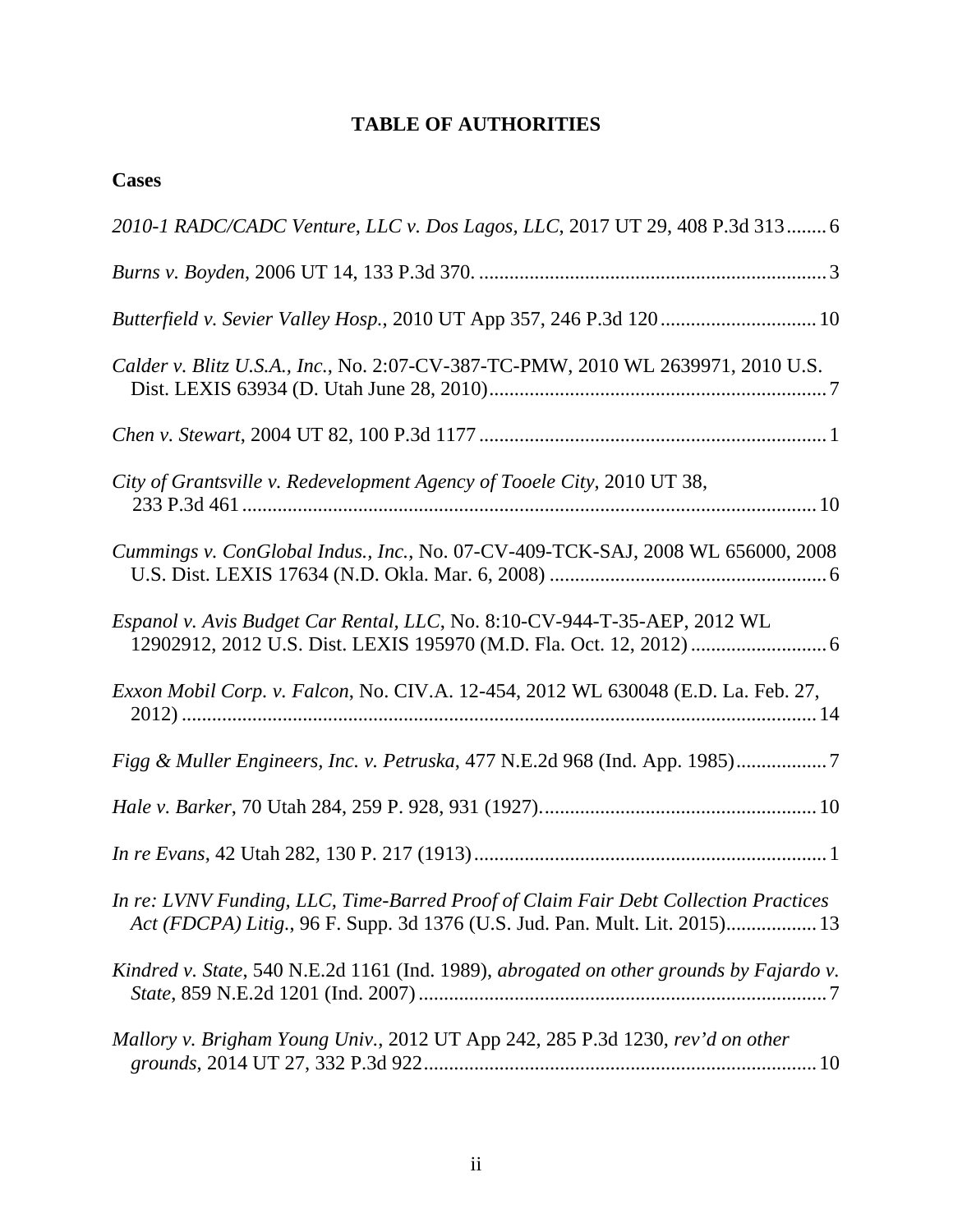| Swindell-Dressler Corporation v. Dumbauld, 308 F.2d 267 (3rd Cir. 1962)            |  |
|------------------------------------------------------------------------------------|--|
| Utah Transit Auth. v. Local 382 of Amalgamated Transit Union, 2012 UT 75, 289 P.3d |  |
|                                                                                    |  |

# **Constitutional Provisions, Statutes, Bills, and Rules**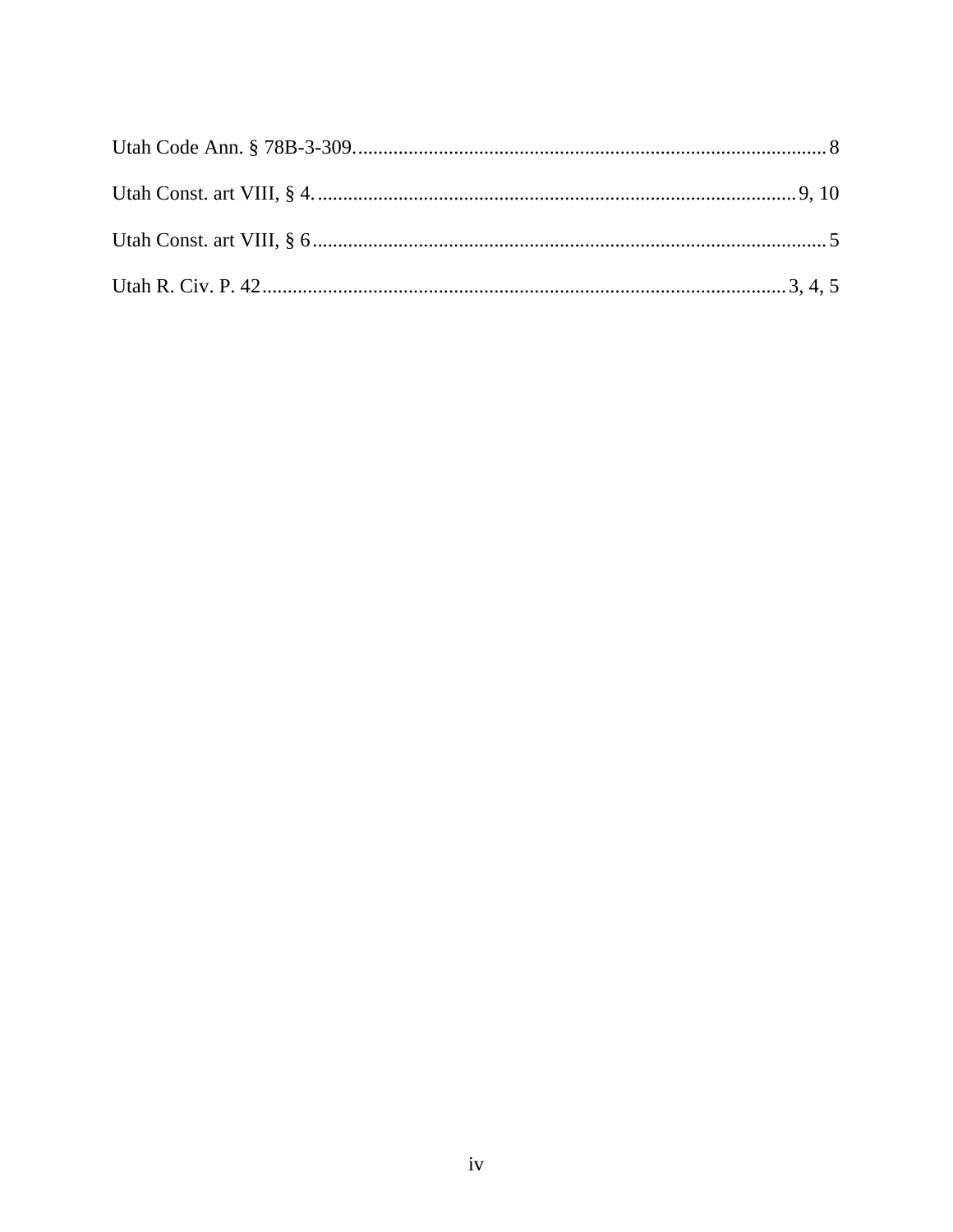## **ARGUMENT**

# **I. THE DISTRICT COURT'S INHERENT AUTHORITY DOES NOT EXTEND TO THE TRANSFER OF VENUE IN THIS CASE.**

District courts do not have unbridled inherent authority to override applicable statutes and rules. Respondents' brief fails to even address the scope of the inherent authority of district courts in this State and instead simply reiterates that district courts have some inherent authority and that there are ostensible benefits to the transfer of Davis County's case away from a proper venue. (Respondents' Brief, 11-13.)

There is no dispute that "courts maintain a certain degree of inherent power to properly discharge their duties." *W. Water, LLC v. Olds*, 2008 UT 18, ¶ 42, 184 P.3d 578. However, that inherent power is necessarily limited where a statute or rule applies. *See, e.g.*, *In re Evans*, 42 Utah 282, 130 P. 217, 224 (1913) (holding that a court's inherent powers "may, within certain limits, be abridged, and the procedure with respect to the exercise of them be regulated, by legislation"); *Chen v. Stewart*, 2004 UT 82, ¶ 50, 100 P.3d 1177 (cleaned up) (holding that "[c]ourts have (at least in the absence of legislation to the contrary) inherent power to provide themselves with appropriate instruments required for the performance of their judicial duties"); *W. Water*, 2008 UT 18 at ¶ 42 (holding that the "certain degree of inherent power [Utah courts have] to properly discharge their duties" stems from and is therefore "limited by statute or constitution").

Statutes enacted by the legislature and the rules and case law promulgated by this Court constitute the outer bounds of a court's inherent authority. Indeed, the scope of "authority is not a matter for the courts to define at our preference and whim." *Utah* 

1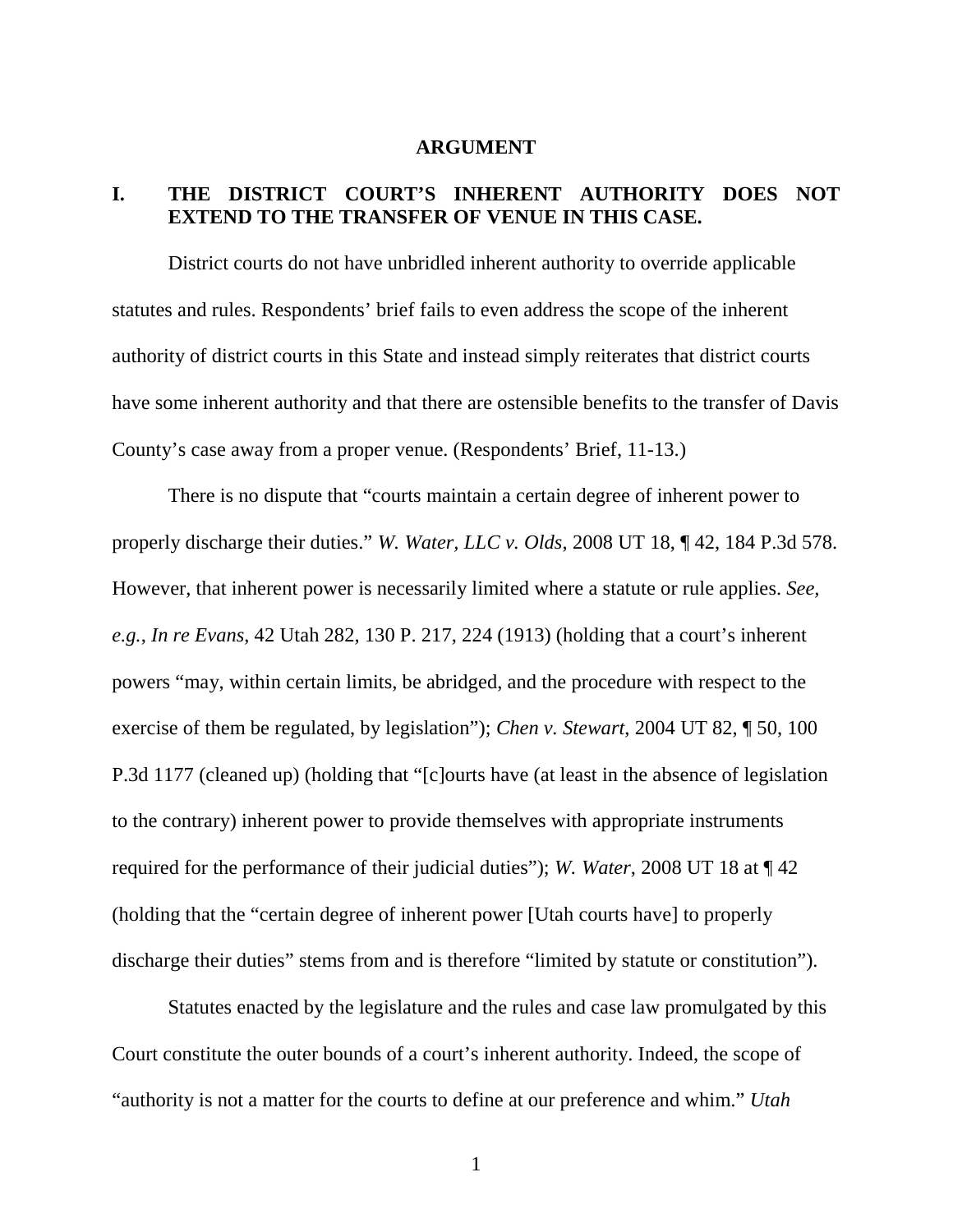*Transit Auth. v. Local 382 of Amalgamated Transit Union*, 2012 UT 75, ¶ 20, 289 P.3d 582. The scope of a court's inherent authority is properly limited by statutes and rules, rather than determined by each court on an ad hoc basis. Thus the district court's ruling, relying on its inherent authority to transfer Davis County's case outside the bounds of the venue statute, is erroneous.

## **II. THE DISTRICT COURT'S DECISION DID NOT REST ON RULE 42.**

Respondents' attempt to shoehorn the district court's ruling into a Rule 42 analysis is as perplexing as it is spurious. Respondents erroneously argue that the district court's order can be affirmed, even in the absence of inherent authority to transfer venue, because the "rules provide for an alternative source of power for the court's temporary consolidation order," specifically Rule 42 of the Utah Rules of Civil Procedure. (Respondents' Brief, 13.) Respondents' brief actually argues that, "[a]lthough it did not cite the rule directly, the district court invoked the powers granted by rule 42." (Respondents' Brief, 14.) To be clear, the district court did not invoke Rule 42 in granting the motion to transfer venue, and it explicitly denied the separate motion to consolidate brought under Rule 42. Reliance on Rule 42 cannot be inferred from the Venue Order, particularly where the only mention of the rule in that order is a statement that another court had declined to consolidate opioid cases outside of its judicial district under Rule 42. (R. 6875.) The district court explicitly set forth its reasoning and authority in its Venue Order:

Accordingly, this Court, exercising its inherent authority to manage its cases and dockets, concludes that a limited transfer of venue for pretrial proceedings will promote the ends of justice and the efficient administration of pending cases and

2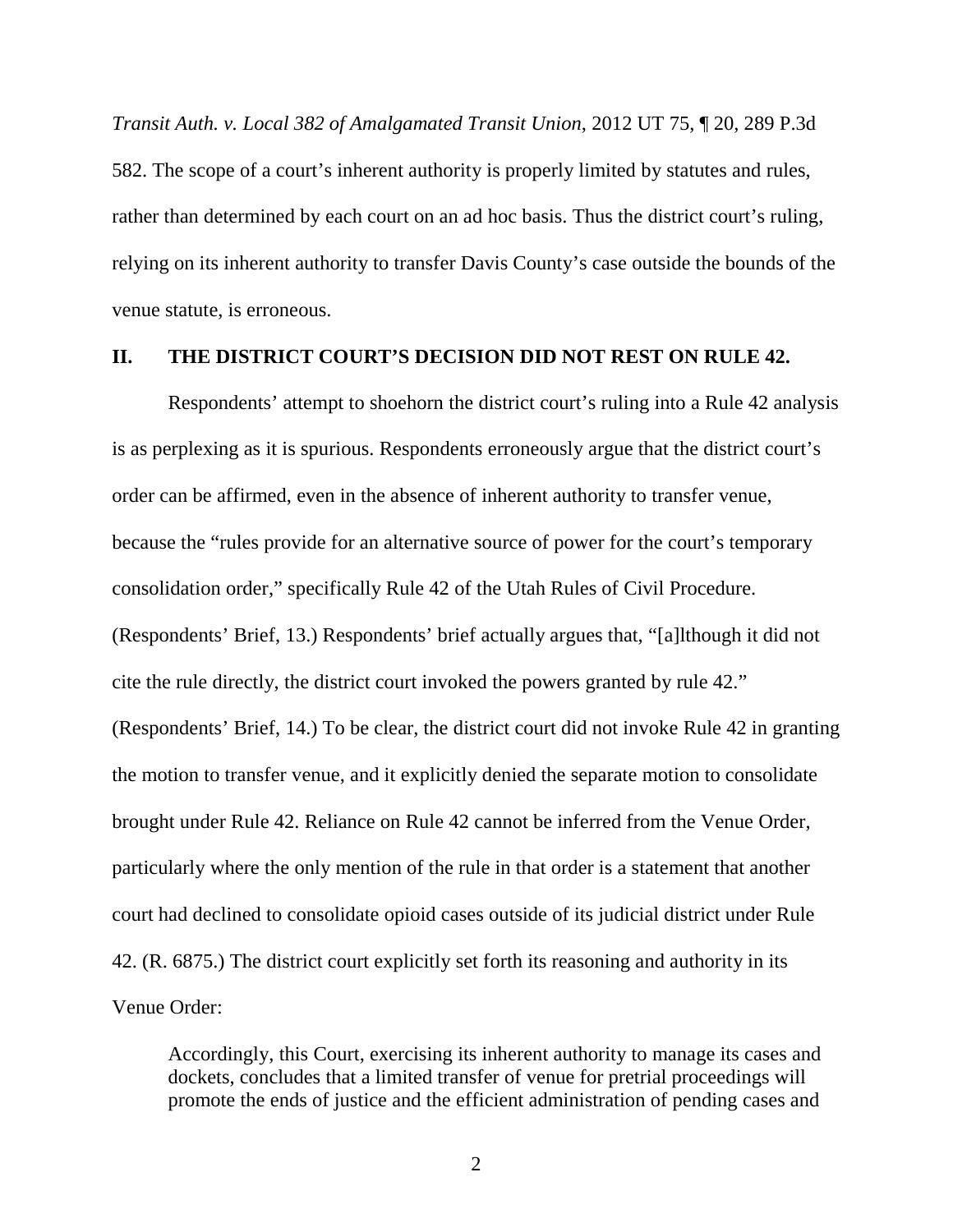dockets. Therefore, the Court transfers the venue of pre-trial proceedings only, to Summit County in Utah's Third District Court."

(R. 6877.) The district court emphatically did not rely on Rule 42 in making its ruling to transfer venue.

Even if the Venue Order can somehow be read to implicitly rely on Rule 42, Rule 42 does not grant a district court *any* authority to transfer venue of a case, and it does not permit consolidation of any case outside of a court's geographical district. Rule 42 only allows a district court to consolidate actions that are already "pending before" it when those actions involve common questions of law or fact. *See* Utah R. Civ. P. 42(a). [1](#page-8-0)

Under the rules of statutory interpretation, the phrase "pending before the court" in Rule 42 must be read to refer not to the level of district court in general but to individual geographical district courts. This Court interprets "court rules, like statutes and administrative rules, according to their plain language." *Burns v. Boyden*, 2006 UT 14, ¶ 19, 133 P.3d 370. This Court further has a "duty to read and interpret statutory provisions in harmony with other provisions in the same statute and with other related statutes." *State v. Jeffries*, 2009 UT 57, ¶ 9, 217 P.3d 265.

The idea that cases "pending before the court" under Rule 42 necessarily means cases pending before the same geographical district court is supported by both the plain

<span id="page-8-0"></span> $1$  On February 22, 2019, the Summit County district court heard arguments from Defendants in this case (and in other opioid cases) that all of the opioid cases in Utah should be consolidated under Rule 42. (Add. B, 2.) Davis County argued that the Summit County Court did not have the authority to cross the geographical district lines to consolidate all of the cases in question, including Davis County's case. This is because Rule 42 only offers this power in relation to actions that "are pending before the court." Utah R. Civ. P. 42(a).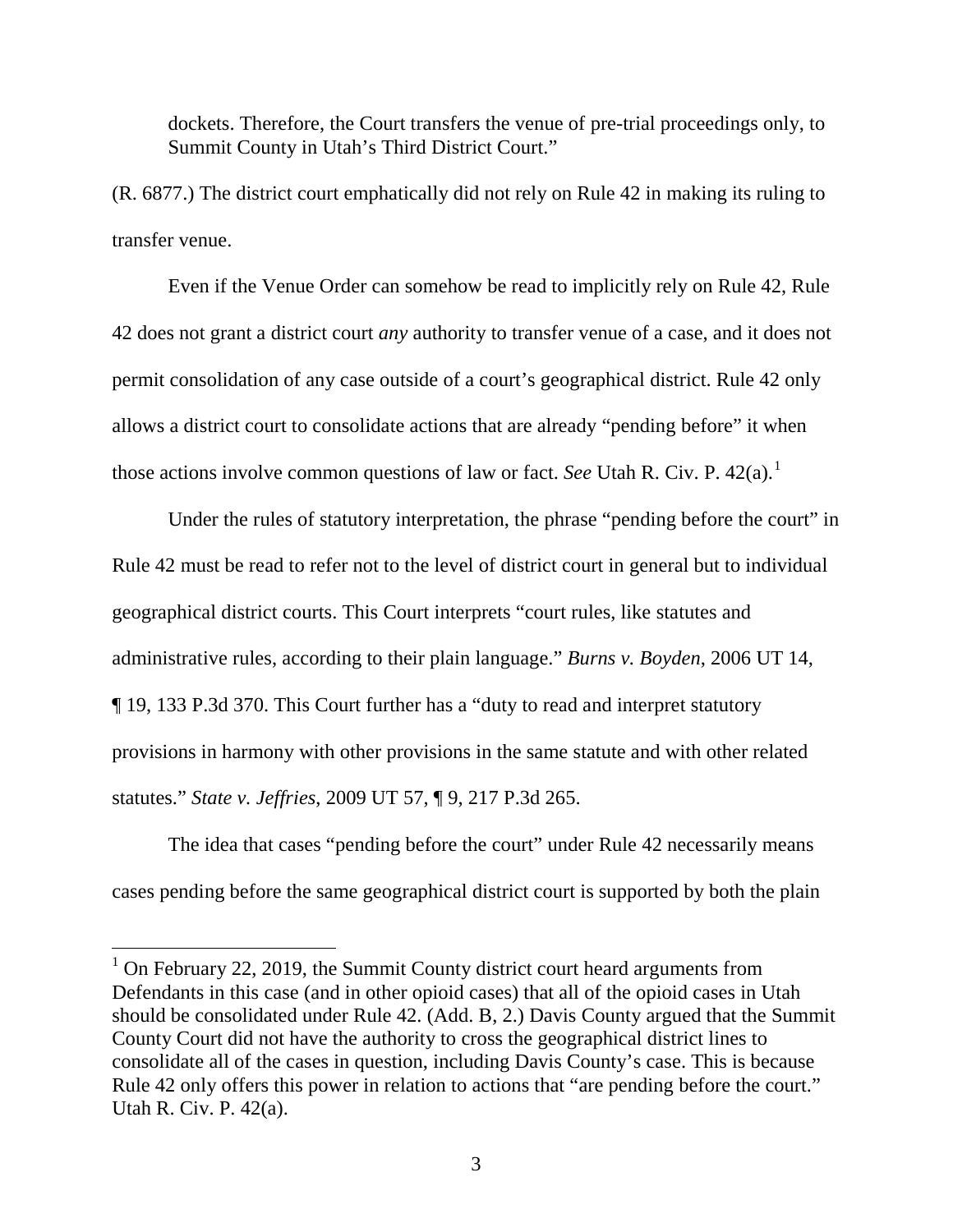language of the rule and by reading that phrase in harmony with the rest of the provisions of the rule. Rule 42(a)(1) states that "[t]he presiding judge may assign the case to another judge for good cause." Utah R. Civ. P. 42(a)(1). This reference to a presiding judge only makes sense if the rule is referring to the geographical district courts. A presiding judge is assigned to preside over each geographical district court within Utah. *See* Utah Code Ann. § 78A-5-106. The presiding judge in one judicial district does not have the authority to assign cases from its district to a judge outside of its district, nor does the presiding judge have the authority to reach outside of its district to take cases away from another judicial district. Thus, Rule 42, under its plain meaning and to give meaning to the rest of its provisions, necessarily refers to individual geographic district courts when it refers to cases "pending before the court."

Respondents' arguments to the contrary are not well taken. First, there is no support either in the rule itself or in case law for the idea that Rule 42 implicitly allows a court to transfer a case away rather than consolidate cases before it. Second, harmonizing rules and statutes related to transferring and consolidating cases indicates that Rule 42 is limited to cases before the same geographical district. Respondents argue that the judicial districts in the state of Utah "are best understood as administrative boundaries that carry no substantive weight" and that the "district lines do not segregate the district court into individual district courts distinct from one another." However, this is an untenable interpretation of the geographical divisions of the district courts in Utah, under both Rule 42 and other Utah law. Section 78A-5-101 of the Utah Code distinguishes between "the district court," which "is a trial court of general jurisdiction," and "a district court,"

4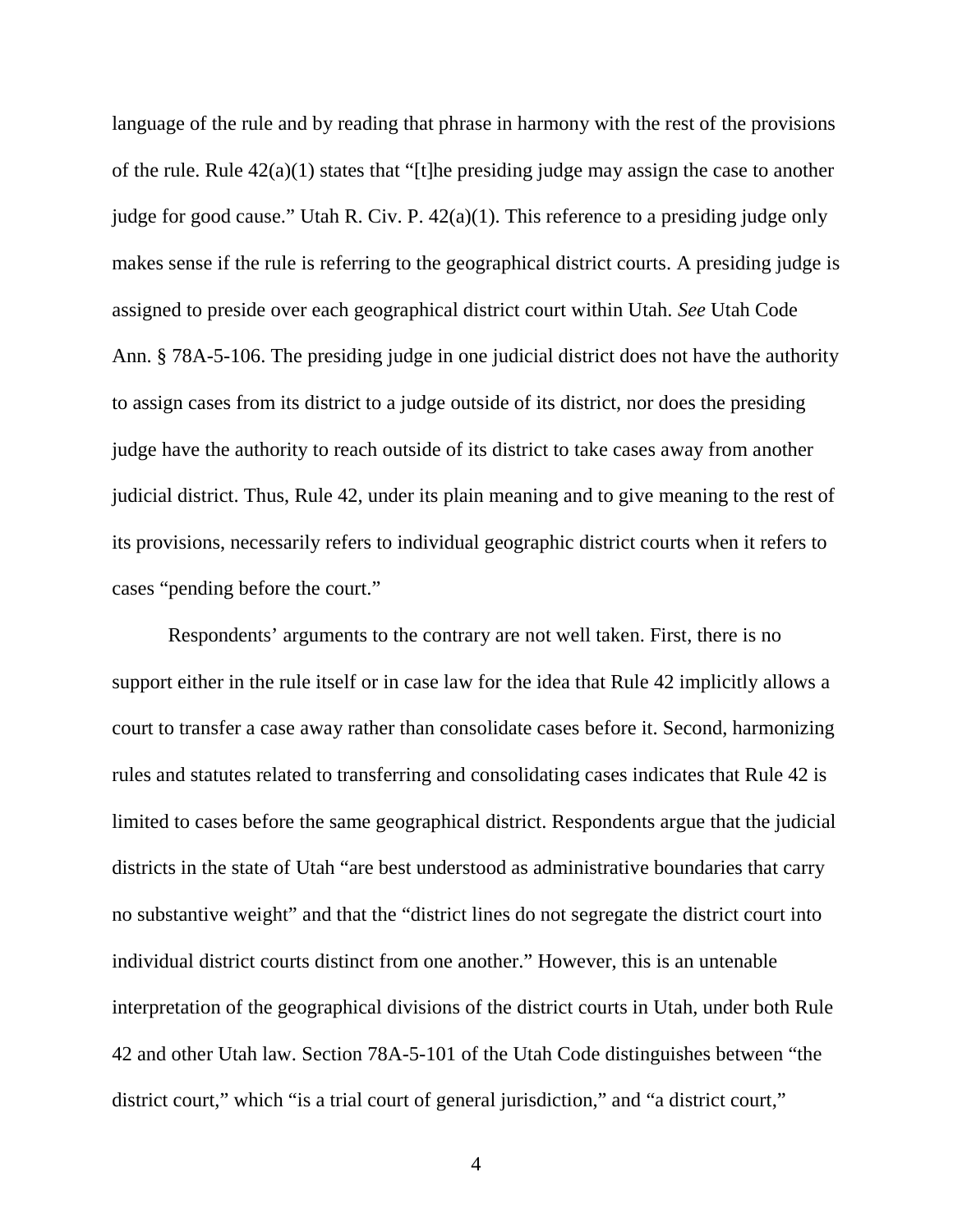which "shall be located in the county seat of each county." Utah Code Ann. § 78A-5- 101(1), (4). Further, the Utah Constitution provides that "[g]eographic divisions for all courts of record except the Supreme Court may be provided by statute." Utah Const. art VIII, § 6; *see also* Utah Code Ann. § 78A-1-102 ("The district and juvenile courts shall be divided into eight geographical divisions.") It would be nonsensical and superfluous to assume that the geographical divisions of the courts of the state of Utah carry no substantive weight when both rules and statutes rely on those geographical divisions.

Because the language of Rule 42(a) is plain on its face, there is very little Utah case law interpreting the rule and virtually none directly on point. In fact, Davis County has been unable to find a case in Utah based on Rule 42(a) where cases pending in different jurisdictions were involuntarily consolidated in a different district from where the plaintiff originally filed. There is, however, some relevant federal case law. Indeed, it is well-settled that Utah Rule  $42(a)$  $42(a)$  $42(a)$  was patterned after Federal Rule  $42(a)$ .<sup>2</sup> "Because the Utah Rules of Civil Procedure are patterned after the Federal Rules of Civil Procedure, where there is little Utah law interpreting a specific rule, we may [also] look to the

<span id="page-10-0"></span> $2$  In fact, prior to December 1, 2007, the portions of Utah Rule 42(a) and Federal Rule 42(a) at issue were identical. The pertinent part of both rules read as follows: "When actions involving a common question of law or fact are pending before the court, it may order a joint hearing or trial of any or all the matters in issue in the actions; it may order all the actions consolidated; and it may make such orders concerning proceedings therein as may tend to avoid unnecessary costs or delay." Fed. R. Civ. P. 42(a) (eff. July 1, 1966); Utah R. Civ. P. 42(a) (eff. Nov. 1, 2003 (current)). Although Federal Rule 42(a) was subsequently amended on December 1, 2007, "as part of the general restyling of the Civil Rules to make them more easily understood and to make style and terminology consistent throughout the rules.[,]" these changes were "intended to be stylistic only." *See*  Notes of Advisory Committee on 2007 Amendments, Fed. R. Civ. P. 42. Therefore, for all intents and purposes, the pertinent parts of Utah Rule 42(a) and Federal Rule 42(a) are identical.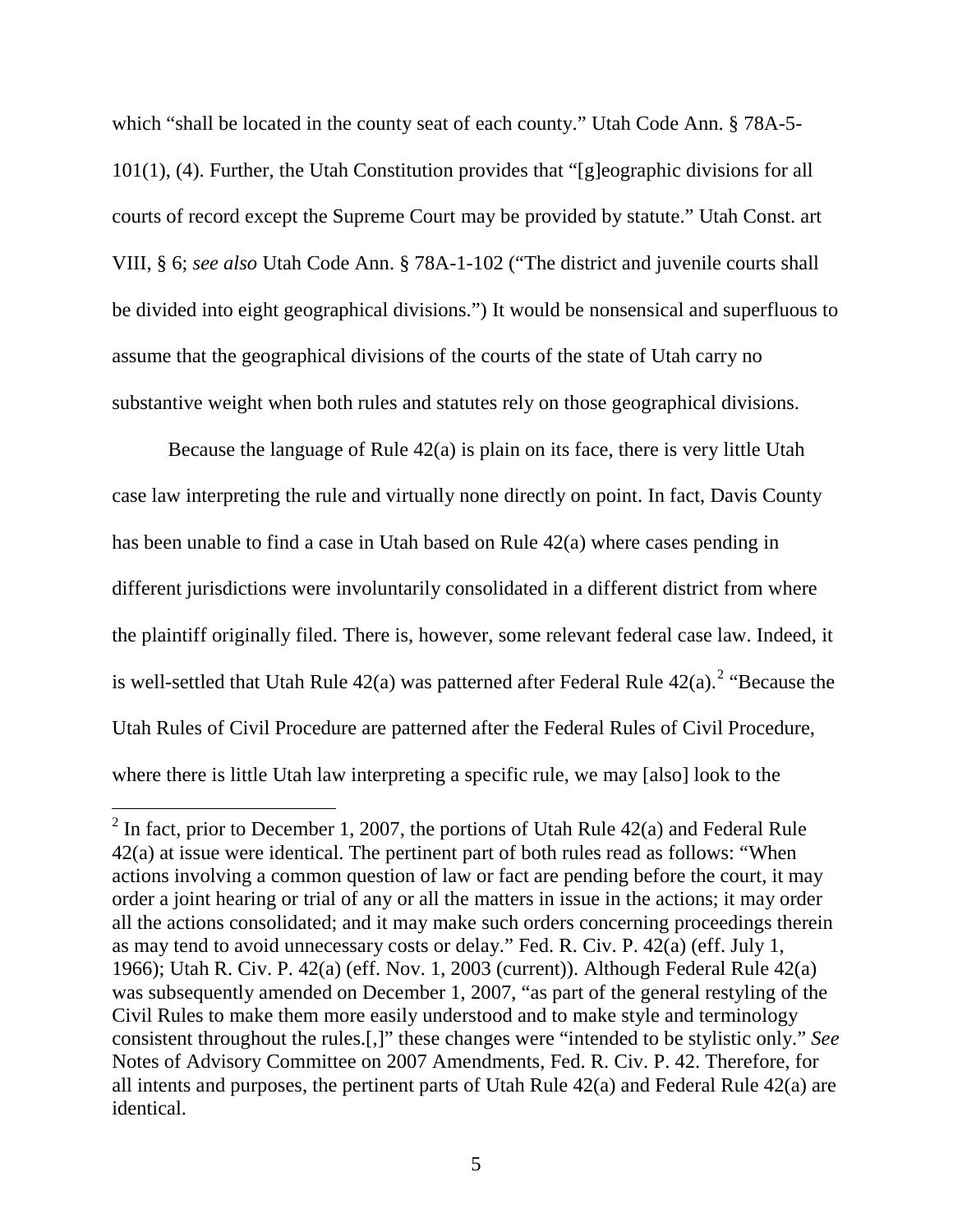Federal Rules of Civil Procedure for guidance." *2010-1 RADC/CADC Venture, LLC v. Dos Lagos, LLC*, 2017 UT 29, ¶ 18 n.4, 408 P.3d 313 (internal citations omitted).

Federal Rule 42(a), like Utah Rule 42(a), allows a district judge to order consolidation of actions "before the court" that "involve a common question of law or fact." Fed. R. Civ. P. 42(a). The federal rule has been consistently construed to prohibit consolidation of actions not pending before the same court, in other words pending in different geographical districts,<sup>[3](#page-11-0)</sup> even within the same state.<sup>[4](#page-11-1)</sup> The United States District Court for the District of Utah reached the same result. *Calder v. Blitz U.S.A., Inc.*, No. 2:07-CV-387-TC-PMW, 2010 WL 2639971, at \*4, 2010 U.S. Dist. LEXIS 63934, at

<span id="page-11-0"></span> <sup>3</sup> *See, e.g., Swindell-Dressler Corporation v. Dumbauld,* <sup>308</sup> F.2d 267, <sup>273</sup> (3rd Cir. 1962) ("a cause of action pending in one jurisdiction cannot be consolidated with a cause of action pending in another jurisdiction. [Rule 42(a)] will not permit such a course. The cases to be consolidated must be 'pending before the court.'"); *Oregon Egg Producers v. Andrew,* 458 F.2d 382, 383 (9th Cir. 1972) ("Rule 42 applies to cases that are properly before the same court. Because this case is not properly before the district court in Washington, Rule 42 cannot be invoked."); *National Equipment Rental, Ltd. v. Fowler,* 287 F.2d 43, 47 (2d Cir. 1961) ("Rule 42(a) of the Federal Rules of Civil Procedure provides for consolidation only where the two actions 'are pending before the court.' By no stretch of the imagination can the Alabama action be considered as now pending before the New York court[.]"); *Silver v. Goodman*, 234 F. Supp. 415 (D. Conn. 1964) ("Rule 42(a) pertains only to the consolidation of actions pending before the same court; it does not authorize transfer of a cause to a different district for consolidation with a case pending in the transferee court."); *Cummings v. ConGlobal Indus., Inc.*, No. 07- CV-409-TCK-SAJ, 2008 WL 656000, at \*2, 2008 U.S. Dist. LEXIS 17634, at \*4-8 (N.D. Okla. Mar. 6, 2008) (affirming sanctions for failing to identify valid legal basis to support Motion to Consolidate as even a "cursory review of the plain language of Rule 42(a) indicate[s] that both cases must be pending before the *same* court in order for consolidation to be proper" and "relevant authority discussing Rule 42(a) also makes this point clear.").

<span id="page-11-1"></span><sup>4</sup> *Espanol v. Avis Budget Car Rental, LLC*, No. 8:10-CV-944-T-35-AEP, 2012 WL 12902912, at \*1-2, 2012 U.S. Dist. LEXIS 195970, at \*4-5 (M.D. Fla. Oct. 12, 2012) (holding that the court lacked authority under Rule 42(a) to consolidate cases pending in other district courts, including another district court within the same state).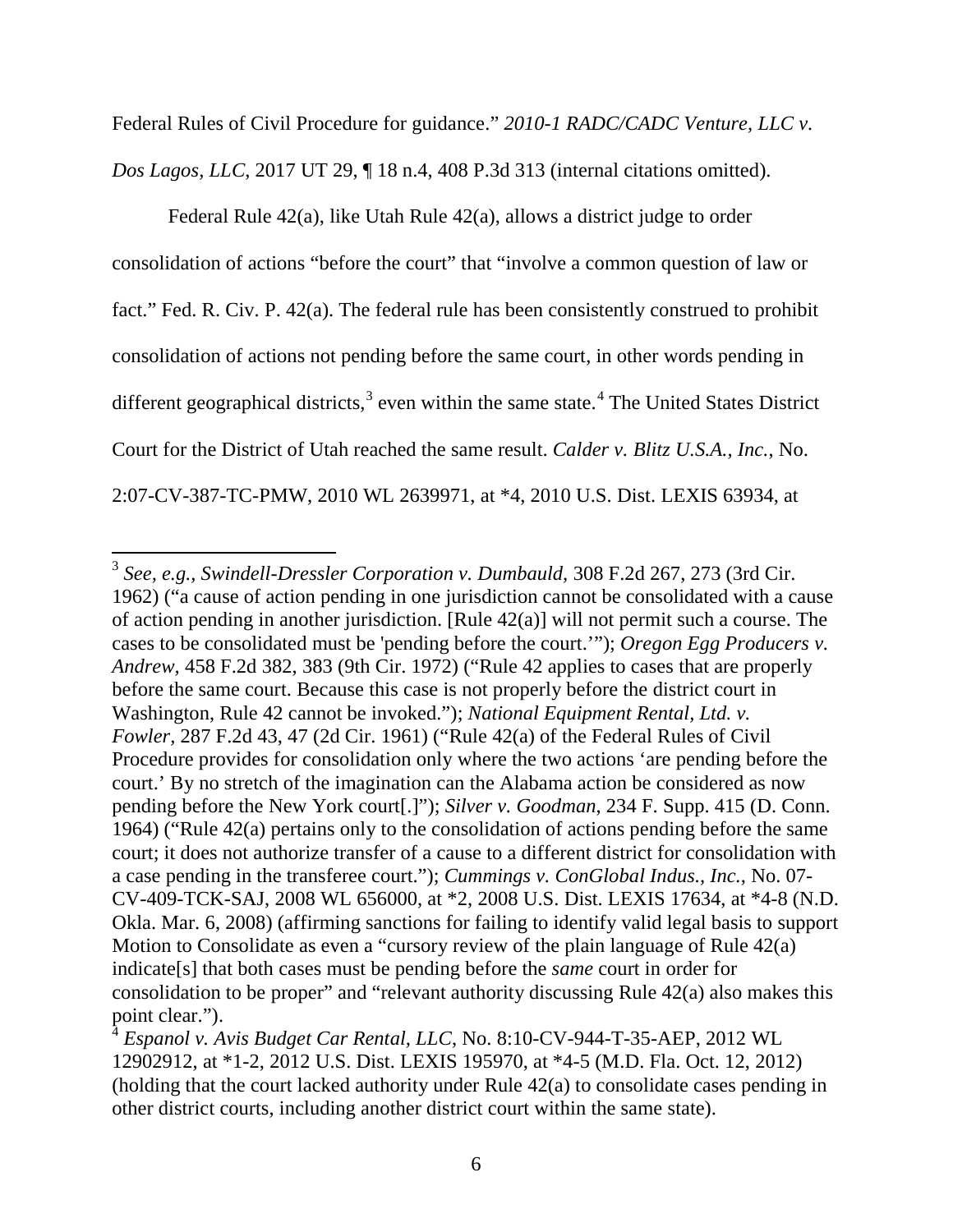\*10-11 (D. Utah June 28, 2010) (holding that an action pending in federal district court in Utah could not be consolidated with an action before federal district court in Texas).<sup>[5](#page-12-0)</sup> In addition, other state courts interpreting language similar to Utah's Rule 42(a) have reached the same conclusion.<sup>[6](#page-12-1)</sup>

When faced with this same evidence related to the limits of Rule 42, both the Third District Court and the Second District Court declined to use Rule 42 to consolidate cases outside of their own geographical district boundaries. The Summit County court declined to "use an untested interpretation of Rule 42 to consolidate matters pending in other judicial districts" and consolidated only those opioid cases pending in the Third Judicial District. (Add. B, 4-6.) The Davis County district court in this case cited the Summit County ruling and stated that "it is not appropriate for this Court to consider taking a position that would be inconsistent with the position already taken in the Summit County case on the issue of consolidation of cases from outside the Third District." (R. 6875, 6877.)

In sum, Respondents' argument on Rule 42 relies on unfounded conjecture that the district court relied on Rule 42 in transferring Davis County's case. The district court

<span id="page-12-0"></span> <sup>5</sup> All unreported cases cited in this brief are attached hereto in Addendum D.

<span id="page-12-1"></span><sup>6</sup> *See, e.g., Figg & Muller Engineers, Inc. v. Petruska*, 477 N.E.2d 968, 970-971 (Ind. App. 1985) (affirming trial court ruling that Rule 42 did not authorize consolidation of cases pending in two different counties and holding "the plain language of Trial Rule 42(A) authorizes only consolidation of actions pending before the court, it does not authorize transfer of actions from one court's jurisdiction to that of another for consolidation"); *Kindred v. State*, 540 N.E.2d 1161, 1168 (Ind. 1989), *abrogated on other grounds by Fajardo v. State*, 859 N.E.2d 1201 (Ind. 2007) (acknowledging the holding of the Indiana Court of Appeals in *Figg & Muller Engineers, Inc.* and stating "[w]e see no basis to disturb that holding as it comports with the plain language of the statute[.]").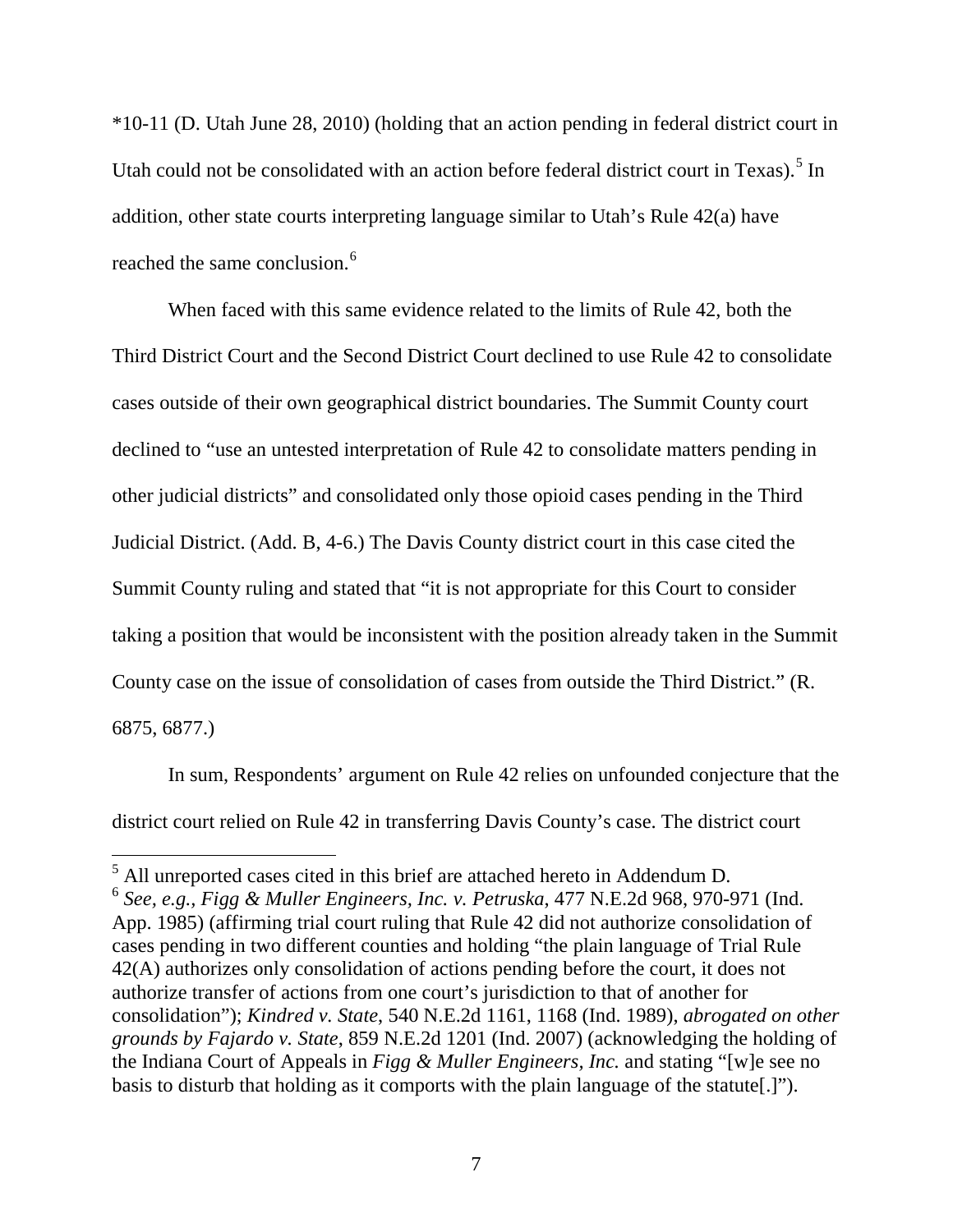unquestionably did not rely on Rule 42, and any parsing of that rule need not be undertaken. But, as the foregoing analysis demonstrates, Rule 42 does not get Respondents anywhere. Rule 42 as written and as interpreted only permits courts to consolidate cases pending before it in its own geographical judicial district and does not permit a court to unilaterally transfer cases to courts outside its judicial district.

## **III. THE UTAH CHANGE OF VENUE STATUTE IS VALID AND PROHIBITS THE TRANSFER MADE IN THIS CASE.**

Respondents' attempt to distract this Court with speculative constitutional arguments is unavailing.

First, as Respondents note, this Court must "avoid addressing a constitutional issue unless required to do so," particularly where, as here, "the case can be decided on the preferred grounds of statutory construction." *State v. Wood*, 648 P.2d 71, 82 (Utah 1982). Notably, Respondents shy away from the venue statute itself, and indeed invite this Court to "put[] aside the text of the statute." (Respondents' Brief, 18.) This is because the venue statute prohibits the transfer of venue of Davis County's case to Summit County. The governing rules of statutory construction provide that this Court must start with "the plain language of the statute itself" and "presume that the expression of one term should be interpreted as the exclusion of another." *Marion Energy, Inc. v. KFJ Ranch P'ship*, 2011 UT 50, ¶ 14, 267 P.3d 863. The plain language of the change of venue statute allows a transfer for trial where one of four grounds applies. Utah Code Ann. § 78B-3-309. The statute, on its face, does not permit a transfer for pretrial discovery alone; a case transferred under the statute is transferred for all further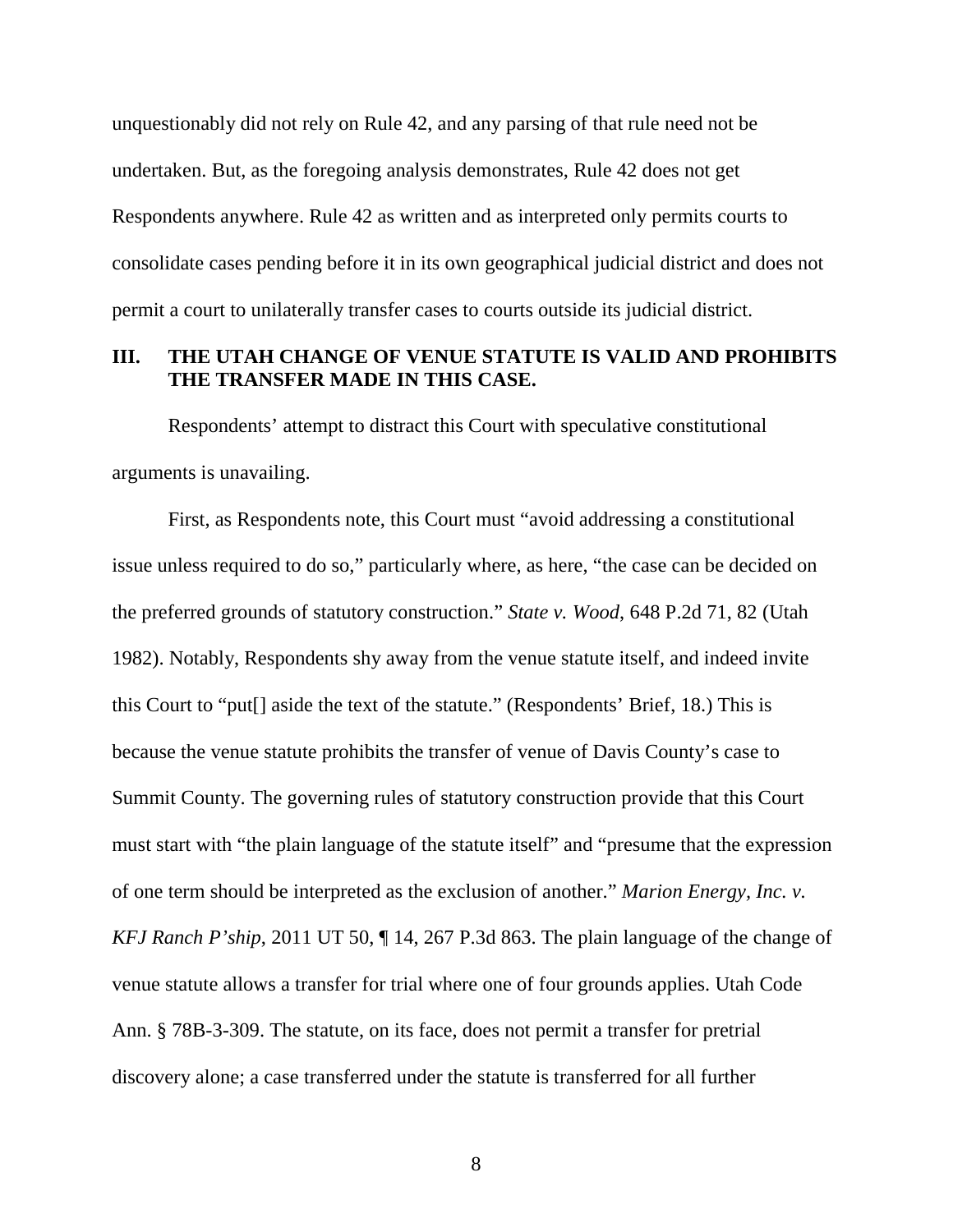proceedings, up to and including trial. In Davis County's case there is not even a colorable argument that one of the four grounds apply, and, under the rules of statutory interpretation, the venue statute must be read to prohibit the transfer for pretrial proceedings. (*See* Petitioner's Brief, § I.)

Second, the venue statute does not present a separation of powers issue. It is clear that the current provisions of Utah's constitution grant this Court, the Utah Supreme Court, the power to make rules of procedure and evidence:

The Supreme Court shall adopt rules of procedure and evidence to be used in the courts of the state and shall by rule manage the appellate process. The Legislature may amend the Rules of Procedure and Evidence adopted by the Supreme Court upon a vote of two-thirds of all members of both houses of the Legislature.

Utah Const. art VIII, § 4. This grant of power, however, is not exclusive. The constitution also grants the legislature the ability to make those same rules, as long as it does so with a two-thirds majority in both houses. Respondents acknowledge this legislative power to enact venue provisions. (Respondents' Brief, p. 22; r. 7126.) But Respondents then erroneously conflate the power of this Court with that of a district court. The constitution grants a district court no powers of rulemaking, procedural or otherwise. It is only the Utah Supreme Court that has rulemaking authority.

This Court, ostensibly vested with the power of making venue rules for the last thirty-five years, has not implemented venue rules. Instead, it has allowed the legislature to continue to enact those rules as it has done for over one hundred years. Not only has this Court not implemented venue rules under its procedural rulemaking authority, it has continually interpreted and enforced the venue statutes. There is zero evidence that *Hale* 

9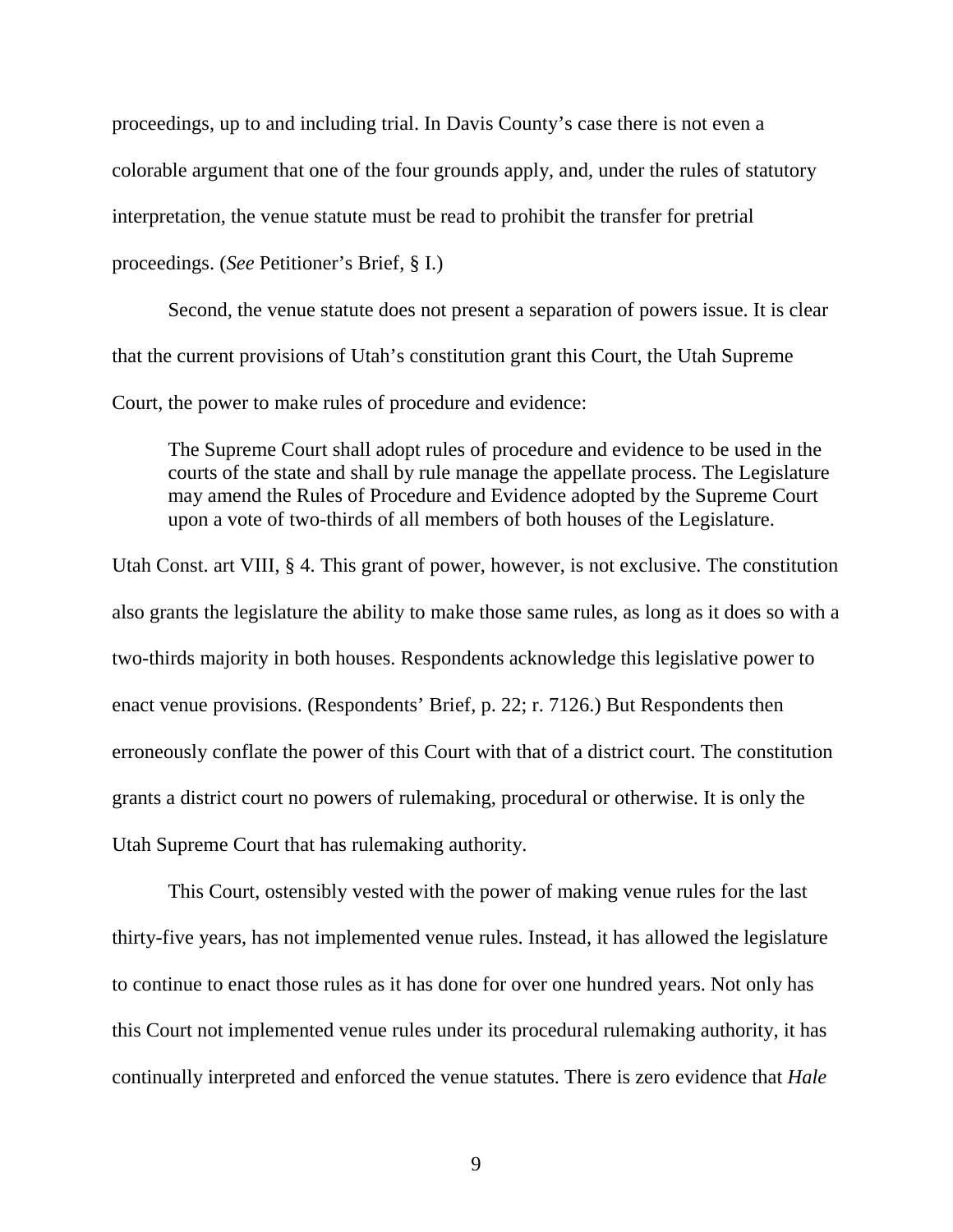*v. Barker* or other pre-1984 cases interpreting the change of venue statute were relying on the constitution to do so or were in any way abrogated by the 1984 constitutional changes. In fact, Respondents acknowledge that the *Hale* case does not reference the constitution at all and provide no citation to any change of venue case that does so. *See Hale v. Barker*, 70 Utah 284, 259 P. 928, 931 (1927). Even after the 1984 constitutional change, this Court and other Utah courts continued to interpret and enforce the change of venue statute. *See, e.g.*, *Butterfield v. Sevier Valley Hosp.*, 2010 UT App 357, ¶ 13, 246 P.3d 120; *Mallory v. Brigham Young Univ.*, 2012 UT App 242, ¶ 40, 285 P.3d 1230, *rev'd on other grounds*, 2014 UT 27, 332 P.3d 922; *City of Grantsville v. Redevelopment Agency of Tooele City*, 2010 UT 38, ¶ 53, 233 P.3d 461.

This Court's continued reliance on the venue statutes is not misplaced, as the venue statutes are constitutional. As noted above, the legislature can make procedural rules, provided it does it by a two-thirds vote. Utah Const. art VIII, § 4. This new constitutional requirement was obviously not in effect when the original venue statute was implemented over one hundred years ago.<sup>[7](#page-15-0)</sup> However, a simple perusal of the legislative history of the venue statutes reveals that the change of venue statute has been reenacted by the legislature at least twice since 1984. In 2004, the change of venue

<span id="page-15-0"></span> $<sup>7</sup>$  It is interesting to note, though, that the predecessor of the current change of venue</sup> statute was passed in 1901 via a unanimous vote in both houses (senate: 10 ayes, 0 nays, 8 absent and not voting; house: 40 ayes, 0 nays, 5 absent and not voting). *See* H.B. 42, 1901 Leg., 4th Reg. Sess. (Utah 1901); *see also* 1901 Utah Laws Ch. 23, § 2934. The venue statute was revised again in 1913 via a unanimous vote in both houses (senate: 14 ayes, 0 nays, 4 absent and not voting; house: 37 ayes, 0 nays, 7 absent and not voting). *See* H.B. 180, 1931 Leg., 10th Reg. Sess. (Utah 1913); *see also* 1913 Utah Laws Ch. 55, § 2934.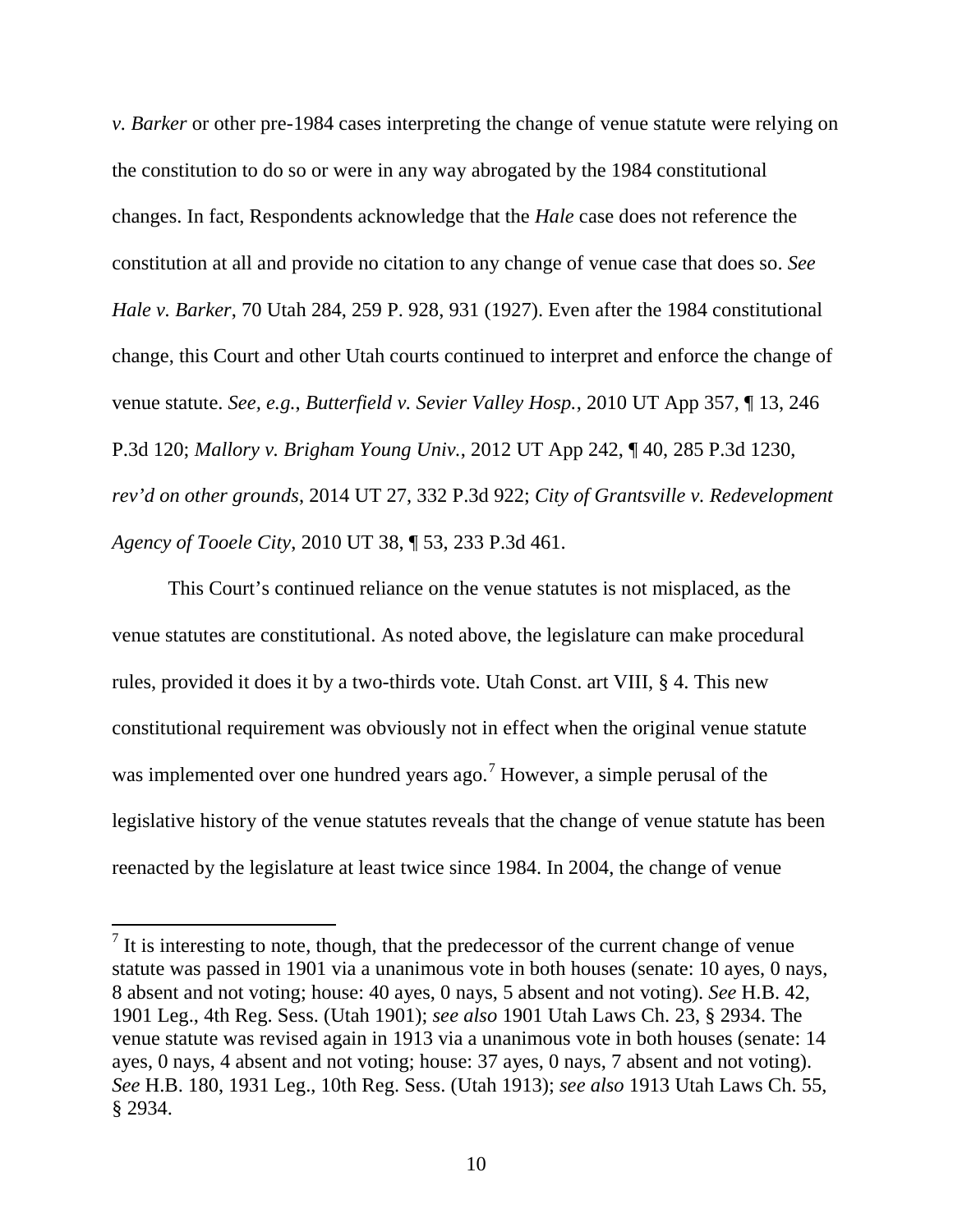statute, then located at Utah Code 78-13-9, was part of Senate Bill 118, which passed both the senate and the house by a unanimous vote.<sup>[8](#page-16-0)</sup> The most recent enactment of the change of venue statute occurred in 2008. The statute, moved to its current location at Utah Code 78B-3-309, was part of House Bill 78, which again passed both the house and the senate by a unanimous vote.<sup>[9](#page-16-1)</sup> Accordingly, there is no separation of powers issue, and the venue statute is applicable and enforceable in this case.

The fact remains that this Court could, in the future and subject to the rulemaking process, enact its own set of venue rules (or even a multi-district litigation rule). However, this Court has not yet chosen to do so, and district courts cannot do so. The district court's transfer in this case therefore ignores the plain language of the venue statute, exceeds the scope of its inherent authority, and, if it is an attempt to make its own venue rule, violates the Utah Constitution.

# **IV. THE TRANSFER AND CONSOLIDATION OF THIS CASE WITH OTHER OPIOID CASES IN SUMMIT COUNTY WOULD NOT ACHIEVE THE JUST, SPEEDY, AND INEXPENSIVE DETERMINATION OF THIS ACTION.**

Both the trial court and Respondents assume that the supposed benefits of

efficiency accompanying a transfer of venue in this case are a foregone conclusion. (*See*

R. 6876; *see also* Respondents' Brief, 13.) However, the idea that there will be efficiency

in transferring and consolidating this case with other opioid cases in the Third District

<span id="page-16-0"></span> $8$  The official vote tally in the senate was 28 yeas, 0 nays, and 1 absent. The official vote tally in the house was 68 yeas, 0 nays, and 7 absent or not voting. *See* S.B. 118, 2004 Gen. Sess. (Utah 2004). 9 The official vote tally in the house was 69 yeas, 0 nays, and 6 absent or not voting. The

<span id="page-16-1"></span>official vote tally in the senate was 27 yeas, 0 nays, and 2 absent. *See* H.B. 78, 2008 Gen. Sess. (Utah 2008).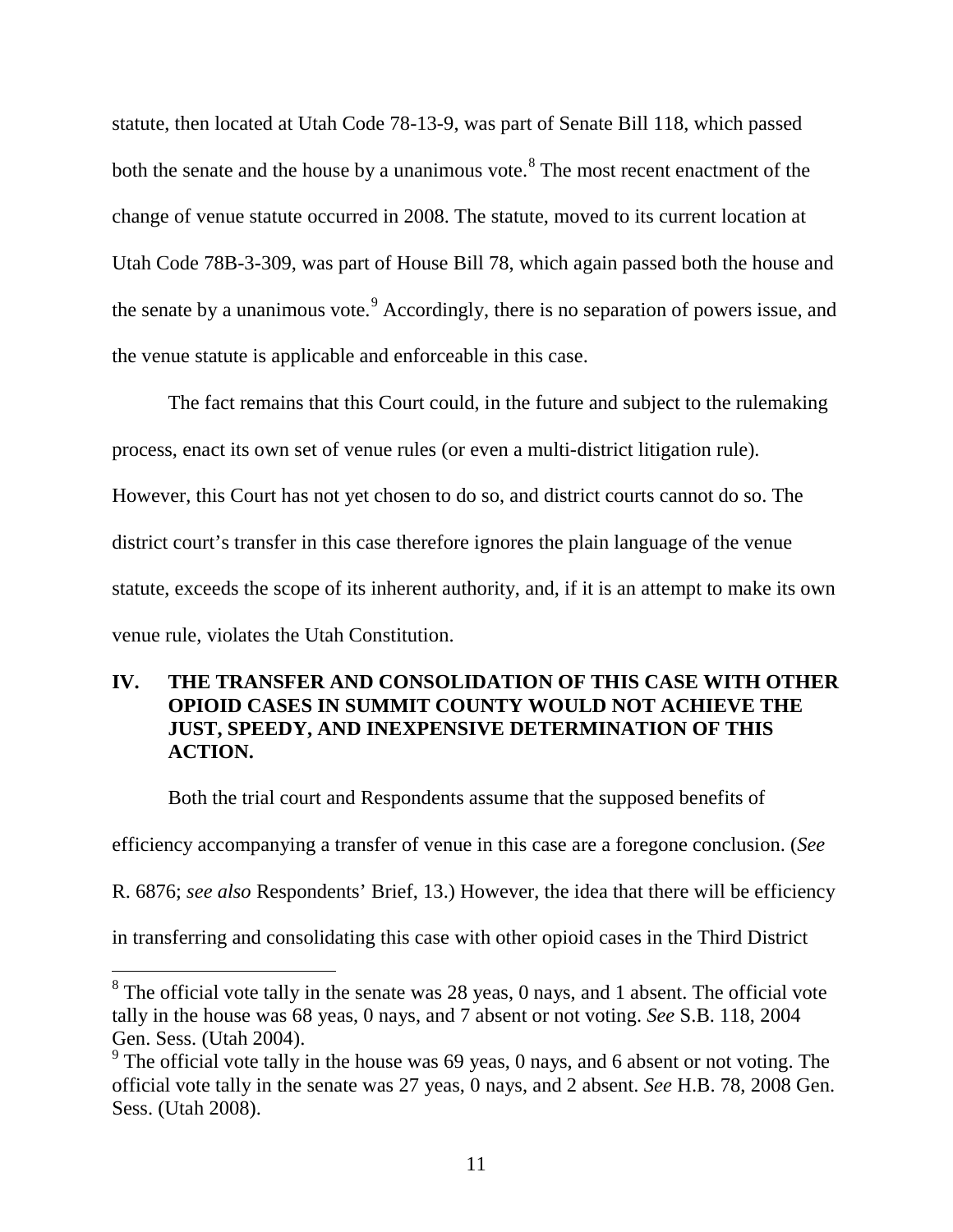Court is a mirage.

A close examination of the realities of the situation paint a more realistic picture of what consolidation would actually look like.<sup>[10](#page-17-0)</sup> There are currently over 50 defendants in Davis County's case alone, most of which have both a set of local counsel and national counsel. A transfer of this case would bring those defendants, Davis County, and their respective counsel into a morass of other similar, but distinct, opioid cases with a host of additional different defendants, each with their own local and national counsel, along with many other county plaintiffs, each with their own sets of counsel. Each county plaintiff has its own causes of action asserted against many varying and different defendants, and each has its own procedural strategy and idea as to how to move its own case forward. Any movement forward is and will be greatly inhibited by the consolidation of literally hundreds of opinions.

For example, at the hearing on the motion to transfer venue in this case alone, there were many different and contradictory positions just among the Defendants who addressed the trial court. These positions included but were not limited to (1) the Respondents wanting the case to be transferred to Summit County for pretrial

<span id="page-17-0"></span> $10$  In their Statement of the Case, Respondents argue that transfers and consolidations have been a common occurrence and that "courts in numerous states—Arkansas, California, Illinois, Massachusetts, New York, Pennsylvania, South Carolina, Texas, Utah, and West Virginia—have coordinated the opioid lawsuits filed in different courts throughout those states." (Respondents' Brief, 7.) However, the state of affairs in Utah is entirely different from each of these states. According to Davis County's research, each of the states listed by Respondent either has a state multi-district litigation procedure by which the opioid cases were consolidated or the parties in the cases agreed to consolidation. Utah does not have a multi-district litigation procedure, and Davis County does not agree to a transfer or consolidation in this case.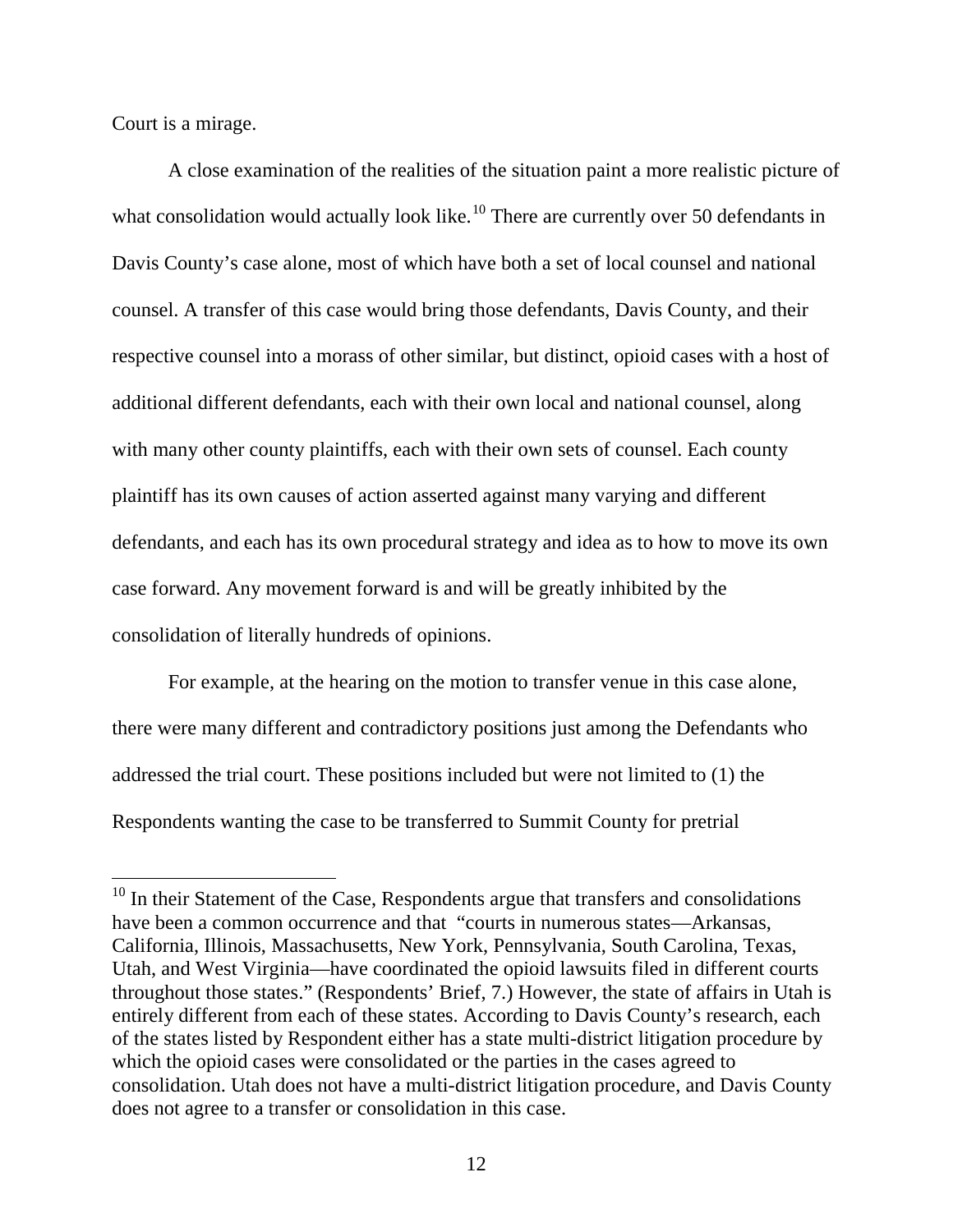proceedings (r. 7123-24); (2) the Allergan Defendants wanting the case to stay in Davis County but to be consolidated with the other counties represented by Davis County's counsel (r. 7146-48); (3) the Mallinckrodt Defendants filing non-oppositions to both the motion to change venue and the motion to consolidate but deciding at the hearing that it actually agreed with Respondents as to the transfer (r. 7170-76); and (4) the Endo Defendants wanting the case to be consolidated for pretrial proceedings in Davis County, to not be transferred, and to reserve the right to consolidate the cases for trial at a later date (r. 7176-77).

Transfer (and the ultimate consolidation) would also prejudice Davis County if it is based on the false premise that consolidation will prevent inconsistent rulings or prevent duplicative discovery. Both of those ships have already sailed. The opioid industry is facing thousands of lawsuits, including in every state in the nation, some of which were filed years ago. There are already disparate decisions on substantively similar motions, including motions to dismiss. As a result, there are already inconsistent rulings taking place throughout the country, which of course happens in courts in Utah and across the county every day. These differences are as likely to be due to the individual claims and allegations made in those complaints and motions as they are to the inconsistent application of law. Either way, the inconsistencies exist and the transfer and consolidation of this case will not change that fact. Further, "any inconsistent rulings . . . can be resolved on appeal." *In re: LVNV Funding, LLC, Time-Barred Proof of Claim Fair Debt Collection Practices Act (FDCPA) Litig.*, 96 F. Supp. 3d 1376, 1377 (U.S. Jud. Pan. Mult. Lit. 2015); *see also Exxon Mobil Corp. v. Falcon*, No. CIV.A. 12-454, 2012

13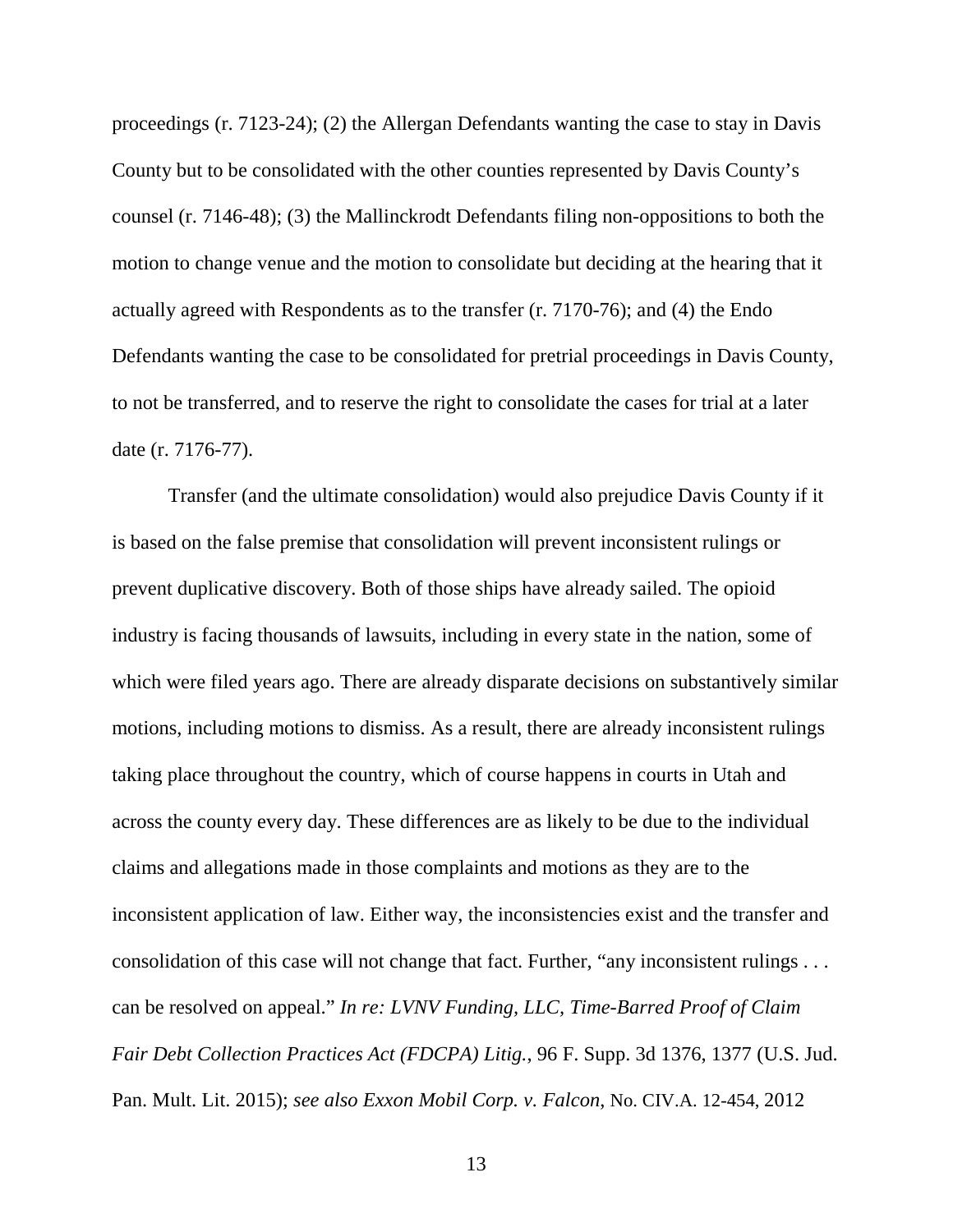WL 630048, at  $*4$  (E.D. La. Feb. 27, 2012) (observing that the "risk of inconsistent" rulings" is "inherent in the nature of our judicial system" and "why we have appellate courts as well as doctrines such as *res judicata*"). Inconsistent rulings may actually provide different perspectives to appellate courts.

In addition, both Respondents and the other Defendants in this case are already addressing various discovery issues throughout the country. As part of that discovery, Defendants are dealing with many different depositions (and other discovery) that each party in each different jurisdiction has a right to take. The Defendants in this case have already completed substantial document productions in federal MDL proceedings and in cases pending outside the MDL, and they have reproduced those documents (or agreed to produce them) in other cases precisely to avoid duplicating efforts. Further, Davis County has been willing to actively work with Respondents and Defendants to avoid duplicative discovery while protecting Davis County's right to conduct its own discovery where appropriate. Thus, Respondents and each of the other Defendants in this case are already addressing discovery issues throughout the country, and the transfer and consolidation of this case will not change that fact, nor will it necessarily help resolve those issues any more efficiently going forward within the consolidated case in Utah.

It is a farce to argue that the transfer of this case and the consolidation of all of these parties, attorneys, and positions will result in the just, speedy, and inexpensive determination of this action. The consolidation in the Third District has already slowed each of the individual cases down considerably, and joining Davis County will significantly prejudice Davis County. If Davis County is left to try its own case in its own

14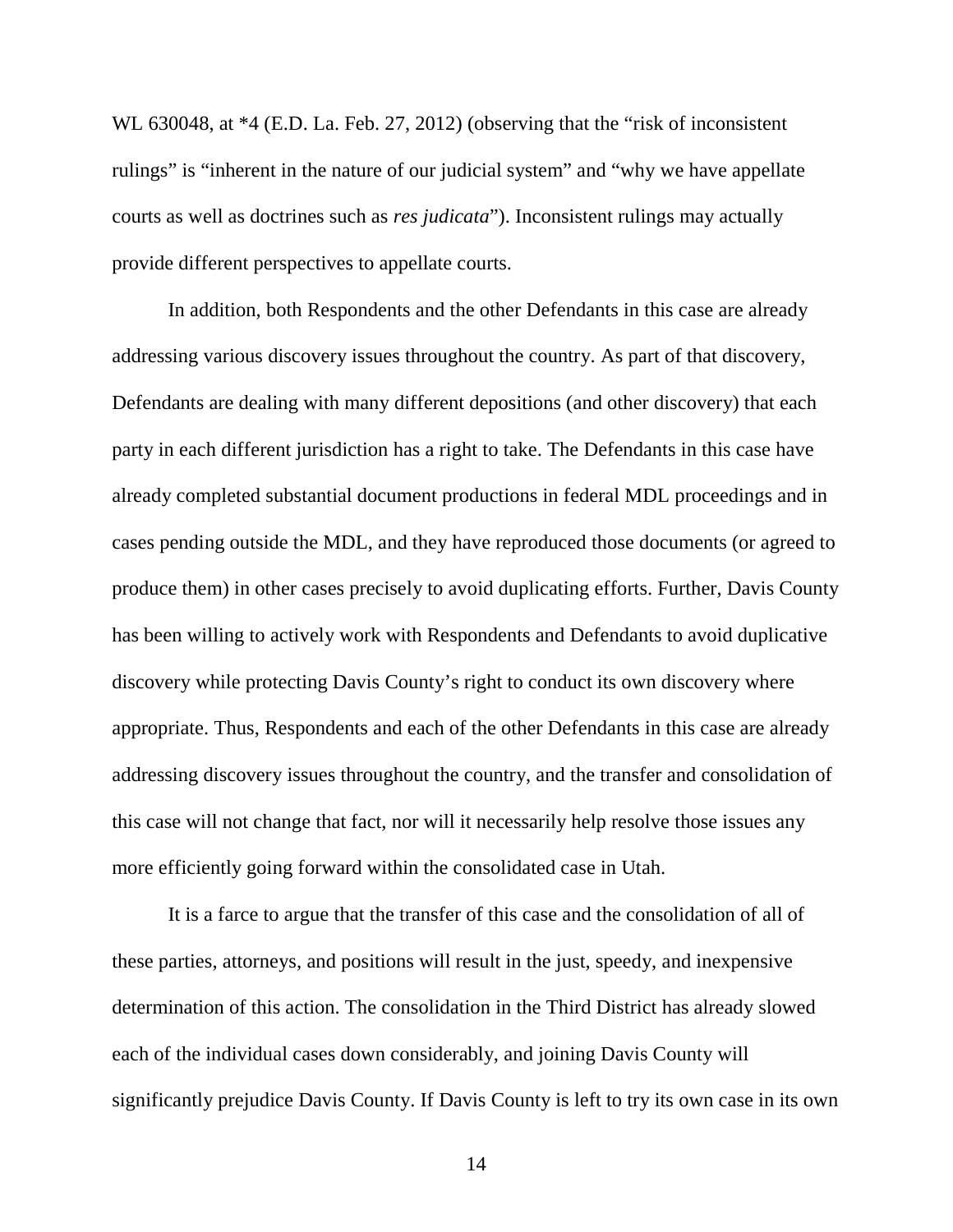jurisdiction, it will be free to move its case forward expeditiously, and achieve "the just, speedy, and inexpensive determination of [this] action." Utah R. Civ. P. 1.

# **CONCLUSION**

Therefore, Davis County respectfully requests that this Court reverse the order of the district court and remand this case to the Second Judicial District Court for all proceedings.

RESPECTFULLY SUBMITTED this 27th day of September 2019.

# DURHAM JONES & PINEGAR

/s/ Douglas B. Thayer Douglas B. Thayer *Attorneys for Petitioner Davis County*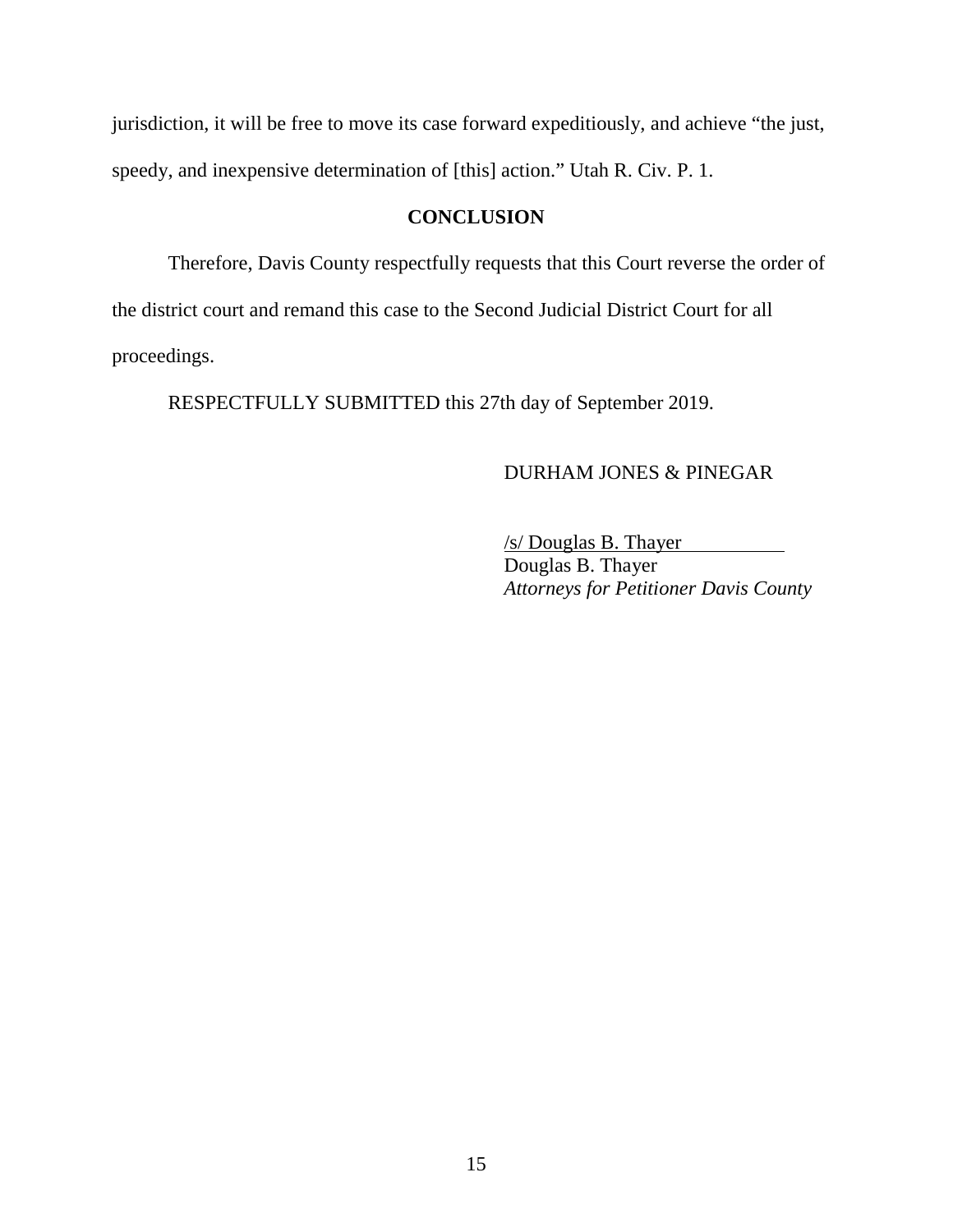# **CERTIFICATE OF COMPLIANCE**

1. This brief complies with the type-volume limitation of Utah R. App. P. 24(g)(1) because this brief contains 15 pages, excluding the parts of the brief exempted by Utah R. App. P. 24(g)(2).

2. This brief complies with the non-public information requirements of Utah R. App. P. 21(g).

DATED this 27th day of September 2019.

## DURHAM JONES & PINEGAR

/s/ Douglas B. Thayer Douglas B. Thayer *Attorneys for Petitioner Davis County*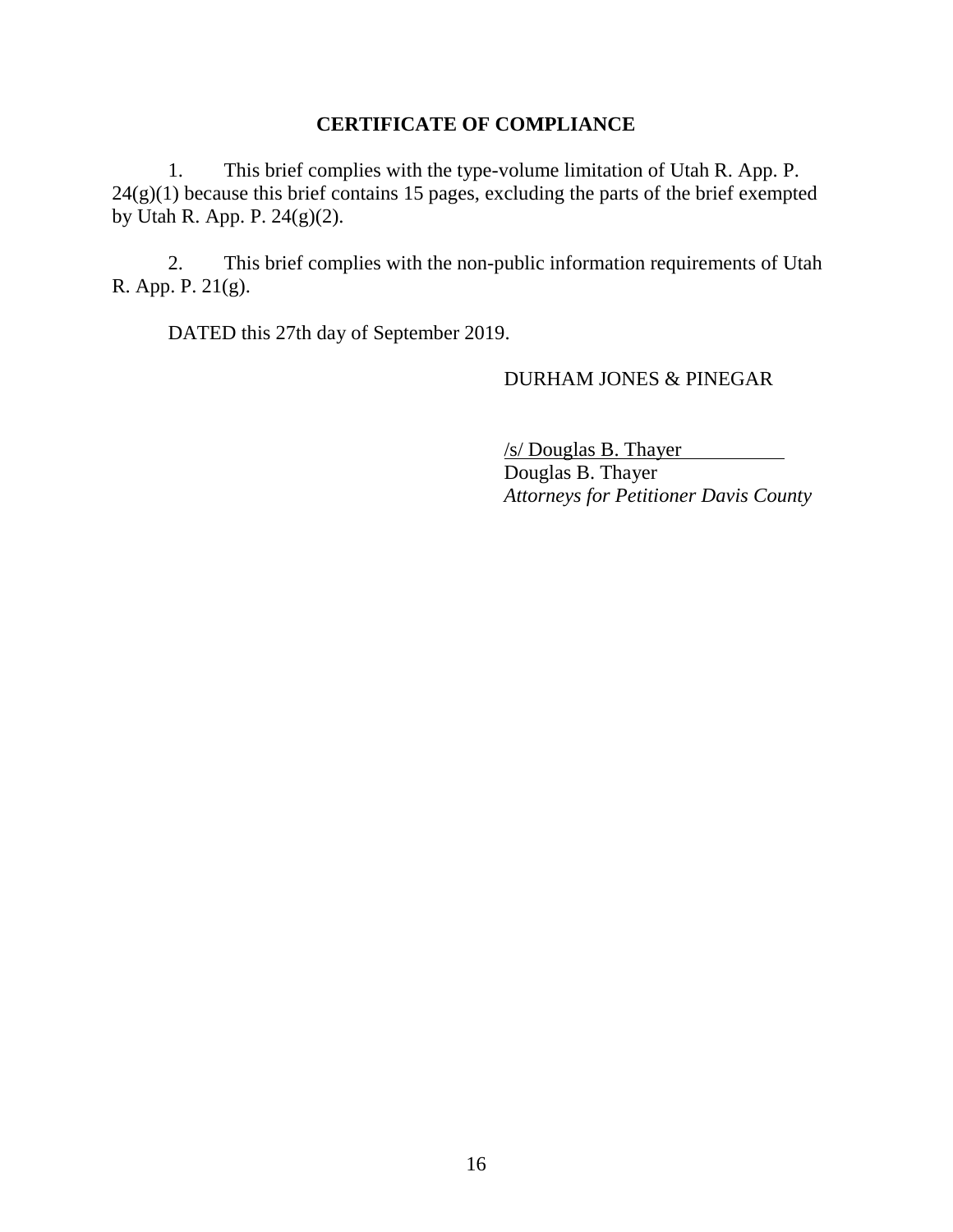## **CERTIFICATE OF SERVICE**

I hereby certify that, on the 27th day of September 2019, an electronic copy of the foregoing Reply Brief of Petitioner was sent and that, within 7 days after filing by email, two paper copies of the foregoing Reply Brief of Petitioner will be sent to the following:

Andrew G. Deiss (7184) *adeiss@deisslaw.com* Corey D. Riley (16935) *criley@deisslaw.com* DEISS LAW PC 10 West 100 South, Suite 425 Salt Lake City, Utah 84101 Telephone: (801) 433-0226

Charles C. Lifland *clifland@omm.com* Amy Laurendeau *alaurendeau@omm.com* O'MELVENY & MYERS LLP 400 South Hope Street Los Angeles, CA 90071 Telephone: (213) 430-6000

*Attorneys for Respondents Johnson & Johnson; Janssen Pharmaceuticals, Inc.*

/s/ Tasia Ottesen Tasia Ottesen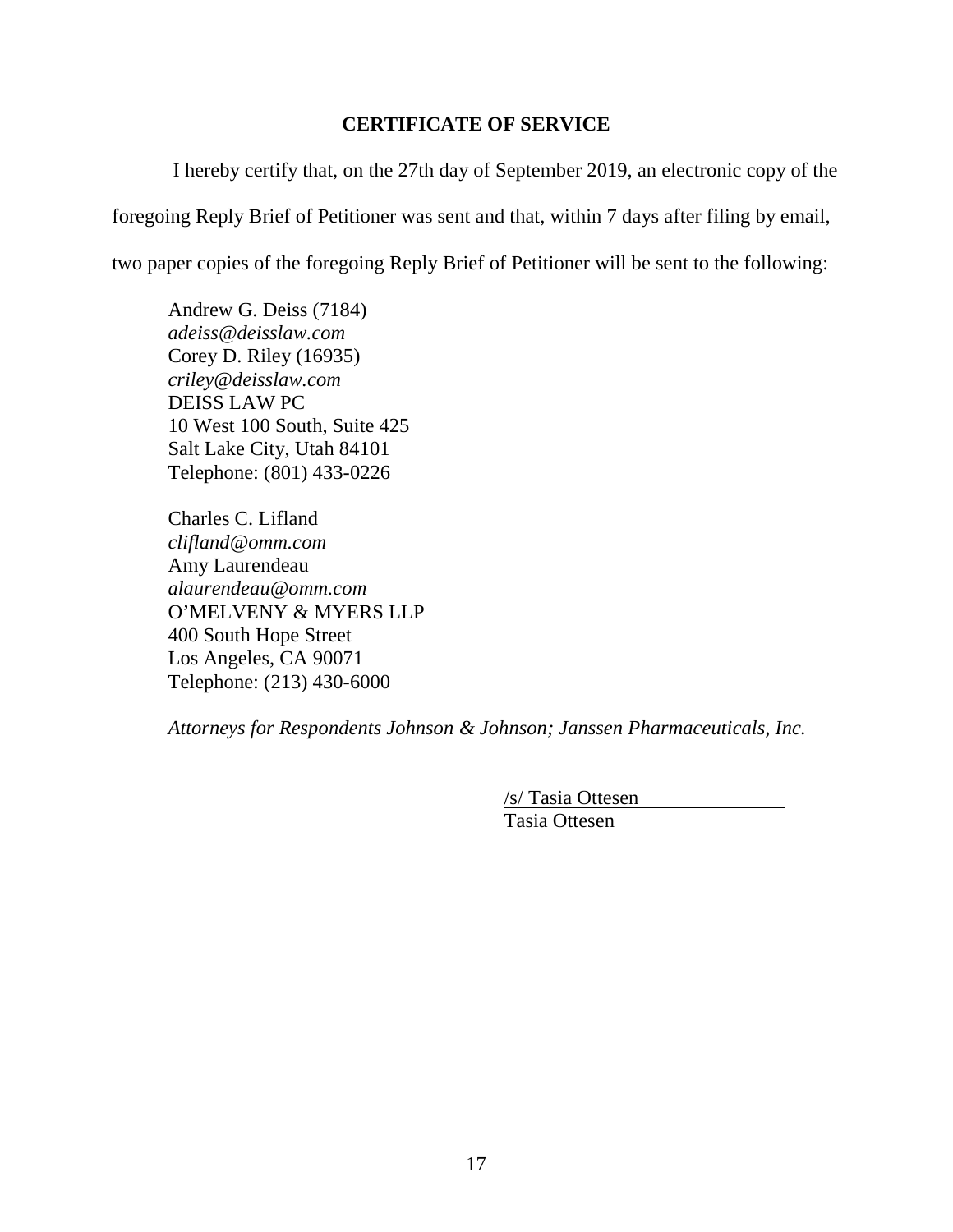# **Addendum D**

*Cummings v. ConGlobal Indus., Inc.*, No. 07-CV-409-TCK-SAJ, 2008 WL 656000, 2008 U.S. Dist. LEXIS 17634 (N.D. Okla. Mar. 6, 2008)

*Espanol v. Avis Budget Car Rental, LLC*, No. 8:10-CV-944-T-35-AEP, 2012 WL 12902912, 2012 U.S. Dist. LEXIS 195970 (M.D. Fla. Oct. 12, 2012)

*Calder v. Blitz U.S.A., Inc.*, No. 2:07-CV-387-TC-PMW, 2010 WL 2639971, 2010 U.S. Dist. LEXIS 63934 (D. Utah June 28, 2010)

*Exxon Mobil Corp. v. Falcon*, No. CIV.A. 12-454, 2012 WL 630048 (E.D. La. Feb. 27, 2012)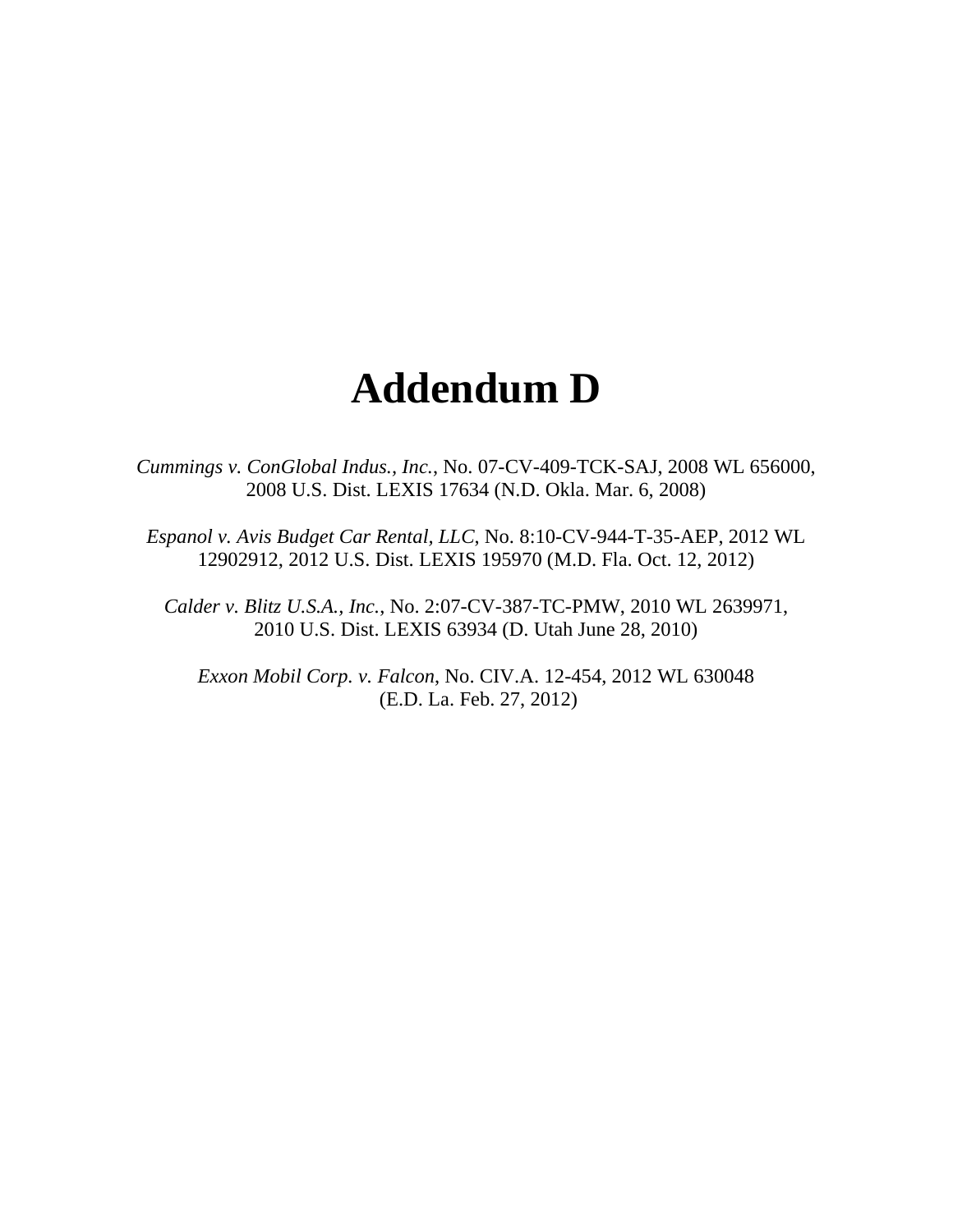2008 WL 656000 Only the Westlaw citation is currently available. United States District Court, N.D. Oklahoma.

Cecil R. CUMMINGS, Cathy Cummings, Plaintiffs,

v.

CONGLOBAL INDUSTRIES, INC., a Delaware Corporation, and Conglobal Industries Holding, Inc., a Delaware Corporation, Defendants.

> No. 07-CV-409-TCK-SAJ. | March 6, 2008.

### **Attorneys and Law Firms**

[Daniel E. Smolen,](http://www.westlaw.com/Link/Document/FullText?findType=h&pubNum=176284&cite=0355859801&originatingDoc=Id00b852bf0f211dcb595a478de34cd72&refType=RQ&originationContext=document&vr=3.0&rs=cblt1.0&transitionType=DocumentItem&contextData=(sc.UserEnteredCitation)) Smolen & Smolen PLLC, Tulsa, OK, for Plaintiffs.

[Don Williams Danz](http://www.westlaw.com/Link/Document/FullText?findType=h&pubNum=176284&cite=0146803901&originatingDoc=Id00b852bf0f211dcb595a478de34cd72&refType=RQ&originationContext=document&vr=3.0&rs=cblt1.0&transitionType=DocumentItem&contextData=(sc.UserEnteredCitation)), [James Keith Secrest, II](http://www.westlaw.com/Link/Document/FullText?findType=h&pubNum=176284&cite=0201507701&originatingDoc=Id00b852bf0f211dcb595a478de34cd72&refType=RQ&originationContext=document&vr=3.0&rs=cblt1.0&transitionType=DocumentItem&contextData=(sc.UserEnteredCitation)), [William Joseph](http://www.westlaw.com/Link/Document/FullText?findType=h&pubNum=176284&cite=0343489901&originatingDoc=Id00b852bf0f211dcb595a478de34cd72&refType=RQ&originationContext=document&vr=3.0&rs=cblt1.0&transitionType=DocumentItem&contextData=(sc.UserEnteredCitation)) [Pickard,](http://www.westlaw.com/Link/Document/FullText?findType=h&pubNum=176284&cite=0343489901&originatingDoc=Id00b852bf0f211dcb595a478de34cd72&refType=RQ&originationContext=document&vr=3.0&rs=cblt1.0&transitionType=DocumentItem&contextData=(sc.UserEnteredCitation)) Secrest Hill & Butler, Tulsa, OK, for Defendants.

## <span id="page-24-0"></span>*OPINION AND ORDER*

[TERENCE KERN,](http://www.westlaw.com/Link/Document/FullText?findType=h&pubNum=176284&cite=0198511101&originatingDoc=Id00b852bf0f211dcb595a478de34cd72&refType=RQ&originationContext=document&vr=3.0&rs=cblt1.0&transitionType=DocumentItem&contextData=(sc.UserEnteredCitation)) District Judge.

**\*1** On November 8, 2007, this Court issued an Order denying Defendants' Motion to Consolidate and Transfer ("Motion"). *(See* Motion, Doc. 10; Order, Doc. 21.) In said Order, the Court found that counsel for Defendants, Secrest, Hill & Butler ("Secrest Hill"), potentially violated [Federal](http://www.westlaw.com/Link/Document/FullText?findType=L&pubNum=1004365&cite=USFRCPR11&originatingDoc=Id00b852bf0f211dcb595a478de34cd72&refType=LQ&originationContext=document&vr=3.0&rs=cblt1.0&transitionType=DocumentItem&contextData=(sc.UserEnteredCitation)) Rule of Civil Procedure  $11(b)(2)^{1}$  $11(b)(2)^{1}$  in connection with the Motion. Specifically, the Court provided Secrest Hill with notice that the following specific conduct "appear[ed] to violate" Rule  $1 \frac{1}{b}(2)$ :

- 1. Secrest Hill's failure to select and clearly identify a specific procedural basis or procedural bases for the Motion;
	- 2. Secrest Hill's failure to cite any procedural rule or case law in the Motion;
	- 3. Secrest Hill's failure to conduct an "inquiry reasonable under the circumstances" as to whether Rule 42(a) allowed consolidation of a federal case with a case pending in state court; and
- 4. Secrest Hill's overall failure to show that its legal contentions were "warranted by existing law."
- The Court therefore ordered Secrest Hill to show cause why it had not violated Rule  $11(b)(2)$  and why it should not be sanctioned accordingly. Secrest Hill thereafter filed its Show of Cause Why it Did Not Violate Rule 1 1(b) (2) *(see* Doc. 22).

"[T]he central purpose of Rule  $11$  is to deter baseless filings in district court and thus ... streamline the administration and procedure of the federal courts." *[Cooter & Gell v. Hartmarx](http://www.westlaw.com/Link/Document/FullText?findType=Y&serNum=1990090458&pubNum=780&originatingDoc=Id00b852bf0f211dcb595a478de34cd72&refType=RP&fi=co_pp_sp_780_393&originationContext=document&vr=3.0&rs=cblt1.0&transitionType=DocumentItem&contextData=(sc.UserEnteredCitation)#co_pp_sp_780_393) Corp .,* [496 U.S. 384, 393 \(1990\).](http://www.westlaw.com/Link/Document/FullText?findType=Y&serNum=1990090458&pubNum=780&originatingDoc=Id00b852bf0f211dcb595a478de34cd72&refType=RP&fi=co_pp_sp_780_393&originationContext=document&vr=3.0&rs=cblt1.0&transitionType=DocumentItem&contextData=(sc.UserEnteredCitation)#co_pp_sp_780_393) It accomplishes this purpose, in part, by imposing upon attorneys an affirmative duty to conduct some prefiling inquiry into the facts and law. *See* [Fed.R.Civ.P. 11\(b\).](http://www.westlaw.com/Link/Document/FullText?findType=L&pubNum=1004365&cite=USFRCPR11&originatingDoc=Id00b852bf0f211dcb595a478de34cd72&refType=LQ&originationContext=document&vr=3.0&rs=cblt1.0&transitionType=DocumentItem&contextData=(sc.UserEnteredCitation)) In deciding whether to impose [Rule 11](http://www.westlaw.com/Link/Document/FullText?findType=L&pubNum=1004365&cite=USFRCPR11&originatingDoc=Id00b852bf0f211dcb595a478de34cd72&refType=LQ&originationContext=document&vr=3.0&rs=cblt1.0&transitionType=DocumentItem&contextData=(sc.UserEnteredCitation)) sanctions, the Court must apply an objective standard and determine whether a reasonable and competent attorney would believe in the merit of the argument presented. *See [Dodd Ins. Servs., Inc. v. Royal Ins. Co. of Am.,](http://www.westlaw.com/Link/Document/FullText?findType=Y&serNum=1991105624&pubNum=350&originatingDoc=Id00b852bf0f211dcb595a478de34cd72&refType=RP&fi=co_pp_sp_350_1155&originationContext=document&vr=3.0&rs=cblt1.0&transitionType=DocumentItem&contextData=(sc.UserEnteredCitation)#co_pp_sp_350_1155)* 935 F.2d 1152, [1155 \(10th Cir.1991\).](http://www.westlaw.com/Link/Document/FullText?findType=Y&serNum=1991105624&pubNum=350&originatingDoc=Id00b852bf0f211dcb595a478de34cd72&refType=RP&fi=co_pp_sp_350_1155&originationContext=document&vr=3.0&rs=cblt1.0&transitionType=DocumentItem&contextData=(sc.UserEnteredCitation)#co_pp_sp_350_1155)

Applying this standard, the Court finds that sanctions are appropriate in the instant case. As noted in the Court's Order, Secrest Hill's Motion failed to identify *any* legal or procedural basis supporting the contentions therein, forcing the Court and Plaintiffs to speculate as to the basis for the Motion and to conduct research that should have been completed by Secrest Hill prior to filing the Motion. Although it is true that in order to comply with [Rule 11,](http://www.westlaw.com/Link/Document/FullText?findType=L&pubNum=1004365&cite=USFRCPR11&originatingDoc=Id00b852bf0f211dcb595a478de34cd72&refType=LQ&originationContext=document&vr=3.0&rs=cblt1.0&transitionType=DocumentItem&contextData=(sc.UserEnteredCitation)) an attorney need not provide an absolute guarantee of the correctness of the legal theory that is advanced, the attorney is required to conduct a reasonable inquiry into relevant law in order to comport with [Rule 11](http://www.westlaw.com/Link/Document/FullText?findType=L&pubNum=1004365&cite=USFRCPR11&originatingDoc=Id00b852bf0f211dcb595a478de34cd72&refType=LQ&originationContext=document&vr=3.0&rs=cblt1.0&transitionType=DocumentItem&contextData=(sc.UserEnteredCitation)). *See [Smith v. Our Lady of the Lake Hosp.,](http://www.westlaw.com/Link/Document/FullText?findType=Y&serNum=1992082335&pubNum=350&originatingDoc=Id00b852bf0f211dcb595a478de34cd72&refType=RP&fi=co_pp_sp_350_444&originationContext=document&vr=3.0&rs=cblt1.0&transitionType=DocumentItem&contextData=(sc.UserEnteredCitation)#co_pp_sp_350_444) Inc.,* [960 F.2d 439, 444 \(5th Cir.1992\)](http://www.westlaw.com/Link/Document/FullText?findType=Y&serNum=1992082335&pubNum=350&originatingDoc=Id00b852bf0f211dcb595a478de34cd72&refType=RP&fi=co_pp_sp_350_444&originationContext=document&vr=3.0&rs=cblt1.0&transitionType=DocumentItem&contextData=(sc.UserEnteredCitation)#co_pp_sp_350_444). Secrest Hill's failure to provide any legal basis for its Motion suggests that no inquiry was conducted prior to filing the Motion. *See [Hartz](http://www.westlaw.com/Link/Document/FullText?findType=Y&serNum=1990171619&pubNum=350&originatingDoc=Id00b852bf0f211dcb595a478de34cd72&refType=RP&fi=co_pp_sp_350_475&originationContext=document&vr=3.0&rs=cblt1.0&transitionType=DocumentItem&contextData=(sc.UserEnteredCitation)#co_pp_sp_350_475) v. Friedman,* [919 F.2d 469, 475 \(7th Cir.1990\)](http://www.westlaw.com/Link/Document/FullText?findType=Y&serNum=1990171619&pubNum=350&originatingDoc=Id00b852bf0f211dcb595a478de34cd72&refType=RP&fi=co_pp_sp_350_475&originationContext=document&vr=3.0&rs=cblt1.0&transitionType=DocumentItem&contextData=(sc.UserEnteredCitation)#co_pp_sp_350_475) (imposing [Rule 11](http://www.westlaw.com/Link/Document/FullText?findType=L&pubNum=1004365&cite=USFRCPR11&originatingDoc=Id00b852bf0f211dcb595a478de34cd72&refType=LQ&originationContext=document&vr=3.0&rs=cblt1.0&transitionType=DocumentItem&contextData=(sc.UserEnteredCitation)) sanctions on attorney when it appeared that "counsel neglected to make reasonable inquiry into the law before filing"). Had a reasonable inquiry been conducted, it follows that the Motion would have included some sort of legal basis-whether that basis be in the form of existing law, the extension, modification, or reversal or existing law, or in the establishment of new law. *See* [Fed.R.Civ.P. 11\(b\)\(2\).](http://www.westlaw.com/Link/Document/FullText?findType=L&pubNum=1004365&cite=USFRCPR11&originatingDoc=Id00b852bf0f211dcb595a478de34cd72&refType=LQ&originationContext=document&vr=3.0&rs=cblt1.0&transitionType=DocumentItem&contextData=(sc.UserEnteredCitation))

**\*2** Moreover, after Plaintiffs noted in their response brief that the Motion failed to include citation to "any Federal Rule of Civil Procedure or precedent" (*see* Pls.' Resp. to Mot. 4), Secrest Hill's only legal citation in its reply brief was to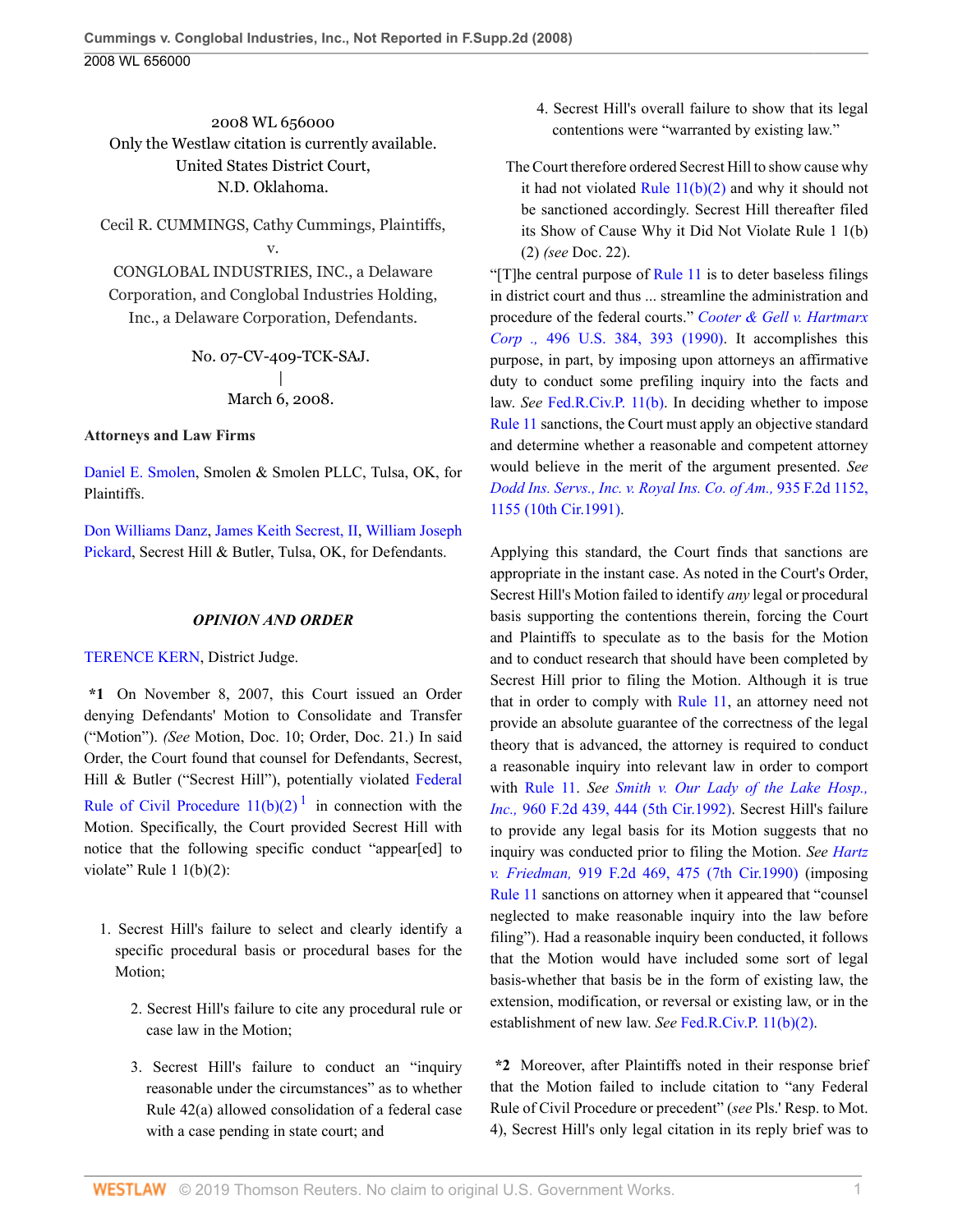[Federal Rule of Civil Procedure 42\(a\).](http://www.westlaw.com/Link/Document/FullText?findType=L&pubNum=1004365&cite=USFRCPR42&originatingDoc=Id00b852bf0f211dcb595a478de34cd72&refType=LQ&originationContext=document&vr=3.0&rs=cblt1.0&transitionType=DocumentItem&contextData=(sc.UserEnteredCitation)) [Rule 42\(a\)](http://www.westlaw.com/Link/Document/FullText?findType=L&pubNum=1004365&cite=USFRCPR42&originatingDoc=Id00b852bf0f211dcb595a478de34cd72&refType=LQ&originationContext=document&vr=3.0&rs=cblt1.0&transitionType=DocumentItem&contextData=(sc.UserEnteredCitation)) authorizes consolidation "[w]hen actions involving a common question of law or fact *are pending before the court."* (emphasis added). Not only does a cursory review of the plain language of Rule  $42(a)$  indicate that both cases must be pending before the *same* court in order for consolidation to be proper, but relevant authority discussing Rule  $42(a)$  also makes this point clear. *See [United States v. Brandt Constr.Co.,](http://www.westlaw.com/Link/Document/FullText?findType=Y&serNum=1987101257&pubNum=350&originatingDoc=Id00b852bf0f211dcb595a478de34cd72&refType=RP&fi=co_pp_sp_350_647&originationContext=document&vr=3.0&rs=cblt1.0&transitionType=DocumentItem&contextData=(sc.UserEnteredCitation)#co_pp_sp_350_647)* 826 F.2d 643, [647 \(7th Cir.1987\)](http://www.westlaw.com/Link/Document/FullText?findType=Y&serNum=1987101257&pubNum=350&originatingDoc=Id00b852bf0f211dcb595a478de34cd72&refType=RP&fi=co_pp_sp_350_647&originationContext=document&vr=3.0&rs=cblt1.0&transitionType=DocumentItem&contextData=(sc.UserEnteredCitation)#co_pp_sp_350_647) (holding that federal case could not be consolidated with improperly removed state case because state case was not "pending before the court"); *[Mourik Int'l](http://www.westlaw.com/Link/Document/FullText?findType=Y&serNum=2002089402&pubNum=4637&originatingDoc=Id00b852bf0f211dcb595a478de34cd72&refType=RP&fi=co_pp_sp_4637_602&originationContext=document&vr=3.0&rs=cblt1.0&transitionType=DocumentItem&contextData=(sc.UserEnteredCitation)#co_pp_sp_4637_602) [B.V. v. Reactor Serv. Int'l, Inc.,](http://www.westlaw.com/Link/Document/FullText?findType=Y&serNum=2002089402&pubNum=4637&originatingDoc=Id00b852bf0f211dcb595a478de34cd72&refType=RP&fi=co_pp_sp_4637_602&originationContext=document&vr=3.0&rs=cblt1.0&transitionType=DocumentItem&contextData=(sc.UserEnteredCitation)#co_pp_sp_4637_602)* 182 F.Supp.2d 599, 602 [\(S.D.Tex.2002\)](http://www.westlaw.com/Link/Document/FullText?findType=Y&serNum=2002089402&pubNum=4637&originatingDoc=Id00b852bf0f211dcb595a478de34cd72&refType=RP&fi=co_pp_sp_4637_602&originationContext=document&vr=3.0&rs=cblt1.0&transitionType=DocumentItem&contextData=(sc.UserEnteredCitation)#co_pp_sp_4637_602) (same); *see also [Glencore Ltd. v. Schnitzer](http://www.westlaw.com/Link/Document/FullText?findType=Y&serNum=1999195294&pubNum=506&originatingDoc=Id00b852bf0f211dcb595a478de34cd72&refType=RP&fi=co_pp_sp_506_267&originationContext=document&vr=3.0&rs=cblt1.0&transitionType=DocumentItem&contextData=(sc.UserEnteredCitation)#co_pp_sp_506_267) Steel Products Co.,* [189 F.3d 264, 267 \(2d Cir.1999\)](http://www.westlaw.com/Link/Document/FullText?findType=Y&serNum=1999195294&pubNum=506&originatingDoc=Id00b852bf0f211dcb595a478de34cd72&refType=RP&fi=co_pp_sp_506_267&originationContext=document&vr=3.0&rs=cblt1.0&transitionType=DocumentItem&contextData=(sc.UserEnteredCitation)#co_pp_sp_506_267) (holding that court erred in relying on Rule  $42(a)$  to authorize a joint hearing on two arbitration proceedings because the arbitration proceedings were not actions "pending before the court"); *[Williams v. City of New York,](http://www.westlaw.com/Link/Document/FullText?findType=Y&serNum=2008500624&pubNum=0000999&originatingDoc=Id00b852bf0f211dcb595a478de34cd72&refType=RP&originationContext=document&vr=3.0&rs=cblt1.0&transitionType=DocumentItem&contextData=(sc.UserEnteredCitation))* No. 03 Civ. 5342, [2006 WL 399456, at \\*1 n. 1 \(S.D.N.Y. Feb. 21, 2006\)](http://www.westlaw.com/Link/Document/FullText?findType=Y&serNum=2008500624&pubNum=0000999&originatingDoc=Id00b852bf0f211dcb595a478de34cd72&refType=RP&originationContext=document&vr=3.0&rs=cblt1.0&transitionType=DocumentItem&contextData=(sc.UserEnteredCitation)) (denying motion to consolidate cases pending in different federal judicial districts because it was "not possible for the Court to consolidate the Southern District [of New York] action with any other action" that was not pending before it); [9 Charles Alan Wright & Arthur R. Miller,](http://www.westlaw.com/Link/Document/FullText?findType=Y&serNum=0104890239&pubNum=0102228&originatingDoc=Id00b852bf0f211dcb595a478de34cd72&refType=TS&originationContext=document&vr=3.0&rs=cblt1.0&transitionType=DocumentItem&contextData=(sc.UserEnteredCitation)) *Federal Practice [and Procedure](http://www.westlaw.com/Link/Document/FullText?findType=Y&serNum=0104890239&pubNum=0102228&originatingDoc=Id00b852bf0f211dcb595a478de34cd72&refType=TS&originationContext=document&vr=3.0&rs=cblt1.0&transitionType=DocumentItem&contextData=(sc.UserEnteredCitation))* § 2382 n. 1 (2d ed.1995) (collecting cases). Accordingly, [Rule 42\(a\)](http://www.westlaw.com/Link/Document/FullText?findType=L&pubNum=1004365&cite=USFRCPR42&originatingDoc=Id00b852bf0f211dcb595a478de34cd72&refType=LQ&originationContext=document&vr=3.0&rs=cblt1.0&transitionType=DocumentItem&contextData=(sc.UserEnteredCitation)) does not support the relief requested in the Motion. Had Secrest Hill undertaken a reasonable inquiry, as required under Rule  $11(b)(2)$ , it would have come across such authority and discovered that Rule  $42(a)$  was not a possible basis for the Motion. *See [Murphy v. Cuomo,](http://www.westlaw.com/Link/Document/FullText?findType=Y&serNum=1996048706&pubNum=345&originatingDoc=Id00b852bf0f211dcb595a478de34cd72&refType=RP&fi=co_pp_sp_345_683&originationContext=document&vr=3.0&rs=cblt1.0&transitionType=DocumentItem&contextData=(sc.UserEnteredCitation)#co_pp_sp_345_683)* [913 F.Supp. 671, 683 \(N.D.N.Y.1996\)](http://www.westlaw.com/Link/Document/FullText?findType=Y&serNum=1996048706&pubNum=345&originatingDoc=Id00b852bf0f211dcb595a478de34cd72&refType=RP&fi=co_pp_sp_345_683&originationContext=document&vr=3.0&rs=cblt1.0&transitionType=DocumentItem&contextData=(sc.UserEnteredCitation)#co_pp_sp_345_683) (finding sanctions appropriate when "a mere cursory review of the applicable caselaw by plaintiff's counsel would have revealed" the fact that plaintiff's claim had no legal viability); *[Watson v. City](http://www.westlaw.com/Link/Document/FullText?findType=Y&serNum=1996173395&pubNum=345&originatingDoc=Id00b852bf0f211dcb595a478de34cd72&refType=RP&fi=co_pp_sp_345_664&originationContext=document&vr=3.0&rs=cblt1.0&transitionType=DocumentItem&contextData=(sc.UserEnteredCitation)#co_pp_sp_345_664)* *of Salem,* [934 F.Supp. 643, 664-66 \(D.N.J.1995\)](http://www.westlaw.com/Link/Document/FullText?findType=Y&serNum=1996173395&pubNum=345&originatingDoc=Id00b852bf0f211dcb595a478de34cd72&refType=RP&fi=co_pp_sp_345_664&originationContext=document&vr=3.0&rs=cblt1.0&transitionType=DocumentItem&contextData=(sc.UserEnteredCitation)#co_pp_sp_345_664) (imposing sanctions for failure to conduct reasonable inquiry into the law after noting that a simple review of a relevant case would have revealed that plaintiff's position was legally untenable).  $2^{\circ}$  $2^{\circ}$ 

<span id="page-25-2"></span>Having found that sanctions are appropriate under [Rule](http://www.westlaw.com/Link/Document/FullText?findType=L&pubNum=1004365&cite=USFRCPR11&originatingDoc=Id00b852bf0f211dcb595a478de34cd72&refType=LQ&originationContext=document&vr=3.0&rs=cblt1.0&transitionType=DocumentItem&contextData=(sc.UserEnteredCitation))  $11(b)(2)$ , the Court must next determine what sanction is appropriate under [Rule 11\(c\)\(3\).](http://www.westlaw.com/Link/Document/FullText?findType=L&pubNum=1004365&cite=USFRCPR11&originatingDoc=Id00b852bf0f211dcb595a478de34cd72&refType=LQ&originationContext=document&vr=3.0&rs=cblt1.0&transitionType=DocumentItem&contextData=(sc.UserEnteredCitation)) *See* [Fed.R.Civ.P. 11\(c\)](http://www.westlaw.com/Link/Document/FullText?findType=L&pubNum=1004365&cite=USFRCPR11&originatingDoc=Id00b852bf0f211dcb595a478de34cd72&refType=LQ&originationContext=document&vr=3.0&rs=cblt1.0&transitionType=DocumentItem&contextData=(sc.UserEnteredCitation)) [\(3\)](http://www.westlaw.com/Link/Document/FullText?findType=L&pubNum=1004365&cite=USFRCPR11&originatingDoc=Id00b852bf0f211dcb595a478de34cd72&refType=LQ&originationContext=document&vr=3.0&rs=cblt1.0&transitionType=DocumentItem&contextData=(sc.UserEnteredCitation)) (stating "[a] sanction imposed under this rule must be limited to what suffices to deter repetition of the conduct or comparable conduct by others similarly situated. The sanction may include nonmonetary directives; an order to pay a penalty into court; or, if imposed on motion and warranted for effective deterrence, an order directing payment to the movant of part or all of the reasonable attorney's fees and other expenses directly resulting from the violation") In the instant case, the Court finds that Secrest Hill's failure to make a reasonable inquiry into the legal basis for its Motion resulted in an unnecessary expenditure of resources by both this Court and Plaintiffs. The Court therefore finds it appropriate to award sanctions to Plaintiffs for the reasonable costs and attorney's fees incurred in conjunction with preparing their response brief to the Motion.

**\*3** The issue regarding the amount of costs and fees to be awarded to Plaintiffs is REFERRED to Magistrate Joyner for resolution.

#### **ORDERED.**

#### **All Citations**

Not Reported in F.Supp.2d, 2008 WL 656000

#### Footnotes

- <span id="page-25-0"></span>[1](#page-24-0) [Rule 11\(b\)\(2\)](http://www.westlaw.com/Link/Document/FullText?findType=L&pubNum=1004365&cite=USFRCPR11&originatingDoc=Id00b852bf0f211dcb595a478de34cd72&refType=LQ&originationContext=document&vr=3.0&rs=cblt1.0&transitionType=DocumentItem&contextData=(sc.UserEnteredCitation)) states that in presenting a written motion to the court, an attorney certifies "that to the best of the person's knowledge, information, and belief, formed after an inquiry reasonable under the circumstances [that] the claims, defenses, or other legal contentions are warranted by existing law or by a nonfrivolous argument for extending, modifying, or reversing existing law or for establishing new law."
- <span id="page-25-1"></span>[2](#page-25-2) In its response to the Court's Order, Secrest Hill argues that its Motion was "warranted by existing law" because [Colorado](http://www.westlaw.com/Link/Document/FullText?findType=Y&serNum=1976142340&pubNum=780&originatingDoc=Id00b852bf0f211dcb595a478de34cd72&refType=RP&originationContext=document&vr=3.0&rs=cblt1.0&transitionType=DocumentItem&contextData=(sc.UserEnteredCitation)) [River Water Conservation District v. United States,](http://www.westlaw.com/Link/Document/FullText?findType=Y&serNum=1976142340&pubNum=780&originatingDoc=Id00b852bf0f211dcb595a478de34cd72&refType=RP&originationContext=document&vr=3.0&rs=cblt1.0&transitionType=DocumentItem&contextData=(sc.UserEnteredCitation)) 424 U.S. 800 (1976) states that federal courts have a "virtually unflagging obligation" to exercise jurisdiction. Id. [at 819.](http://www.westlaw.com/Link/Document/FullText?findType=Y&serNum=1976142340&originatingDoc=Id00b852bf0f211dcb595a478de34cd72&refType=RP&originationContext=document&vr=3.0&rs=cblt1.0&transitionType=DocumentItem&contextData=(sc.UserEnteredCitation)) According to Secrest, the use of the word "virtually" saves their motion from being legally frivolous because it "turns ConGlobal's Motion from sanctionable to merely unlikely to succeed." (Defs.' Show of Cause Why it Did Not Violate [Rule 11\(b\)\(2\)](http://www.westlaw.com/Link/Document/FullText?findType=L&pubNum=1004365&cite=USFRCPR11&originatingDoc=Id00b852bf0f211dcb595a478de34cd72&refType=LQ&originationContext=document&vr=3.0&rs=cblt1.0&transitionType=DocumentItem&contextData=(sc.UserEnteredCitation)) [4](http://www.westlaw.com/Link/Document/FullText?findType=L&pubNum=1004365&cite=USFRCPR4&originatingDoc=Id00b852bf0f211dcb595a478de34cd72&refType=LQ&originationContext=document&vr=3.0&rs=cblt1.0&transitionType=DocumentItem&contextData=(sc.UserEnteredCitation)).) However, for the purposes of determining whether sanctions are appropriate for failure to make a reasonable inquiry into the applicable law, Secrest Hill's argument is of little assistance because Secrest Hill did not make any argument with regard to the Colorado River doctrine in its Motion or in its reply brief. Rather, this doctrine was raised by Plaintiffs. As stated above, the notable absence of any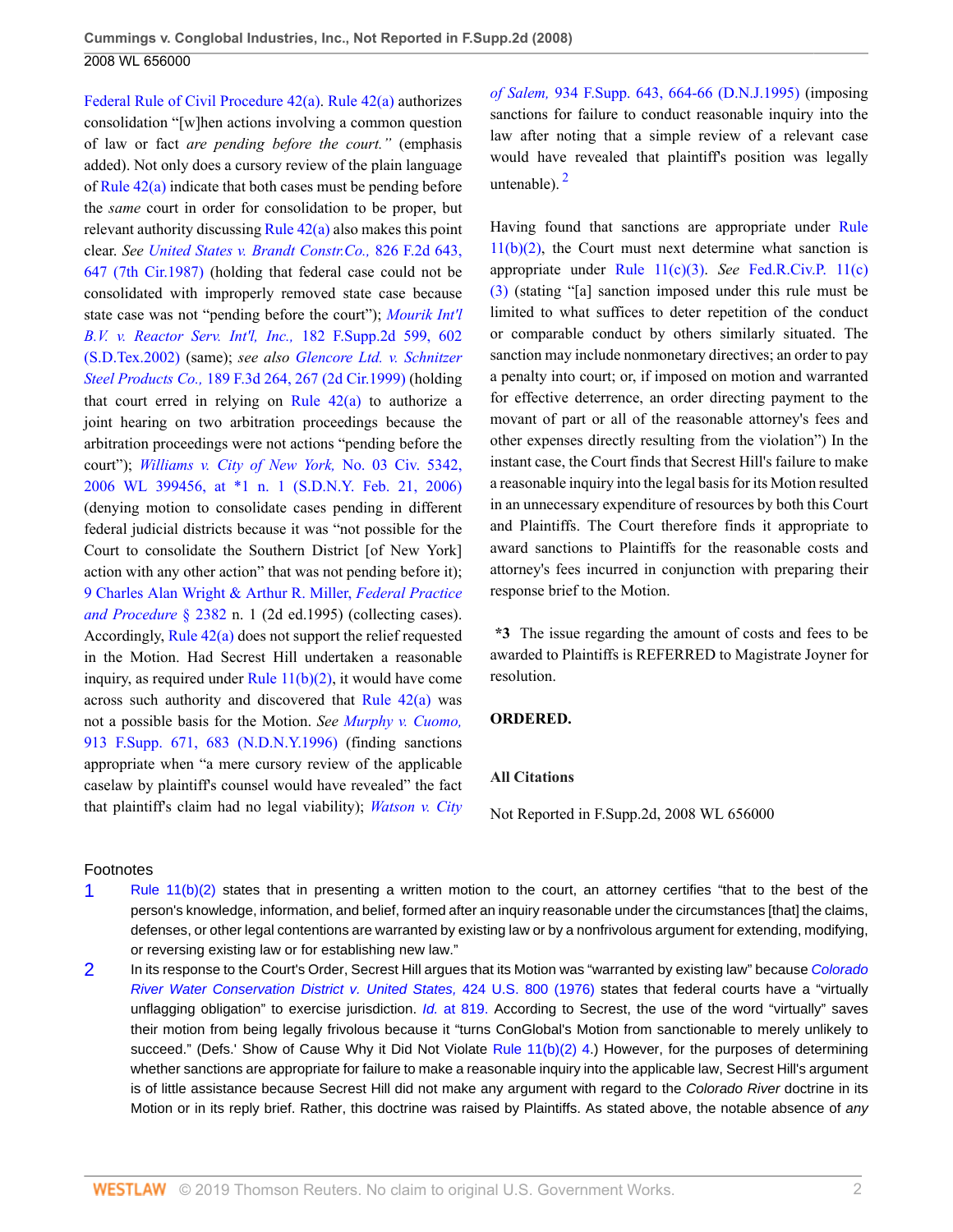## 2008 WL 656000

legal authority in the Motion, coupled with the sole citation to Rule  $42(a)$  in Defendant's reply brief, demonstrates that Secrest Hill did not make a reasonable inquiry into applicable law.

Secrest Hill also advances United States v. Stringfellow, [911 F.2d 225, 226 \(9th Cir.1990\)](http://www.westlaw.com/Link/Document/FullText?findType=Y&serNum=1990118843&pubNum=350&originatingDoc=Id00b852bf0f211dcb595a478de34cd72&refType=RP&fi=co_pp_sp_350_226&originationContext=document&vr=3.0&rs=cblt1.0&transitionType=DocumentItem&contextData=(sc.UserEnteredCitation)#co_pp_sp_350_226), for the proposition that its failure to cite relevant authority does not justify the imposition of sanctions. While Stringfellow does indeed make such a statement, the situation presented in Stringfellow differs from the instant case in that there was at least some citation to controlling legal authority in the challenged filing in Stringfellow, and the court was faced with deciding whether failure to cite to potentially contrary authority rendered sanctions appropriate. See [911 F.2d at 226.](http://www.westlaw.com/Link/Document/FullText?findType=Y&serNum=1990118843&pubNum=350&originatingDoc=Id00b852bf0f211dcb595a478de34cd72&refType=RP&fi=co_pp_sp_350_226&originationContext=document&vr=3.0&rs=cblt1.0&transitionType=DocumentItem&contextData=(sc.UserEnteredCitation)#co_pp_sp_350_226)

**End of Document** © 2019 Thomson Reuters. No claim to original U.S. Government Works.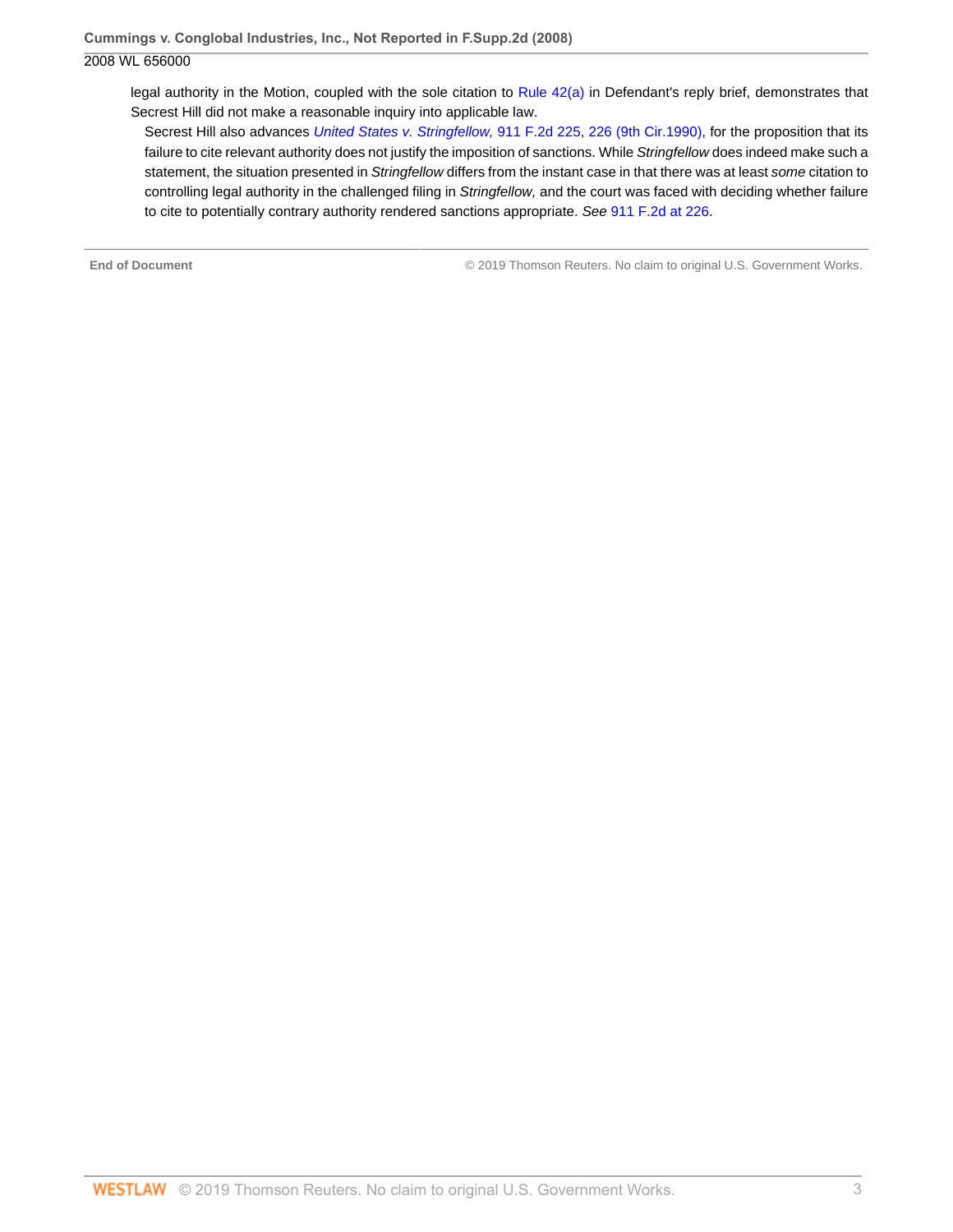2012 WL 12902912 Only the Westlaw citation is currently available. United States District Court, M.D. Florida, Tampa Division.

Bernar ESPANOL, on behalf of himself and others who are similarly situated

and consent to their inclusion, <sup>[1](#page-28-0)</sup> Plaintiff, v.

AVIS BUDGET CAR RENTAL, LLC and Budget Rent a Car Systems, Inc., Defendants.

> Case No.: 8:10–cv–944–T–35–AEP | Signed 10/12/2012

### **Attorneys and Law Firms**

[Dale James Morgado,](http://www.westlaw.com/Link/Document/FullText?findType=h&pubNum=176284&cite=0398216701&originatingDoc=I975ec620bea911e6972aa83e6c16e5f7&refType=RQ&originationContext=document&vr=3.0&rs=cblt1.0&transitionType=DocumentItem&contextData=(sc.UserEnteredCitation)) Morgado P.A., Armando Aguirre Ortiz, Phillips & Associates, PLLC, New York, NY, [R. Edward](http://www.westlaw.com/Link/Document/FullText?findType=h&pubNum=176284&cite=0482155801&originatingDoc=I975ec620bea911e6972aa83e6c16e5f7&refType=RQ&originationContext=document&vr=3.0&rs=cblt1.0&transitionType=DocumentItem&contextData=(sc.UserEnteredCitation)) [Rosenberg,](http://www.westlaw.com/Link/Document/FullText?findType=h&pubNum=176284&cite=0482155801&originatingDoc=I975ec620bea911e6972aa83e6c16e5f7&refType=RQ&originationContext=document&vr=3.0&rs=cblt1.0&transitionType=DocumentItem&contextData=(sc.UserEnteredCitation)) Coral Gables, FL, for Plaintiff.

[Holly Elizabeth Rich](http://www.westlaw.com/Link/Document/FullText?findType=h&pubNum=176284&cite=0446704501&originatingDoc=I975ec620bea911e6972aa83e6c16e5f7&refType=RQ&originationContext=document&vr=3.0&rs=cblt1.0&transitionType=DocumentItem&contextData=(sc.UserEnteredCitation)), [Kimberly J. Gost,](http://www.westlaw.com/Link/Document/FullText?findType=h&pubNum=176284&cite=0326105301&originatingDoc=I975ec620bea911e6972aa83e6c16e5f7&refType=RQ&originationContext=document&vr=3.0&rs=cblt1.0&transitionType=DocumentItem&contextData=(sc.UserEnteredCitation)) [Nina K. Markey](http://www.westlaw.com/Link/Document/FullText?findType=h&pubNum=176284&cite=0389074101&originatingDoc=I975ec620bea911e6972aa83e6c16e5f7&refType=RQ&originationContext=document&vr=3.0&rs=cblt1.0&transitionType=DocumentItem&contextData=(sc.UserEnteredCitation)), [Sarah P. Bryan](http://www.westlaw.com/Link/Document/FullText?findType=h&pubNum=176284&cite=0425757301&originatingDoc=I975ec620bea911e6972aa83e6c16e5f7&refType=RQ&originationContext=document&vr=3.0&rs=cblt1.0&transitionType=DocumentItem&contextData=(sc.UserEnteredCitation)), Littler Mendelson, P.C., [Michael D. Jones](http://www.westlaw.com/Link/Document/FullText?findType=h&pubNum=176284&cite=0137726201&originatingDoc=I975ec620bea911e6972aa83e6c16e5f7&refType=RQ&originationContext=document&vr=3.0&rs=cblt1.0&transitionType=DocumentItem&contextData=(sc.UserEnteredCitation)), Reed Smith, LLP, Philadelphia, PA, [Matthew J. Hank](http://www.westlaw.com/Link/Document/FullText?findType=h&pubNum=176284&cite=0358579201&originatingDoc=I975ec620bea911e6972aa83e6c16e5f7&refType=RQ&originationContext=document&vr=3.0&rs=cblt1.0&transitionType=DocumentItem&contextData=(sc.UserEnteredCitation)), Littler Mendelson, P.C., Philadelphia, NJ, [Steven A. Siegel](http://www.westlaw.com/Link/Document/FullText?findType=h&pubNum=176284&cite=0253283001&originatingDoc=I975ec620bea911e6972aa83e6c16e5f7&refType=RQ&originationContext=document&vr=3.0&rs=cblt1.0&transitionType=DocumentItem&contextData=(sc.UserEnteredCitation)), Fisher & Phillips, LLP, Ft Lauderdale, FL, [Ashley Lynn Fitzgerald](http://www.westlaw.com/Link/Document/FullText?findType=h&pubNum=176284&cite=0346678301&originatingDoc=I975ec620bea911e6972aa83e6c16e5f7&refType=RQ&originationContext=document&vr=3.0&rs=cblt1.0&transitionType=DocumentItem&contextData=(sc.UserEnteredCitation)), Littler Mendelson, PC, Orlando, FL, [Elaine Wilkinson](http://www.westlaw.com/Link/Document/FullText?findType=h&pubNum=176284&cite=0364065101&originatingDoc=I975ec620bea911e6972aa83e6c16e5f7&refType=RQ&originationContext=document&vr=3.0&rs=cblt1.0&transitionType=DocumentItem&contextData=(sc.UserEnteredCitation)) [Keyser](http://www.westlaw.com/Link/Document/FullText?findType=h&pubNum=176284&cite=0364065101&originatingDoc=I975ec620bea911e6972aa83e6c16e5f7&refType=RQ&originationContext=document&vr=3.0&rs=cblt1.0&transitionType=DocumentItem&contextData=(sc.UserEnteredCitation)), Littler Mendelson, PC, Miami, FL, [Thomas E. Hill](http://www.westlaw.com/Link/Document/FullText?findType=h&pubNum=176284&cite=0121726001&originatingDoc=I975ec620bea911e6972aa83e6c16e5f7&refType=RQ&originationContext=document&vr=3.0&rs=cblt1.0&transitionType=DocumentItem&contextData=(sc.UserEnteredCitation)), Reed Smith, LLP, Los Angeles, CA, for Defendant.

#### **ORDER**

## [MARY S. SCRIVEN](http://www.westlaw.com/Link/Document/FullText?findType=h&pubNum=176284&cite=0126668801&originatingDoc=I975ec620bea911e6972aa83e6c16e5f7&refType=RQ&originationContext=document&vr=3.0&rs=cblt1.0&transitionType=DocumentItem&contextData=(sc.UserEnteredCitation)), UNITED STATES DISTRICT JUDGE

**\*1 THIS CAUSE** comes before the Court for consideration of Plaintiffs' Motion to Transfer and Otherwise Consolidate Related Cases Before this Court (the "Motion") (Dkt. 227) and Defendants' Response in Opposition. (Dkt. 228) Upon consideration of all relevant filings, case law, and being otherwise fully advised, the Court hereby **DENIES** Plaintiffs' Motion (Dkt. 227), as described herein.

Pursuant to [28 U.S.C. § 1404\(a\)](http://www.westlaw.com/Link/Document/FullText?findType=L&pubNum=1000546&cite=28USCAS1404&originatingDoc=I975ec620bea911e6972aa83e6c16e5f7&refType=RB&originationContext=document&vr=3.0&rs=cblt1.0&transitionType=DocumentItem&contextData=(sc.UserEnteredCitation)#co_pp_8b3b0000958a4) and [Fed. R. Civ. P.](http://www.westlaw.com/Link/Document/FullText?findType=L&pubNum=1000600&cite=USFRCPR42&originatingDoc=I975ec620bea911e6972aa83e6c16e5f7&refType=LQ&originationContext=document&vr=3.0&rs=cblt1.0&transitionType=DocumentItem&contextData=(sc.UserEnteredCitation))  $42(a)$ , Plaintiff moves this Court to transfer and consolidate McWilliams v. Avis Budget Car Rental, LLC, No. 1:12– cv–21481–JAL (S.D. Fla.) and Tetreault v. Avis Budget Car Rental, LLC, No. 2:12–cv–13692–NGE (E.D. Mich.) with

this action. Plaintiffs contend consolidation is appropriate because common issues of law and fact exist, the parties are represented by the same counsel and it would avoid unnecessary costs and delays. Further, Plaintiffs contend consolidation is proper because venue in the Middle District of Florida is proper for the cases sought to be transferred.

<span id="page-27-0"></span>Defendants argue that [28 U.S.C. § 1404\(a\)](http://www.westlaw.com/Link/Document/FullText?findType=L&pubNum=1000546&cite=28USCAS1404&originatingDoc=I975ec620bea911e6972aa83e6c16e5f7&refType=RB&originationContext=document&vr=3.0&rs=cblt1.0&transitionType=DocumentItem&contextData=(sc.UserEnteredCitation)#co_pp_8b3b0000958a4) and [Fed. R. Civ.](http://www.westlaw.com/Link/Document/FullText?findType=L&pubNum=1000600&cite=USFRCPR42&originatingDoc=I975ec620bea911e6972aa83e6c16e5f7&refType=LQ&originationContext=document&vr=3.0&rs=cblt1.0&transitionType=DocumentItem&contextData=(sc.UserEnteredCitation)) [P. 42](http://www.westlaw.com/Link/Document/FullText?findType=L&pubNum=1000600&cite=USFRCPR42&originatingDoc=I975ec620bea911e6972aa83e6c16e5f7&refType=LQ&originationContext=document&vr=3.0&rs=cblt1.0&transitionType=DocumentItem&contextData=(sc.UserEnteredCitation)) do not provide this Court with authority to transfer a case from another district to this Court. Defendants assert that [28 U.S.C. § 1404\(a\)](http://www.westlaw.com/Link/Document/FullText?findType=L&pubNum=1000546&cite=28USCAS1404&originatingDoc=I975ec620bea911e6972aa83e6c16e5f7&refType=RB&originationContext=document&vr=3.0&rs=cblt1.0&transitionType=DocumentItem&contextData=(sc.UserEnteredCitation)#co_pp_8b3b0000958a4) only gives a district court the power to transfer an action to another court and does not grant the district court authority to "force another district court to relinquish a case." (Dkt. 228 at 3) Moreover, Defendants argue that [Rule 42\(a\) of the Federal Rules of Civil Procedure](http://www.westlaw.com/Link/Document/FullText?findType=L&pubNum=1000600&cite=USFRCPR42&originatingDoc=I975ec620bea911e6972aa83e6c16e5f7&refType=LQ&originationContext=document&vr=3.0&rs=cblt1.0&transitionType=DocumentItem&contextData=(sc.UserEnteredCitation)) grants a district court the authority to manage its own docket and "does not give one trial court the authority to control another trial court's docket, and by its plain language, it does not pertain to any action that is not presently 'before the Court.' " (Id. at 4) Defendants assert that Plaintiff's motion should be denied with prejudice and Plaintiffs' counsel should bear the fees and costs "occasioned by this motion." (Id.)

### [28 U.S.C. § 1404\(a\)](http://www.westlaw.com/Link/Document/FullText?findType=L&pubNum=1000546&cite=28USCAS1404&originatingDoc=I975ec620bea911e6972aa83e6c16e5f7&refType=RB&originationContext=document&vr=3.0&rs=cblt1.0&transitionType=DocumentItem&contextData=(sc.UserEnteredCitation)#co_pp_8b3b0000958a4) provides

For the convenience of parties and witnesses, in the interest of justice, a district court may transfer any civil action to any other district or division where it might have been brought or to any district or division to which all parties have consented.

[28 U.S.C. § 1404\(a\) \(2011\).](http://www.westlaw.com/Link/Document/FullText?findType=L&pubNum=1000546&cite=28USCAS1404&originatingDoc=I975ec620bea911e6972aa83e6c16e5f7&refType=RB&originationContext=document&vr=3.0&rs=cblt1.0&transitionType=DocumentItem&contextData=(sc.UserEnteredCitation)#co_pp_8b3b0000958a4) Following the plain language of [28 U.S.C. § 1404\(a\),](http://www.westlaw.com/Link/Document/FullText?findType=L&pubNum=1000546&cite=28USCAS1404&originatingDoc=I975ec620bea911e6972aa83e6c16e5f7&refType=RB&originationContext=document&vr=3.0&rs=cblt1.0&transitionType=DocumentItem&contextData=(sc.UserEnteredCitation)#co_pp_8b3b0000958a4) district courts have found that "[o]nly a district court where an action is pending ... can order a change of venue." Machulas v. U.S. Air Force, No. CV406-[268, 2007 WL 781730, at \\* 1 \(S.D. Ga. March 12, 2007\);](http://www.westlaw.com/Link/Document/FullText?findType=Y&serNum=2011710009&pubNum=0000999&originatingDoc=I975ec620bea911e6972aa83e6c16e5f7&refType=RP&originationContext=document&vr=3.0&rs=cblt1.0&transitionType=DocumentItem&contextData=(sc.UserEnteredCitation)) see. e.g. [National Equip. Rental, Ltd. v. Fowler, 287 F.2d 43, 46–](http://www.westlaw.com/Link/Document/FullText?findType=Y&serNum=1961103147&pubNum=0000350&originatingDoc=I975ec620bea911e6972aa83e6c16e5f7&refType=RP&fi=co_pp_sp_350_46&originationContext=document&vr=3.0&rs=cblt1.0&transitionType=DocumentItem&contextData=(sc.UserEnteredCitation)#co_pp_sp_350_46) [47 \(2nd Cir. 1961\)](http://www.westlaw.com/Link/Document/FullText?findType=Y&serNum=1961103147&pubNum=0000350&originatingDoc=I975ec620bea911e6972aa83e6c16e5f7&refType=RP&fi=co_pp_sp_350_46&originationContext=document&vr=3.0&rs=cblt1.0&transitionType=DocumentItem&contextData=(sc.UserEnteredCitation)#co_pp_sp_350_46) ("It seems clear that this language [in [28](http://www.westlaw.com/Link/Document/FullText?findType=L&pubNum=1000546&cite=28USCAS1404&originatingDoc=I975ec620bea911e6972aa83e6c16e5f7&refType=RB&originationContext=document&vr=3.0&rs=cblt1.0&transitionType=DocumentItem&contextData=(sc.UserEnteredCitation)#co_pp_8b3b0000958a4) [U.S.C. § 1404\(a\)\]](http://www.westlaw.com/Link/Document/FullText?findType=L&pubNum=1000546&cite=28USCAS1404&originatingDoc=I975ec620bea911e6972aa83e6c16e5f7&refType=RB&originationContext=document&vr=3.0&rs=cblt1.0&transitionType=DocumentItem&contextData=(sc.UserEnteredCitation)#co_pp_8b3b0000958a4) presupposes that the action to be transferred is pending in the transferor court. The administration of justice would be chaotic indeed if one district court could order another to divest itself of jurisdiction and to transfer a case properly before it."); [Republic Precious Metals, Inc.](http://www.westlaw.com/Link/Document/FullText?findType=Y&serNum=1984100907&pubNum=0000345&originatingDoc=I975ec620bea911e6972aa83e6c16e5f7&refType=RP&fi=co_pp_sp_345_1258&originationContext=document&vr=3.0&rs=cblt1.0&transitionType=DocumentItem&contextData=(sc.UserEnteredCitation)#co_pp_sp_345_1258) [v. Republic Precious Metals Corp., 575 F. Supp. 1256, 1258](http://www.westlaw.com/Link/Document/FullText?findType=Y&serNum=1984100907&pubNum=0000345&originatingDoc=I975ec620bea911e6972aa83e6c16e5f7&refType=RP&fi=co_pp_sp_345_1258&originationContext=document&vr=3.0&rs=cblt1.0&transitionType=DocumentItem&contextData=(sc.UserEnteredCitation)#co_pp_sp_345_1258) [\(D. Minn. 1984\)](http://www.westlaw.com/Link/Document/FullText?findType=Y&serNum=1984100907&pubNum=0000345&originatingDoc=I975ec620bea911e6972aa83e6c16e5f7&refType=RP&fi=co_pp_sp_345_1258&originationContext=document&vr=3.0&rs=cblt1.0&transitionType=DocumentItem&contextData=(sc.UserEnteredCitation)#co_pp_sp_345_1258) ([28 U.S.C. § 1404\(a\)](http://www.westlaw.com/Link/Document/FullText?findType=L&pubNum=1000546&cite=28USCAS1404&originatingDoc=I975ec620bea911e6972aa83e6c16e5f7&refType=RB&originationContext=document&vr=3.0&rs=cblt1.0&transitionType=DocumentItem&contextData=(sc.UserEnteredCitation)#co_pp_8b3b0000958a4) "does not give a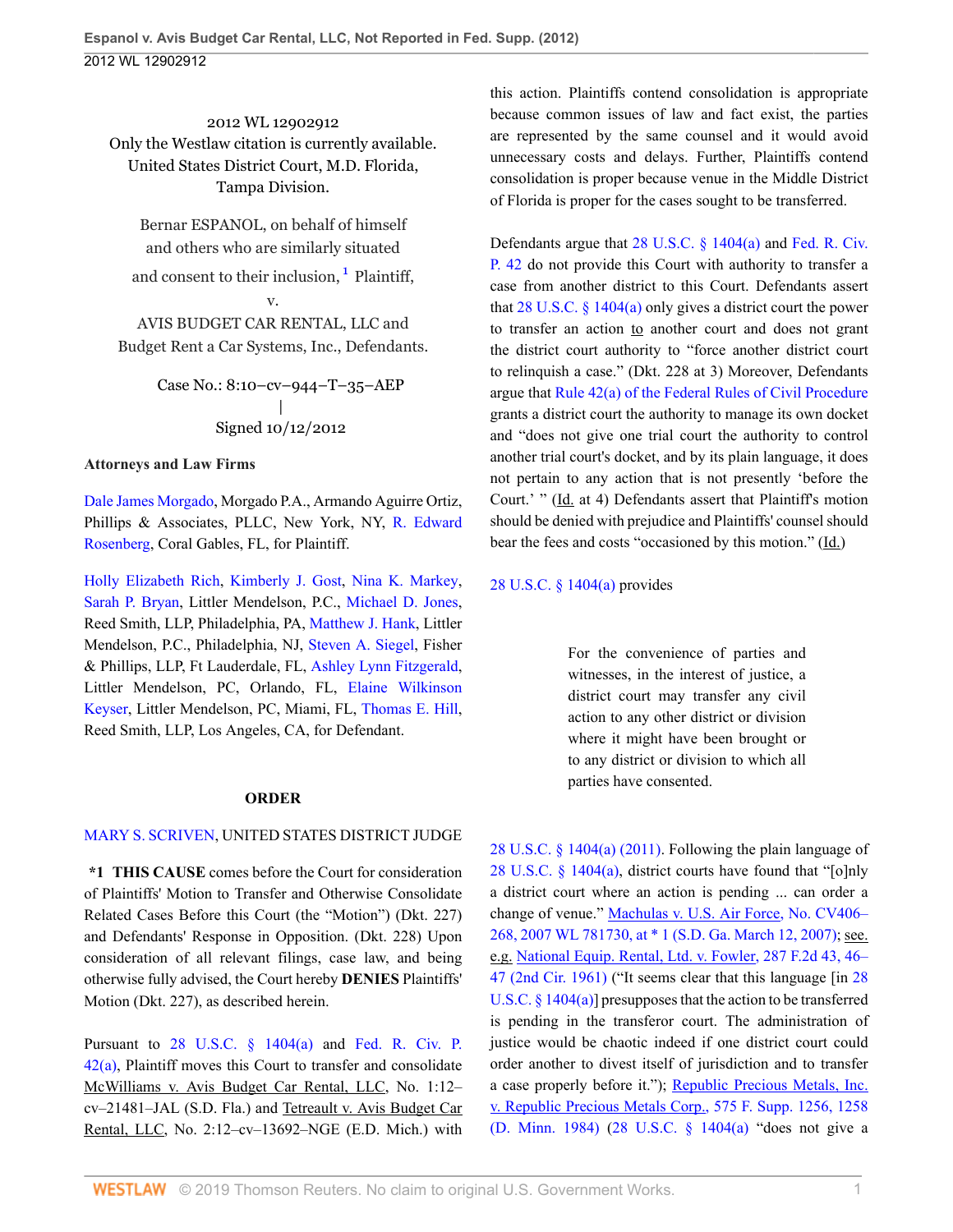district court power to transfer a case commenced in another jurisdiction."). Plaintiffs cite no case law to the contrary.

**\*2** Here, the McWilliams and Tetreault cases are not pending in the Middle District of Florida or before this Court. Therefore, this Court finds that it lacks the authority to transfer these cases to this district.

Moreover, the Court does not have the authority to consolidate the cases with this action. [Rule 42\(a\) of the Federal Rules of](http://www.westlaw.com/Link/Document/FullText?findType=L&pubNum=1000600&cite=USFRCPR42&originatingDoc=I975ec620bea911e6972aa83e6c16e5f7&refType=LQ&originationContext=document&vr=3.0&rs=cblt1.0&transitionType=DocumentItem&contextData=(sc.UserEnteredCitation)) [Civil Procedure](http://www.westlaw.com/Link/Document/FullText?findType=L&pubNum=1000600&cite=USFRCPR42&originatingDoc=I975ec620bea911e6972aa83e6c16e5f7&refType=LQ&originationContext=document&vr=3.0&rs=cblt1.0&transitionType=DocumentItem&contextData=(sc.UserEnteredCitation)) provides

> If actions before the court involve a common question of law or fact, the court may: (1) join for hearing or trial any or all matters at issue in the actions; (2) consolidate the actions; or (3) issue any other orders to avoid unnecessary cost or delay.

[Fed. R. Civ. P. 42\(a\)](http://www.westlaw.com/Link/Document/FullText?findType=L&pubNum=1000600&cite=USFRCPR42&originatingDoc=I975ec620bea911e6972aa83e6c16e5f7&refType=LQ&originationContext=document&vr=3.0&rs=cblt1.0&transitionType=DocumentItem&contextData=(sc.UserEnteredCitation)) (emphasis added). Because the McWilliams and Tetreault cases are not pending before this Court, this Court cannot consolidate those cases with this action. See [9A Wright & Miller, Federal Practice and](http://www.westlaw.com/Link/Document/FullText?findType=Y&serNum=0104890239&pubNum=0102228&originatingDoc=I975ec620bea911e6972aa83e6c16e5f7&refType=TS&originationContext=document&vr=3.0&rs=cblt1.0&transitionType=DocumentItem&contextData=(sc.UserEnteredCitation)) [Procedure § 2382 \(3d Ed. 2012\)\(](http://www.westlaw.com/Link/Document/FullText?findType=Y&serNum=0104890239&pubNum=0102228&originatingDoc=I975ec620bea911e6972aa83e6c16e5f7&refType=TS&originationContext=document&vr=3.0&rs=cblt1.0&transitionType=DocumentItem&contextData=(sc.UserEnteredCitation))"Actions pending in different districts may not be consolidated under Rule  $42(a)$ ."); [Swindell–Dressler Corp v. Dumbauld, 308 F.2d 267, 273 \(3rd](http://www.westlaw.com/Link/Document/FullText?findType=Y&serNum=1962115772&pubNum=0000350&originatingDoc=I975ec620bea911e6972aa83e6c16e5f7&refType=RP&fi=co_pp_sp_350_273&originationContext=document&vr=3.0&rs=cblt1.0&transitionType=DocumentItem&contextData=(sc.UserEnteredCitation)#co_pp_sp_350_273) [Cir. 1962\)\(](http://www.westlaw.com/Link/Document/FullText?findType=Y&serNum=1962115772&pubNum=0000350&originatingDoc=I975ec620bea911e6972aa83e6c16e5f7&refType=RP&fi=co_pp_sp_350_273&originationContext=document&vr=3.0&rs=cblt1.0&transitionType=DocumentItem&contextData=(sc.UserEnteredCitation)#co_pp_sp_350_273)"And finally, we are of the view that a cause of action pending in one jurisdiction cannot be consolidated with a cause of action pending in another jurisdiction.").

Upon consideration of the foregoing, it is hereby **ORDERED** as follows:

- 1. Plaintiffs' Motion to Transfer and Otherwise Consolidate Related Cases Before this Court (Dkt. 227) is **DENIED.**
- 2. Plaintiffs are directed to file within **fourteen (14) days** from the date of this Order a response to Defendants' request for attorneys' fees and costs associated with this Motion and show cause why Defendants' request for sanctions should not be imposed for filing a facially meritless motion. Plaintiffs' response shall be no more than five (5) pages. If fees are ordered, the Court will set a separate schedule for proving the amount of fees that are warranted.

**DONE** and **ORDERED** in Tampa, Florida, on this 12th day of October 2012.

## **All Citations**

Not Reported in Fed. Supp., 2012 WL 12902912

## Footnotes

<span id="page-28-0"></span>[1](#page-27-0) Over 100 people have filed their consent to join this action since the commencement of this case. The Court will therefore refer to Bernar Espanol and the other people collectively as "Plaintiffs" in this Order.

**End of Document** © 2019 Thomson Reuters. No claim to original U.S. Government Works.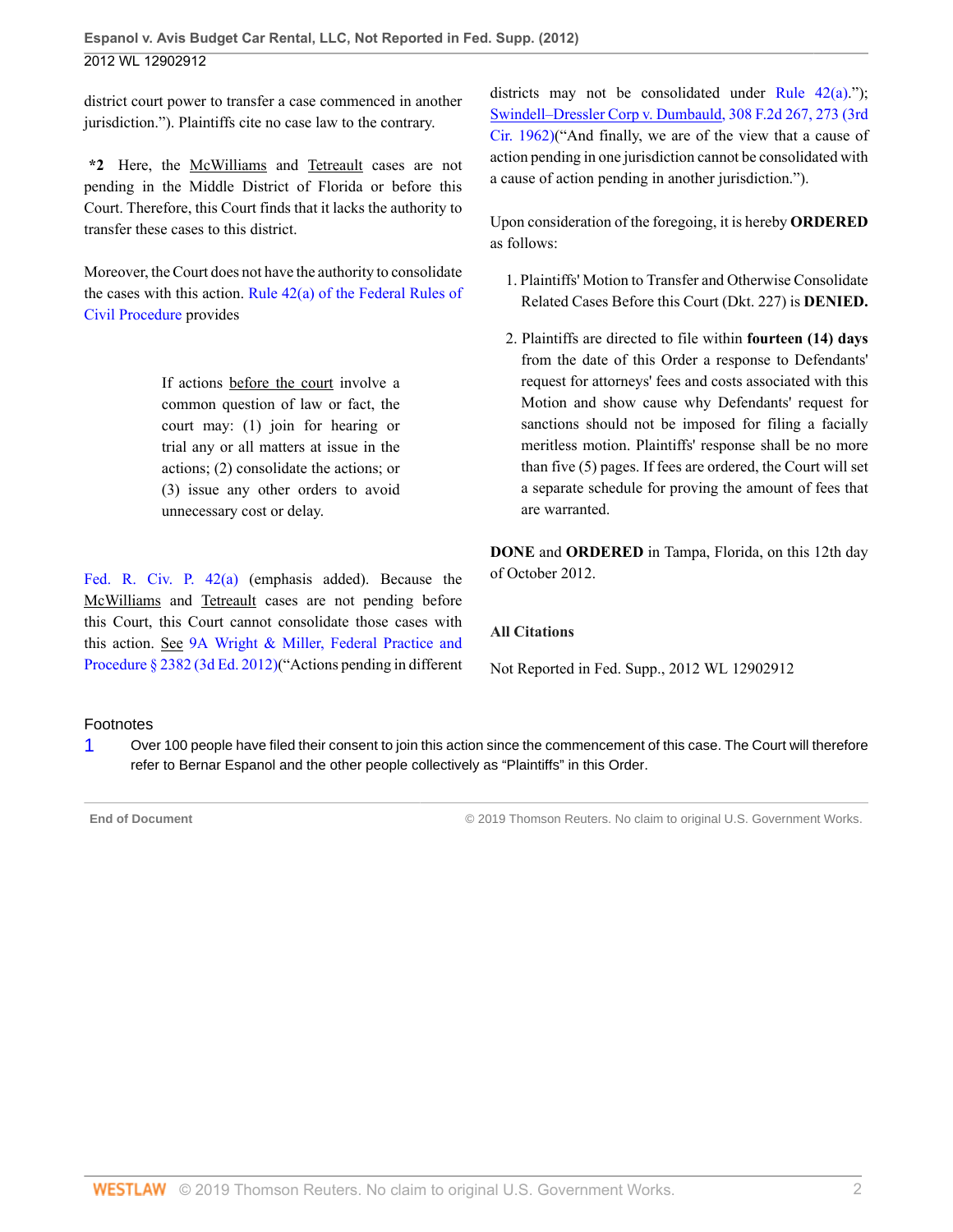## 2010 WL 2639971 Only the Westlaw citation is currently available. United States District Court, D. Utah, Central Division.

David CALDER, individually, and as father and guardian of HMP, a deceased minor, Plaintiff,

> v. [BLITZ U.S.A., INC.,](http://www.westlaw.com/Search/Results.html?query=advanced%3a+OAID(5037342285)&saveJuris=False&contentType=BUSINESS-INVESTIGATOR&startIndex=1&contextData=(sc.Default)&categoryPageUrl=Home%2fCompanyInvestigator&originationContext=document&vr=3.0&rs=cblt1.0&transitionType=DocumentItem) Defendant.

No. 2:07–cv–387–TC–PMW. | June 28, 2010.

### **Attorneys and Law Firms**

[Donald J. Winder,](http://www.westlaw.com/Link/Document/FullText?findType=h&pubNum=176284&cite=0196761701&originatingDoc=I5af68e8e868e11dfbe8a8e1700ec828b&refType=RQ&originationContext=document&vr=3.0&rs=cblt1.0&transitionType=DocumentItem&contextData=(sc.UserEnteredCitation)) [Jerald V. Hale](http://www.westlaw.com/Link/Document/FullText?findType=h&pubNum=176284&cite=0418855001&originatingDoc=I5af68e8e868e11dfbe8a8e1700ec828b&refType=RQ&originationContext=document&vr=3.0&rs=cblt1.0&transitionType=DocumentItem&contextData=(sc.UserEnteredCitation)), [John W. Holt](http://www.westlaw.com/Link/Document/FullText?findType=h&pubNum=176284&cite=0227283501&originatingDoc=I5af68e8e868e11dfbe8a8e1700ec828b&refType=RQ&originationContext=document&vr=3.0&rs=cblt1.0&transitionType=DocumentItem&contextData=(sc.UserEnteredCitation)), Winder & Counsel, Salt Lake City, UT, [Hank Anderson,](http://www.westlaw.com/Link/Document/FullText?findType=h&pubNum=176284&cite=0343016301&originatingDoc=I5af68e8e868e11dfbe8a8e1700ec828b&refType=RQ&originationContext=document&vr=3.0&rs=cblt1.0&transitionType=DocumentItem&contextData=(sc.UserEnteredCitation)) [Gant A.](http://www.westlaw.com/Link/Document/FullText?findType=h&pubNum=176284&cite=0433862901&originatingDoc=I5af68e8e868e11dfbe8a8e1700ec828b&refType=RQ&originationContext=document&vr=3.0&rs=cblt1.0&transitionType=DocumentItem&contextData=(sc.UserEnteredCitation)) [Grimes](http://www.westlaw.com/Link/Document/FullText?findType=h&pubNum=176284&cite=0433862901&originatingDoc=I5af68e8e868e11dfbe8a8e1700ec828b&refType=RQ&originationContext=document&vr=3.0&rs=cblt1.0&transitionType=DocumentItem&contextData=(sc.UserEnteredCitation)), Anderson Law Firm, Wichita Falls, TX, for Plaintiff.

[Douglas W. Beck,](http://www.westlaw.com/Link/Document/FullText?findType=h&pubNum=176284&cite=0271237301&originatingDoc=I5af68e8e868e11dfbe8a8e1700ec828b&refType=RQ&originationContext=document&vr=3.0&rs=cblt1.0&transitionType=DocumentItem&contextData=(sc.UserEnteredCitation)) [Mark C. Hegarty,](http://www.westlaw.com/Link/Document/FullText?findType=h&pubNum=176284&cite=0182450401&originatingDoc=I5af68e8e868e11dfbe8a8e1700ec828b&refType=RQ&originationContext=document&vr=3.0&rs=cblt1.0&transitionType=DocumentItem&contextData=(sc.UserEnteredCitation)) [Scott Sayler](http://www.westlaw.com/Link/Document/FullText?findType=h&pubNum=176284&cite=0127941401&originatingDoc=I5af68e8e868e11dfbe8a8e1700ec828b&refType=RQ&originationContext=document&vr=3.0&rs=cblt1.0&transitionType=DocumentItem&contextData=(sc.UserEnteredCitation)), Shook Hardy & Bacon, Kansas City, MO, [James Scott Murphy](http://www.westlaw.com/Link/Document/FullText?findType=h&pubNum=176284&cite=0326186801&originatingDoc=I5af68e8e868e11dfbe8a8e1700ec828b&refType=RQ&originationContext=document&vr=3.0&rs=cblt1.0&transitionType=DocumentItem&contextData=(sc.UserEnteredCitation)), Garrity Graham Murphy Garofalo & Flinn, Montclair, NJ, [Shawn McGarry,](http://www.westlaw.com/Link/Document/FullText?findType=h&pubNum=176284&cite=0149746501&originatingDoc=I5af68e8e868e11dfbe8a8e1700ec828b&refType=RQ&originationContext=document&vr=3.0&rs=cblt1.0&transitionType=DocumentItem&contextData=(sc.UserEnteredCitation)) [Gary T. Wight](http://www.westlaw.com/Link/Document/FullText?findType=h&pubNum=176284&cite=0499506699&originatingDoc=I5af68e8e868e11dfbe8a8e1700ec828b&refType=RQ&originationContext=document&vr=3.0&rs=cblt1.0&transitionType=DocumentItem&contextData=(sc.UserEnteredCitation)), Kipp & Christian, Salt Lake City, UT, for Defendant.

#### **MEMORANDUM DECISION AND ORDER**

[PAUL M. WARNER,](http://www.westlaw.com/Link/Document/FullText?findType=h&pubNum=176284&cite=0142484501&originatingDoc=I5af68e8e868e11dfbe8a8e1700ec828b&refType=RQ&originationContext=document&vr=3.0&rs=cblt1.0&transitionType=DocumentItem&contextData=(sc.UserEnteredCitation)) United States Magistrate Judge.

<span id="page-29-0"></span>**\*1** Chief District Judge Tena Campbell referred this case to Magistrate Judge Paul M. Warner pursuant to [28 U.S.C.](http://www.westlaw.com/Link/Document/FullText?findType=L&pubNum=1000546&cite=28USCAS636&originatingDoc=I5af68e8e868e11dfbe8a8e1700ec828b&refType=RB&originationContext=document&vr=3.0&rs=cblt1.0&transitionType=DocumentItem&contextData=(sc.UserEnteredCitation)#co_pp_8b16000077793) §  $636(b)(1)(A)$  $636(b)(1)(A)$  $636(b)(1)(A)$ .<sup>1</sup> Before the court are (1) David Calder's ("Plaintiff") motion to compel;  $\frac{2}{3}$  $\frac{2}{3}$  $\frac{2}{3}$  (2) Plaintiff's motion for terminating sanctions against Blitz U.S.A., Inc. ("Blitz");  $3$ (3) Blitz's motion for leave to file a sur-reply on Plaintiff's motion for terminating sanctions; <sup>[4](#page-32-3)</sup> and (4) Blitz's motion for leave to file certain notices under seal.<sup>[5](#page-32-4)</sup> Pursuant to civil rule 7–1(f) of the Rules of Practice for the United States District Court for the District of Utah, the court has concluded that oral argument is not necessary and will determine the motions on the basis of the written memoranda. *See* [DUCivR 7–1\(f\)](http://www.westlaw.com/Link/Document/FullText?findType=L&pubNum=1005631&cite=UTRUSDCIVDUCIVR7-1&originatingDoc=I5af68e8e868e11dfbe8a8e1700ec828b&refType=LQ&originationContext=document&vr=3.0&rs=cblt1.0&transitionType=DocumentItem&contextData=(sc.UserEnteredCitation)). The court will address the motions in turn.

#### **I. Plaintiff's Motion to Compel**

<span id="page-29-5"></span>In his original motion, Plaintiff sought an order compelling Blitz to respond to Interrogatory Nos. 3, 20, and 21 from Plaintiff's First Set of Interrogatories. Subsequently, Plaintiff filed a motion to withdraw his motion with respect to Interrogatory No. 20,  $^6$  $^6$  which the court granted.<sup>[7](#page-32-6)</sup> Consequently, Plaintiff's motion now seeks compelled responses to only Interrogatory Nos. 3 and 21.

Interrogatory No. 3 asked Blitz to

<span id="page-29-6"></span>[i]dentify each and every engineer and/or engineering firm or consultant, supplier or other entity, who has met with your company or any of its employees or representatives and discussed flammability of gas vapors or flame arresters or other detonation suppression methods for portable plastic gasoline containers or metal gasoline containers from 1981 to the present.  $\frac{8}{3}$  $\frac{8}{3}$  $\frac{8}{3}$ 

<span id="page-29-8"></span><span id="page-29-7"></span>Blitz originally responded by providing multiple general objections along with a substantive response.<sup>[9](#page-33-1)</sup> Blitz supplemented its response by referring to its response to Plaintiff's Request for Production No. 4, which sought documents related to the same general subject matter covered by Interrogatory No. 3. Blitz's response to Request for Production No. 4 identified multiple documents by Bates numbers.

<span id="page-29-4"></span><span id="page-29-3"></span><span id="page-29-2"></span><span id="page-29-1"></span>Interrogatory No. 21 asked Blitz to

<span id="page-29-9"></span>[i]dentify each and every non-Blitz engineer, engineering company, research facility, manufacturing company, consultant or third party entity that has met with or corresponded with your company representative(s) regarding flame arresters. [10](#page-33-2)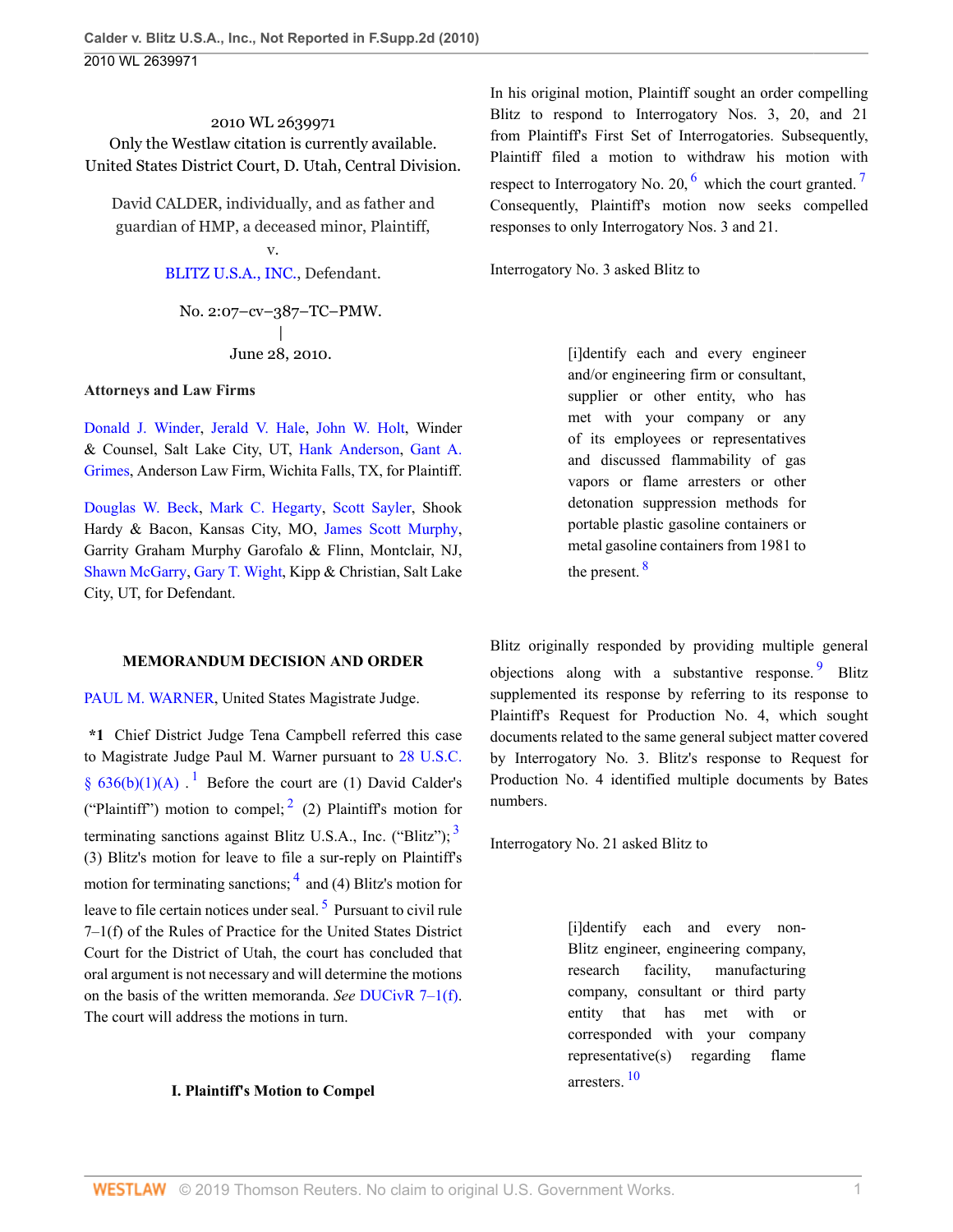<span id="page-30-1"></span><span id="page-30-0"></span>Blitz responded by providing the same general objections it provided in response to Interrogatory No. 3, along with an additional objection about the use of the phrase "flame arresters."<sup>[11](#page-33-3)</sup> After providing those objections, Blitz provided a substantive response.  $12$  While Blitz did identify several specific entities it had contacted, it also indicated that it had contact with unspecified "others."<sup>[13](#page-33-5)</sup> In addition, and presumably based on its objection to the use of the phrase "flame arresters," Blitz's substantive response indicated that its response was limited to those entities it had contact with concerning "the manufacture of gasoline containers."<sup>[14](#page-33-6)</sup>

**\*2** In support of his motion to compel, Plaintiff argues that Blitz's response to Interrogatory No. 3 is inadequate because it fails to include individuals or entities that one of its corporate representatives identified during a deposition and fails to meet the requirements of [rule 33\(d\) of the Federal Rules of](http://www.westlaw.com/Link/Document/FullText?findType=L&pubNum=1000600&cite=USFRCPR33&originatingDoc=I5af68e8e868e11dfbe8a8e1700ec828b&refType=RB&originationContext=document&vr=3.0&rs=cblt1.0&transitionType=DocumentItem&contextData=(sc.UserEnteredCitation)#co_pp_5ba1000067d06) [Civil Procedure.](http://www.westlaw.com/Link/Document/FullText?findType=L&pubNum=1000600&cite=USFRCPR33&originatingDoc=I5af68e8e868e11dfbe8a8e1700ec828b&refType=RB&originationContext=document&vr=3.0&rs=cblt1.0&transitionType=DocumentItem&contextData=(sc.UserEnteredCitation)#co_pp_5ba1000067d06) *See* [Fed.R.Civ.P. 33\(d\)](http://www.westlaw.com/Link/Document/FullText?findType=L&pubNum=1000600&cite=USFRCPR33&originatingDoc=I5af68e8e868e11dfbe8a8e1700ec828b&refType=RB&originationContext=document&vr=3.0&rs=cblt1.0&transitionType=DocumentItem&contextData=(sc.UserEnteredCitation)#co_pp_5ba1000067d06). Plaintiff also argues that Blitz's response to Interrogatory No. 21 is inadequate because it fails to identify the "others" referenced in the response and unilaterally changes the subject matter of the interrogatory from "flame arresters" to "gasoline containers." Finally, Plaintiff argues that Blitz's general objections are without merit and asks the court to conclude that Blitz has waived certain privileges. The court will address those arguments in turn.

#### *Interrogatory No. 3*

Plaintiff makes a one-sentence argument that Blitz's response is inadequate because it fails to include individuals or entities that one of its corporate representatives identified during a deposition. In support of that argument, Plaintiff references Exhibit L of his supporting memorandum, which consists of two pages of deposition testimony. After reviewing those two pages, the court is unable to find any individuals or entities identified in the testimony that should have been included in response to Interrogatory No. 3.

Plaintiff also argues that Blitz's reference to its response to Request for Production No. 4 is inadequate because it fails to meet the specificity requirement of [rule 33\(d\)](http://www.westlaw.com/Link/Document/FullText?findType=L&pubNum=1000600&cite=USFRCPR33&originatingDoc=I5af68e8e868e11dfbe8a8e1700ec828b&refType=RB&originationContext=document&vr=3.0&rs=cblt1.0&transitionType=DocumentItem&contextData=(sc.UserEnteredCitation)#co_pp_5ba1000067d06). *See id.* (allowing a party to specify business records as a response to an interrogatory provided that "the burden of deriving or ascertaining the answer will be substantially the same for either party" and that the party "specif[ies] the records that must be reviewed, in sufficient detail to enable the interrogating party to locate and identify them as readily as the responding party could"). Plaintiff's argument is without merit. As indicated earlier, Blitz's response to Request for Production No. 4, Blitz identified multiple documents by Bates number. Plaintiff has failed to persuade the court that such identification fails to meet the specificity requirement of [rule 33\(d\).](http://www.westlaw.com/Link/Document/FullText?findType=L&pubNum=1000600&cite=USFRCPR33&originatingDoc=I5af68e8e868e11dfbe8a8e1700ec828b&refType=RB&originationContext=document&vr=3.0&rs=cblt1.0&transitionType=DocumentItem&contextData=(sc.UserEnteredCitation)#co_pp_5ba1000067d06)

<span id="page-30-3"></span><span id="page-30-2"></span>Plaintiff has failed to persuade the court that Blitz's response to Interrogatory No. 3 is inadequate. Accordingly, this portion of Plaintiff's motion is denied.

#### *Interrogatory No. 21*

Plaintiff argues that Blitz's response to Interrogatory No. 21 is inadequate because it fails to identify the "others" referenced in the response. The court agrees. To the extent that the unspecified "others" exist, Blitz should be required to specifically identify them. *See* [Fed.R.Civ.P. 33\(b\)\(3\)](http://www.westlaw.com/Link/Document/FullText?findType=L&pubNum=1000600&cite=USFRCPR33&originatingDoc=I5af68e8e868e11dfbe8a8e1700ec828b&refType=RB&originationContext=document&vr=3.0&rs=cblt1.0&transitionType=DocumentItem&contextData=(sc.UserEnteredCitation)#co_pp_d801000002763) ("Each interrogatory must, to the extent it is not objected to, be answered separately and fully in writing under oath.").

Plaintiff also argues that Blitz's response to this interrogatory is inadequate because it unilaterally changes the subject matter of the interrogatory from "flame arresters" to "gasoline containers." Again, the court agrees. While the court recognizes that Blitz did lodge an objection to the use of the phrase "flame arrester" with respect to Interrogatory No. 21, the same phrase was used in Interrogatory No. 3, and Blitz did not object to its use there.

**\*3** For these reasons, the court has determined that Blitz's response to Interrogatory No. 21 is inadequate. Therefore, this portion of Plaintiff's motion is granted. Within thirty (30) days of the date of this order, Blitz shall provide a full response to Interrogatory No. 21. To the extent that unspecified "others" do exist, Blitz shall identify them in its updated response. If no such "others" exist, Blitz shall provide Plaintiff with a sworn declaration to that effect. In addition, Blitz's updated response shall respond to the subject matter identified in Interrogatory No. 21 (i.e., "flame arresters").

#### *General Objections and Waiver of Privileges*

Even though Blitz provided substantive responses to both Interrogatory Nos. 3 and 21, Plaintiff also presents arguments with respect to the general objections Blitz included in its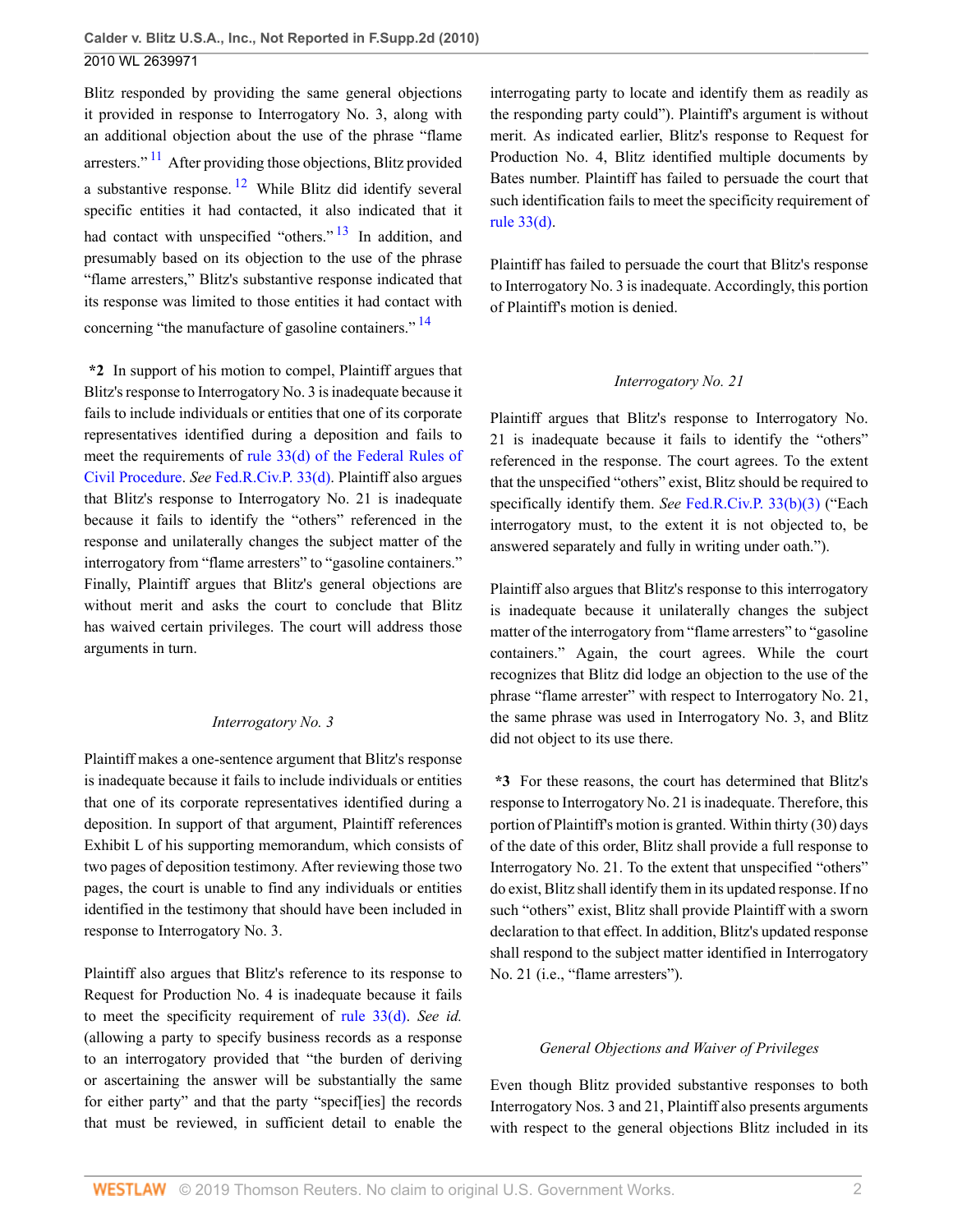responses to those interrogatories. The court has determined that it is unnecessary to address the merits of those arguments and objections. In the court's experience, it is commonplace for parties responding to discovery requests to include general objections along with their substantive responses as a way of avoiding possible waiver of those objections. That appears to be the case here.

<span id="page-31-0"></span>Based on several of Blitz's general objections, Plaintiff also argues that this court should conclude that Blitz has waived the attorney-client privilege, as well as the protections afforded to the "facts known or opinions held by" certain of Blitz's non-testifying experts.  $^{15}$  $^{15}$  $^{15}$  [Fed.R.Civ.P. 26\(b\)\(4\)\(B\).](http://www.westlaw.com/Link/Document/FullText?findType=L&pubNum=1000600&cite=USFRCPR26&originatingDoc=I5af68e8e868e11dfbe8a8e1700ec828b&refType=RB&originationContext=document&vr=3.0&rs=cblt1.0&transitionType=DocumentItem&contextData=(sc.UserEnteredCitation)#co_pp_68020000921e0) Plaintiff relies on the deposition testimony of certain Blitz representatives to support his waiver argument. The court again concludes that it is unnecessary to address the merits of those arguments. The subject matter of Plaintiff's motion to compel, Interrogatory Nos. 3 and 21, merely ask Blitz to identify certain parties. Because the interrogatories do not seek any sort of communications between Blitz and its counsel, they do not implicate the attorney-client privilege. *See, e.g., [In re Grand Jury Supboena Duces Tecum,](http://www.westlaw.com/Link/Document/FullText?findType=Y&serNum=1983101549&pubNum=0000350&originatingDoc=I5af68e8e868e11dfbe8a8e1700ec828b&refType=RP&fi=co_pp_sp_350_278&originationContext=document&vr=3.0&rs=cblt1.0&transitionType=DocumentItem&contextData=(sc.UserEnteredCitation)#co_pp_sp_350_278)* 697 [F.2d 277, 278 \(10th Cir.1983\)](http://www.westlaw.com/Link/Document/FullText?findType=Y&serNum=1983101549&pubNum=0000350&originatingDoc=I5af68e8e868e11dfbe8a8e1700ec828b&refType=RP&fi=co_pp_sp_350_278&originationContext=document&vr=3.0&rs=cblt1.0&transitionType=DocumentItem&contextData=(sc.UserEnteredCitation)#co_pp_sp_350_278) (stating that the attorney-client privilege "protects confidential *communications* by a client to an attorney made in order to obtain legal assistance from the attorney in his capacity as a legal advisor" (emphasis added) (quotations and citation omitted)). In addition, because the interrogatories do not seek "facts known or opinions held by" Blitz's non-testifying experts, they do not implicate [rule 26\(b\)](http://www.westlaw.com/Link/Document/FullText?findType=L&pubNum=1000600&cite=USFRCPR26&originatingDoc=I5af68e8e868e11dfbe8a8e1700ec828b&refType=RB&originationContext=document&vr=3.0&rs=cblt1.0&transitionType=DocumentItem&contextData=(sc.UserEnteredCitation)#co_pp_68020000921e0) [\(4\)\(B\).](http://www.westlaw.com/Link/Document/FullText?findType=L&pubNum=1000600&cite=USFRCPR26&originatingDoc=I5af68e8e868e11dfbe8a8e1700ec828b&refType=RB&originationContext=document&vr=3.0&rs=cblt1.0&transitionType=DocumentItem&contextData=(sc.UserEnteredCitation)#co_pp_68020000921e0) [Fed.R.Civ.P. 26\(b\)\(4\)\(B\)](http://www.westlaw.com/Link/Document/FullText?findType=L&pubNum=1000600&cite=USFRCPR26&originatingDoc=I5af68e8e868e11dfbe8a8e1700ec828b&refType=RB&originationContext=document&vr=3.0&rs=cblt1.0&transitionType=DocumentItem&contextData=(sc.UserEnteredCitation)#co_pp_68020000921e0).

#### *Request for Reasonable Expenses*

Plaintiff has requested an award of reasonable expenses incurred in connection with his motion to compel. Although the court has granted a portion of Plaintiff's motion, the court has determined that such an award is not appropriate or warranted under the circumstances. *See* [Fed.R.Civ.P. 37\(a\)\(5\)](http://www.westlaw.com/Link/Document/FullText?findType=L&pubNum=1000600&cite=USFRCPR37&originatingDoc=I5af68e8e868e11dfbe8a8e1700ec828b&refType=RB&originationContext=document&vr=3.0&rs=cblt1.0&transitionType=DocumentItem&contextData=(sc.UserEnteredCitation)#co_pp_4ff00000b20f0) [\(C\)](http://www.westlaw.com/Link/Document/FullText?findType=L&pubNum=1000600&cite=USFRCPR37&originatingDoc=I5af68e8e868e11dfbe8a8e1700ec828b&refType=RB&originationContext=document&vr=3.0&rs=cblt1.0&transitionType=DocumentItem&contextData=(sc.UserEnteredCitation)#co_pp_4ff00000b20f0). Accordingly, Plaintiff's request is denied.

## **II. Plaintiff's Motion for Terminating Sanctions**

**\*4** Before reaching the merits of this motion, the court will first address a procedural issue raised in the motion. Plaintiff seeks to have this motion consolidated with a similar motion in a case pending against Blitz in the United States District Court for the Eastern District of Texas. Plaintiff argues that [rule 42 of the Federal Rules of Civil Procedure](http://www.westlaw.com/Link/Document/FullText?findType=L&pubNum=1000600&cite=USFRCPR42&originatingDoc=I5af68e8e868e11dfbe8a8e1700ec828b&refType=LQ&originationContext=document&vr=3.0&rs=cblt1.0&transitionType=DocumentItem&contextData=(sc.UserEnteredCitation)) provides this court with the authority to order that the motions be consolidated. That argument is without merit. [Rule 42](http://www.westlaw.com/Link/Document/FullText?findType=L&pubNum=1000600&cite=USFRCPR42&originatingDoc=I5af68e8e868e11dfbe8a8e1700ec828b&refType=LQ&originationContext=document&vr=3.0&rs=cblt1.0&transitionType=DocumentItem&contextData=(sc.UserEnteredCitation)) allows for varying degrees of consolidation of "actions before the court," Fed.R.Civ.P.  $42(a)$ , which means that both actions must be pending before the same court. *See, e.g., Cummings v. Conglobal Indus., Inc.,* No. 07–CV–409–TCK–SAJ, 2008 U.S. Dist. LEXIS 17634, at \*4–6 (N.D.Okla. March 6, 2008) (stating that "a cursory review of the plain language of [Rule](http://www.westlaw.com/Link/Document/FullText?findType=L&pubNum=1000600&cite=USFRCPR42&originatingDoc=I5af68e8e868e11dfbe8a8e1700ec828b&refType=RB&originationContext=document&vr=3.0&rs=cblt1.0&transitionType=DocumentItem&contextData=(sc.UserEnteredCitation)#co_pp_8b3b0000958a4)  $42(a)$  indicate [s] that both cases must be pending before the same court in order for consolidation to be proper" and citing to multiple sources of "relevant authority discussing [Rule](http://www.westlaw.com/Link/Document/FullText?findType=L&pubNum=1000600&cite=USFRCPR42&originatingDoc=I5af68e8e868e11dfbe8a8e1700ec828b&refType=RB&originationContext=document&vr=3.0&rs=cblt1.0&transitionType=DocumentItem&contextData=(sc.UserEnteredCitation)#co_pp_8b3b0000958a4)  $42(a)$  [that] make<sup>[]</sup> this point clear"). Because this court does not have the authority to consolidate Plaintiff's motion with the motion pending in the case in the Eastern District of Texas, this portion of Plaintiff's motion is denied.

The court turns next to the merits of Plaintiff's motion for terminating sanctions. Plaintiff seeks entry of judgment against Blitz as a sanction for alleged spoliation of evidence and discovery abuse. Plaintiff also asserts that entry of judgment is the only appropriate sanction because lesser sanctions would not provide an adequate remedy.

> A district court undoubtedly has discretion to sanction a party for failing to prosecute or defend a case, or for failing to comply with local or federal procedural rules. Such sanctions may include dismissing the party's case with prejudice or entering judgment against the party. But dismissal or other final disposition of a party's claim is a severe sanction reserved for the extreme case, and is only appropriate where a lesser sanction would not serve the ends of justice.

*[Reed v. Nellcor Puritan Bennett,](http://www.westlaw.com/Link/Document/FullText?findType=Y&serNum=2002763315&pubNum=0000506&originatingDoc=I5af68e8e868e11dfbe8a8e1700ec828b&refType=RP&fi=co_pp_sp_506_1195&originationContext=document&vr=3.0&rs=cblt1.0&transitionType=DocumentItem&contextData=(sc.UserEnteredCitation)#co_pp_sp_506_1195)* 312 F.3d 1190, 1195 [\(10th Cir.2002\)](http://www.westlaw.com/Link/Document/FullText?findType=Y&serNum=2002763315&pubNum=0000506&originatingDoc=I5af68e8e868e11dfbe8a8e1700ec828b&refType=RP&fi=co_pp_sp_506_1195&originationContext=document&vr=3.0&rs=cblt1.0&transitionType=DocumentItem&contextData=(sc.UserEnteredCitation)#co_pp_sp_506_1195) (quotations and citations omitted); *see also, e.g., Davis v.. Miller,* [571 F.3d 1058, 1061 \(10th Cir.2009\)](http://www.westlaw.com/Link/Document/FullText?findType=Y&serNum=2019297151&pubNum=0000506&originatingDoc=I5af68e8e868e11dfbe8a8e1700ec828b&refType=RP&fi=co_pp_sp_506_1061&originationContext=document&vr=3.0&rs=cblt1.0&transitionType=DocumentItem&contextData=(sc.UserEnteredCitation)#co_pp_sp_506_1061) (addressing dismissal as a sanction and stating that the Tenth Circuit has "long held that dismissal of an action with prejudice is a drastic sanction that should be employed only as a last resort"). If a court determines that entry of judgment is an appropriate sanction, it must address certain factors on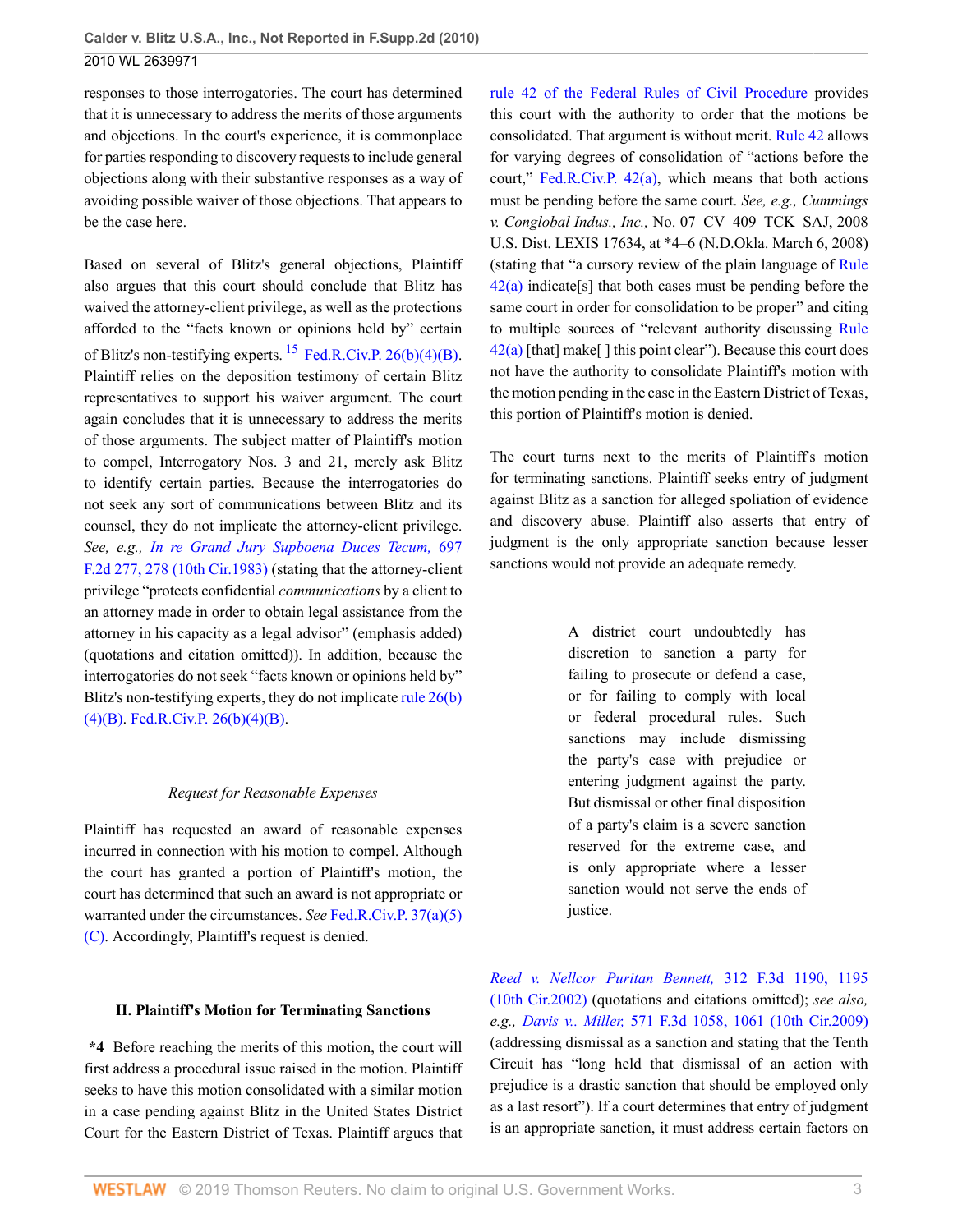the record. *See, e.g., [Gripe v.. City of Enid,](http://www.westlaw.com/Link/Document/FullText?findType=Y&serNum=2002760371&pubNum=0000506&originatingDoc=I5af68e8e868e11dfbe8a8e1700ec828b&refType=RP&fi=co_pp_sp_506_1188&originationContext=document&vr=3.0&rs=cblt1.0&transitionType=DocumentItem&contextData=(sc.UserEnteredCitation)#co_pp_sp_506_1188)* 312 F.3d 1184, [1188 \(10th Cir.2002\).](http://www.westlaw.com/Link/Document/FullText?findType=Y&serNum=2002760371&pubNum=0000506&originatingDoc=I5af68e8e868e11dfbe8a8e1700ec828b&refType=RP&fi=co_pp_sp_506_1188&originationContext=document&vr=3.0&rs=cblt1.0&transitionType=DocumentItem&contextData=(sc.UserEnteredCitation)#co_pp_sp_506_1188)

The court has determined that it is unnecessary to address those factors in this case because Plaintiff has failed to make a sufficient factual showing that the sanction of entry of judgment against Blitz is either appropriate or warranted. The great majority of Plaintiff's memorandum in support of his motion for terminating sanctions is devoted to reciting his version of the facts to support his claims for spoliation and discovery abuse. Blitz's response to that memorandum disputes nearly every one of Plaintiff's factual allegations. Not only are Plaintiff's claims based on disputed factual issues, it is far from clear whether the evidence Plaintiff relies upon is admissible. The court has determined that those disputed factual issues and evidentiary questions will be more appropriately resolved during the trial phase of this case, not as part of a discovery-related motion for sanctions. For these reasons, Plaintiff's motion for terminating sanctions against Blitz is denied.

#### **III. Blitz's Motion for Leave to File Sur–Reply**

**\*5** After Plaintiff's motion for terminating sanctions was fully briefed, Blitz filed a motion for leave to file a sur-reply on that motion. Because it was unnecessary for the court to consider Blitz's sur-reply in reaching a ruling on Plaintiff's motion for terminating sanctions, Blitz's motion for leave to file a sur-reply has been rendered moot.

#### **IV. Blitz's Motion for Leave to File Notices Under Seal**

In this motion, Blitz seeks an order from the court allowing it to file certain notices under seal. Blitz asserts that the notices contain "highly sensitive and confidential information regarding Blitz, as well as detailed information regarding

#### Footnotes

- <span id="page-32-0"></span>[1](#page-29-0) See docket no. 17.
- <span id="page-32-1"></span>[2](#page-29-1) See docket no. 125.
- <span id="page-32-2"></span>[3](#page-29-2) See docket no. 134.
- <span id="page-32-3"></span>[4](#page-29-3) See docket no. 167.
- <span id="page-32-4"></span>[5](#page-29-4) See docket no. 170.
- <span id="page-32-5"></span>[6](#page-29-5) See docket no. 141.
- <span id="page-32-6"></span>[7](#page-29-6) See docket no. 142.

<span id="page-32-7"></span>invocation of the Fifth Amendment privilege against selfincrimination." $16$ 

In his response, Plaintiff does not focus on whether Blitz should be allowed to file the notices under seal. Instead, Plaintiff focuses on whether the notices should be allowed or will be admissible in this case. Plaintiff's arguments are misplaced. As Blitz has noted in its reply, the only issue raised by its motion is whether the notices can be filed under seal. Because nothing in Blitz's motion seeks a judicial determination about the propriety or admissibility of the notices, that issue is not before the court.

For the reasons set forth the motion, and based upon good cause appearing, Blitz's motion to file notices under seal is granted.

In summary, **IT IS HEREBY ORDERED:**

<span id="page-32-8"></span>1. Plaintiff's motion to compel [17](#page-33-9) is **GRANTED IN PART AND DENIED IN PART,** as detailed above. Plaintiff's request for an award of reasonable expenses incurred in connection with his motion to compel is **DENIED.**

<span id="page-32-9"></span>2. Plaintiff's motion for terminating sanctions against Blitz<sup>[18](#page-33-10)</sup> is **DENIED.**

<span id="page-32-10"></span>3. Blitz's motion for leave to file a sur-reply on Plaintiff's motion for terminating sanctions [19](#page-33-11) is **MOOT.**

<span id="page-32-11"></span>4. Blitz's motion for leave to file notices under seal  $20$  is **GRANTED.**

#### **IT IS SO ORDERED.**

#### **All Citations**

Not Reported in F.Supp.2d, 2010 WL 2639971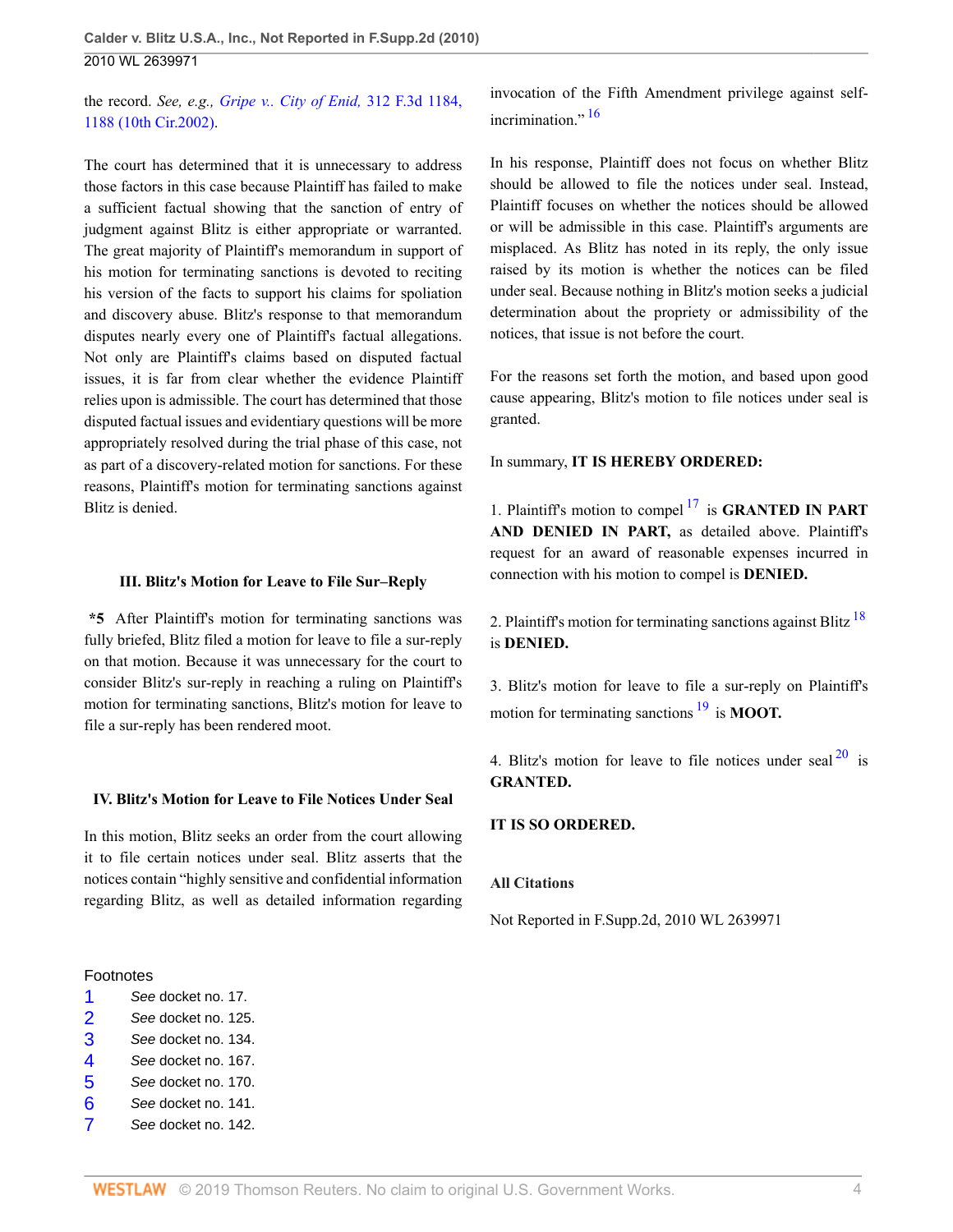2010 WL 2639971

- <span id="page-33-0"></span>Docket no. 126 at 13.
- <span id="page-33-1"></span>See id.
- <span id="page-33-2"></span>*Id.* at 17.
- <span id="page-33-3"></span>See *id.* at 18.
- <span id="page-33-4"></span>See id.
- <span id="page-33-5"></span>Id.
- <span id="page-33-6"></span>Id.
- <span id="page-33-7"></span> Although Plaintiff also makes some references to the work-product doctrine in the memorandum in support of his motion, he does not present any argument that Blitz waived the protections of that doctrine. Moreover, Plaintiff makes no reference to the work-product doctrine in his reply memorandum. Accordingly, the court will not address that issue here.
- <span id="page-33-8"></span>Docket no. 170 at 1.
- <span id="page-33-9"></span>See docket no. 125.
- <span id="page-33-10"></span>See docket no. 134.
- <span id="page-33-11"></span>See docket no. 167.
- <span id="page-33-12"></span>See docket no. 170.

**End of Document** © 2019 Thomson Reuters. No claim to original U.S. Government Works.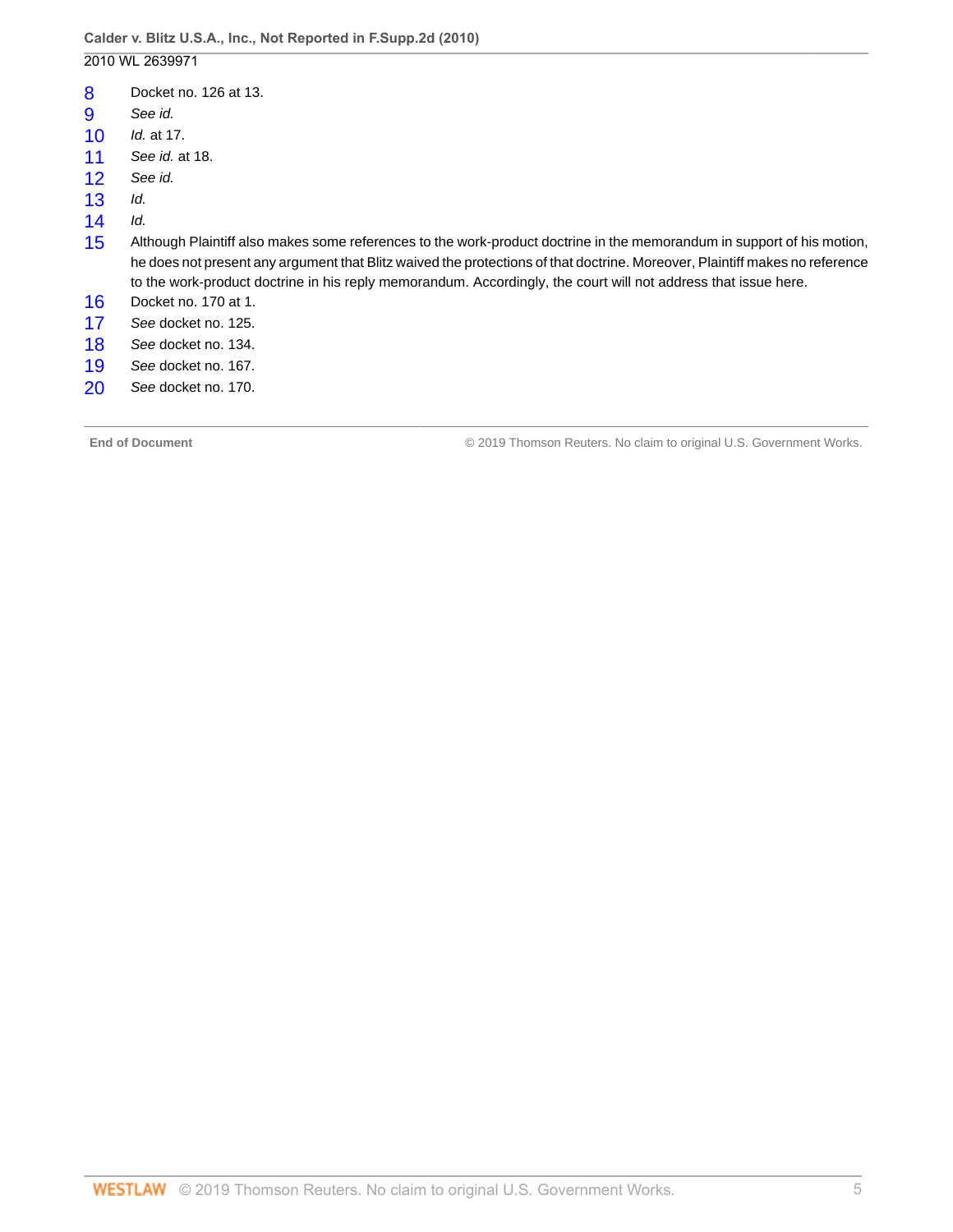2012 WL 630048 Only the Westlaw citation is currently available. United States District Court, E.D. Louisiana.

# EXXON MOBIL CORPORATION v. Timothy J. FALCON, et al.

Civil Action No. 12–454. | Feb. 27, 2012.

#### **Attorneys and Law Firms**

[James Alcee Brown,](http://www.westlaw.com/Link/Document/FullText?findType=h&pubNum=176284&cite=0185386101&originatingDoc=I08eede3062aa11e1b71fa7764cbfcb47&refType=RQ&originationContext=document&vr=3.0&rs=cblt1.0&transitionType=DocumentItem&contextData=(sc.UserEnteredCitation)) Liskow & Lewis, New Orleans, LA, for Exxon Mobil Corporation.

#### *ORDER*

### [ELDON E. FALLON](http://www.westlaw.com/Link/Document/FullText?findType=h&pubNum=176284&cite=0226421201&originatingDoc=I08eede3062aa11e1b71fa7764cbfcb47&refType=RQ&originationContext=document&vr=3.0&rs=cblt1.0&transitionType=DocumentItem&contextData=(sc.UserEnteredCitation)), District Judge.

**\*1** The Court has pending before it Defendants' Motion to Dismiss, Alternatively to Stay and Motion for Sanctions (Rec.Doc.13). Plaintiff has filed a response. The Court has reviewed the briefs and the applicable law and now issues this Order and Reasons.

#### **I. BACKGROUND**

This unusual case arises from a state-court evidentiary and procedural dispute surrounding an allegedly privileged document. Plaintiff Exxon Mobil Corporation is a defendant in Naturally Occurring Radioactive Material ("NORM") cases pending in Louisiana state court. Defendants are three attorneys and their law firms who represent plaintiffs in statecourt NORM litigation against Exxon.

The allegedly privileged Document was inadvertently produced by Exxon to Defendants Falcon and Sprague on August 28, 2008, in response to discovery in the state-court NORM litigation, and Exxon wants it back. The Document, which has been filed into the record under seal, is described by Exxon as a memorandum written by in-house legal counsel that "contains ... confidential legal advice ... regarding the use and disposition of tables reflecting results of air sample tests performed by an ExxonMobil industrial hygienist in 1987 on an experimental pipe cleaning unit developed by Intracoastal

Pipe Repair and Supply Company ("ITCO")." (Cmpl. at ¶ 6). Defendants apparently contend that the Document is relevant in NORM cases with respect to Exxon's knowledge and to punitive damages.

<span id="page-34-0"></span>According to the Complaint, in December, 2009, Exxon discovered that the Document had been inadvertently produced. On December 8, 2009, Exxon sent a letter notifying Defendant Falcon of the inadvertent production and demanding its return pursuant to [Louisiana Code of](http://www.westlaw.com/Link/Document/FullText?findType=L&pubNum=1000013&cite=LACPART1424&originatingDoc=I08eede3062aa11e1b71fa7764cbfcb47&refType=LQ&originationContext=document&vr=3.0&rs=cblt1.0&transitionType=DocumentItem&contextData=(sc.UserEnteredCitation)) Civil Procedure article  $1424(D)$  $1424(D)$ . Exxon also submitted a privilege log identifying the Document as subject to attorney-client privilege and sent revised CDs which clawed back the Document. On December 15, 2009, Defendant Falcon returned the original CDs but retained a copy of the Document.

Subsequently, according to Exxon Defendants Falcon and Sprague provided copies of the Document to other attorneys. The Document was offered as evidence (by an attorney not named as a Defendant in this case) in a NORM trial against Exxon in the 24th JDC for the Parish of Jefferson. According to the Complaint, in that trial the Document was held to be privileged and inadmissible. Defendants Falcon and Sprague also allegedly provided a copy of the Document to Defendant Buck, who then offered the Document in a NORM trial against Exxon on September 20, 2011 in Civil District Court for the Parish of Orleans. The Document was not admitted at that trial, although the parties dispute why it was excluded and whether the Document was held to be privileged.

On January 27, 2012, Defendant Sprague notified Exxon that he intends to use the Document in another upcoming trial against Exxon in the 24th JDC scheduled to begin on March 5, 2012. The Defendants indicate that prior to receiving Exxon's complaint in this case, they had prepared and intended to file a motion *in limine* in the state court proceeding seeking permission from the state court to use the document.

**\*2** On Friday, February 17, 2012, Plaintiff Exxon filed this case against Defendants Falcon, Sprague, Buck, and their respective law firms. In the complaint, Exxon seeks a declaratory judgment that the Document is protected by the attorney-client privilege and that the privilege has not been waived. Exxon also seeks injunctive relief requiring Defendants to return the Document and to refrain from disseminating it or attempting to use it at trial. On the same day, Exxon filed a motion for a temporary restraining order or preliminary injunction, arguing that there is an immediate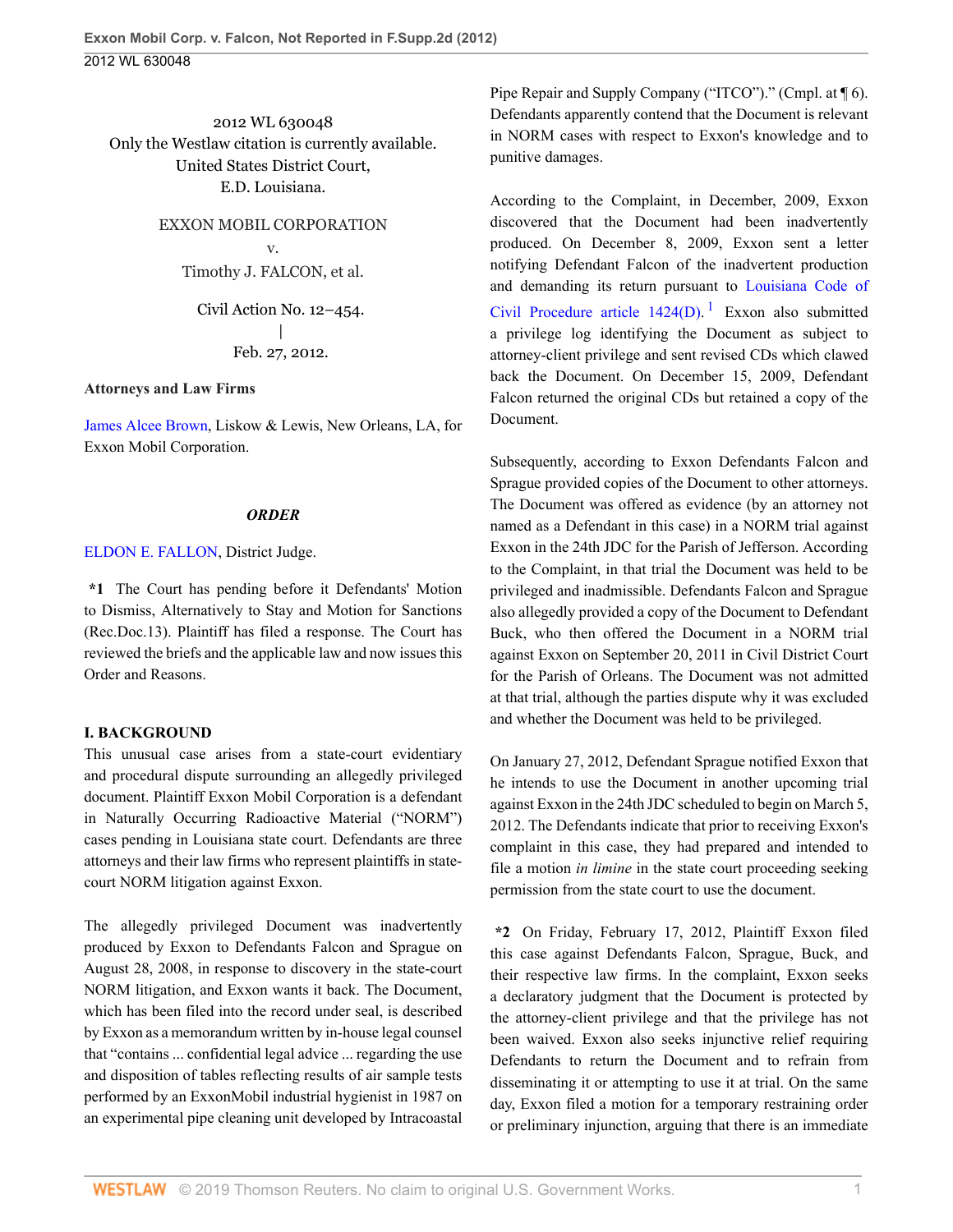risk of irreparable harm if Defendants further disseminate the Document. The Court denied the request for a temporary restraining order and set a preliminary injunction hearing for Wednesday, February 29, 2012.

#### **II. PRESENT MOTION**

Defendants now move for relief from Exxon's complaint and motion for a preliminary injunction. They essentially argue that this United States District Court is not an appropriate forum for resolving an evidentiary matter that can and should be resolved in already-pending cases in state court. Therefore, Defendants contend that either dismissal, abstention, or a stay of this proceeding is warranted.

Exxon responds that neither abstention, dismissal, or a stay are appropriate. It contends that the Anti–Injunction Act and the *Colorado River* abstention doctrine do not apply to these facts, and that the Court should issue injunctive relief to prevent potential irreparable harm.

### **III. LAW AND ANALYSIS**

An appropriate resolution of Defendants' motion follows from a clear understanding of the procedural posture of this case. The Court will explain that posture and the outcome it suggests. Then, the Court will address its deep concerns with the question of subject matter jurisdiction over this matter.

There are a number of NORM cases pending in various Louisiana trial courts, including one set for trial on March 5, 2012, in the 24th JDC for the Parish of Jefferson. As mentioned, Defendant Buck intends to introduce the Document at that trial and intends to file a motion *in limine* with that court addressing the admissibility of the Document. The state trial court is fully capable of resolving the issue. If the Document is found to be privileged, the Court can identify no reason why Exxon cannot seek an order from that Court compelling Defendants to return it, and to seek sanctions if Defendants fail to comply. If the Document is held not to be privileged, Exxon may pursue any appeals available to it in the Louisiana state court system. Either way, the Louisiana state courts which host the NORM litigation are fully capable of vetting the issue and according Exxon whatever relief is appropriate.

Instead, Exxon has attempted to short-circuit the normal functioning of the Louisiana state courts by seeking a declaratory judgment and injunctive relief from this federal court. Exxon wants to preempt every Louisiana state court and resolve the privilege issue "in one forum rather than 30 different jurisdictions." (Rec. Doc. 16 at 3). It argues that "[o]nly by obtaining injunctive relief requested herein will Exxon be assured a consistent ruling on this important issue." (Rec. Doc. 16 at 7).

The 24th JDC is fully empowered and competent to rule on the procedural and evidentiary matters arising out of the inadvertent production and retention of the Document. Indeed, the 24th JDC is likely better equipped to resolve those issues, given its greater familiarity with the factual background of the case and the procedural and evidentiary rules of Louisiana. Moreover, the state court has jurisdiction over the underlying dispute and supervisory authority over the counsel involved. Exxon has not explained why it cannot obtain all of the relief it seeks in state court. Accordingly, the Court finds it prudential and appropriate to stay this case and the preliminary injunction hearing

pending treatment of the issues in the first instance by the 24th JDC in the case scheduled to begin on March 5, 2012.

<span id="page-35-0"></span>**\*3** In addition to being a common-sense resolution, a stay is also appropriate because the Court has grave doubts whether it has subject matter jurisdiction. Although the parties argue in terms of the Anti–Injunction Act, [28 U.S.C. § 2283](http://www.westlaw.com/Link/Document/FullText?findType=L&pubNum=1000546&cite=28USCAS2283&originatingDoc=I08eede3062aa11e1b71fa7764cbfcb47&refType=LQ&originationContext=document&vr=3.0&rs=cblt1.0&transitionType=DocumentItem&contextData=(sc.UserEnteredCitation)), or the *Colorado River* abstention doctrine,<sup>[2](#page-36-1)</sup> those analytical frameworks miss the point. Applying the Anti–Injunction Act or an abstention doctrine presupposes subject matter jurisdiction over a case. *See [Health Net, Inc. v. Wooley,](http://www.westlaw.com/Link/Document/FullText?findType=Y&serNum=2016481221&pubNum=0000506&originatingDoc=I08eede3062aa11e1b71fa7764cbfcb47&refType=RP&fi=co_pp_sp_506_493&originationContext=document&vr=3.0&rs=cblt1.0&transitionType=DocumentItem&contextData=(sc.UserEnteredCitation)#co_pp_sp_506_493)* 534 [F.3d 487, 493 \(5th Cir.2008\)](http://www.westlaw.com/Link/Document/FullText?findType=Y&serNum=2016481221&pubNum=0000506&originatingDoc=I08eede3062aa11e1b71fa7764cbfcb47&refType=RP&fi=co_pp_sp_506_493&originationContext=document&vr=3.0&rs=cblt1.0&transitionType=DocumentItem&contextData=(sc.UserEnteredCitation)#co_pp_sp_506_493) ("It must be remembered that the anti-injunction act limits federal remedies without ousting federal subject-matter jurisdiction.") (quotation omitted); *[Wallace v. La. Citizens Prop. Ins. Corp.,](http://www.westlaw.com/Link/Document/FullText?findType=Y&serNum=2008835722&pubNum=0000506&originatingDoc=I08eede3062aa11e1b71fa7764cbfcb47&refType=RP&fi=co_pp_sp_506_701&originationContext=document&vr=3.0&rs=cblt1.0&transitionType=DocumentItem&contextData=(sc.UserEnteredCitation)#co_pp_sp_506_701)* 444 F.3d 697, [701 \(5th Cir.2006\)](http://www.westlaw.com/Link/Document/FullText?findType=Y&serNum=2008835722&pubNum=0000506&originatingDoc=I08eede3062aa11e1b71fa7764cbfcb47&refType=RP&fi=co_pp_sp_506_701&originationContext=document&vr=3.0&rs=cblt1.0&transitionType=DocumentItem&contextData=(sc.UserEnteredCitation)#co_pp_sp_506_701) ("Abstention implies that there is subject matter jurisdiction but for some other policy reason, a court refrains from exercising that power to hear the merits of a case."). The Court must always be assured that it has subject matter jurisdiction. *See, e.g., [Free v. Abbott Labs.,](http://www.westlaw.com/Link/Document/FullText?findType=Y&serNum=1999025306&pubNum=0000506&originatingDoc=I08eede3062aa11e1b71fa7764cbfcb47&refType=RP&fi=co_pp_sp_506_272&originationContext=document&vr=3.0&rs=cblt1.0&transitionType=DocumentItem&contextData=(sc.UserEnteredCitation)#co_pp_sp_506_272) Inc.,* [164 F.3d 270, 272 \(5th Cir.1999\).](http://www.westlaw.com/Link/Document/FullText?findType=Y&serNum=1999025306&pubNum=0000506&originatingDoc=I08eede3062aa11e1b71fa7764cbfcb47&refType=RP&fi=co_pp_sp_506_272&originationContext=document&vr=3.0&rs=cblt1.0&transitionType=DocumentItem&contextData=(sc.UserEnteredCitation)#co_pp_sp_506_272) As a corollary, the Court is "obliged also to consider threshold questions of justiciability." *See [Donelon v. La. Div. of Admin. Law ex](http://www.westlaw.com/Link/Document/FullText?findType=Y&serNum=2015586081&pubNum=0000506&originatingDoc=I08eede3062aa11e1b71fa7764cbfcb47&refType=RP&fi=co_pp_sp_506_566&originationContext=document&vr=3.0&rs=cblt1.0&transitionType=DocumentItem&contextData=(sc.UserEnteredCitation)#co_pp_sp_506_566) rel. Wise,* [522 F.3d 564, 566 \(5th Cir.2008\);](http://www.westlaw.com/Link/Document/FullText?findType=Y&serNum=2015586081&pubNum=0000506&originatingDoc=I08eede3062aa11e1b71fa7764cbfcb47&refType=RP&fi=co_pp_sp_506_566&originationContext=document&vr=3.0&rs=cblt1.0&transitionType=DocumentItem&contextData=(sc.UserEnteredCitation)#co_pp_sp_506_566) *see also [Orix](http://www.westlaw.com/Link/Document/FullText?findType=Y&serNum=2000356155&pubNum=0000506&originatingDoc=I08eede3062aa11e1b71fa7764cbfcb47&refType=RP&fi=co_pp_sp_506_895&originationContext=document&vr=3.0&rs=cblt1.0&transitionType=DocumentItem&contextData=(sc.UserEnteredCitation)#co_pp_sp_506_895) Credit Alliance, Inc. v. Wolfe,* [212 F.3d 891, 895 \(5th Cir.2000\)](http://www.westlaw.com/Link/Document/FullText?findType=Y&serNum=2000356155&pubNum=0000506&originatingDoc=I08eede3062aa11e1b71fa7764cbfcb47&refType=RP&fi=co_pp_sp_506_895&originationContext=document&vr=3.0&rs=cblt1.0&transitionType=DocumentItem&contextData=(sc.UserEnteredCitation)#co_pp_sp_506_895) ("When considering a declaratory judgment action .... the court must determine whether the declaratory action is justiciable.").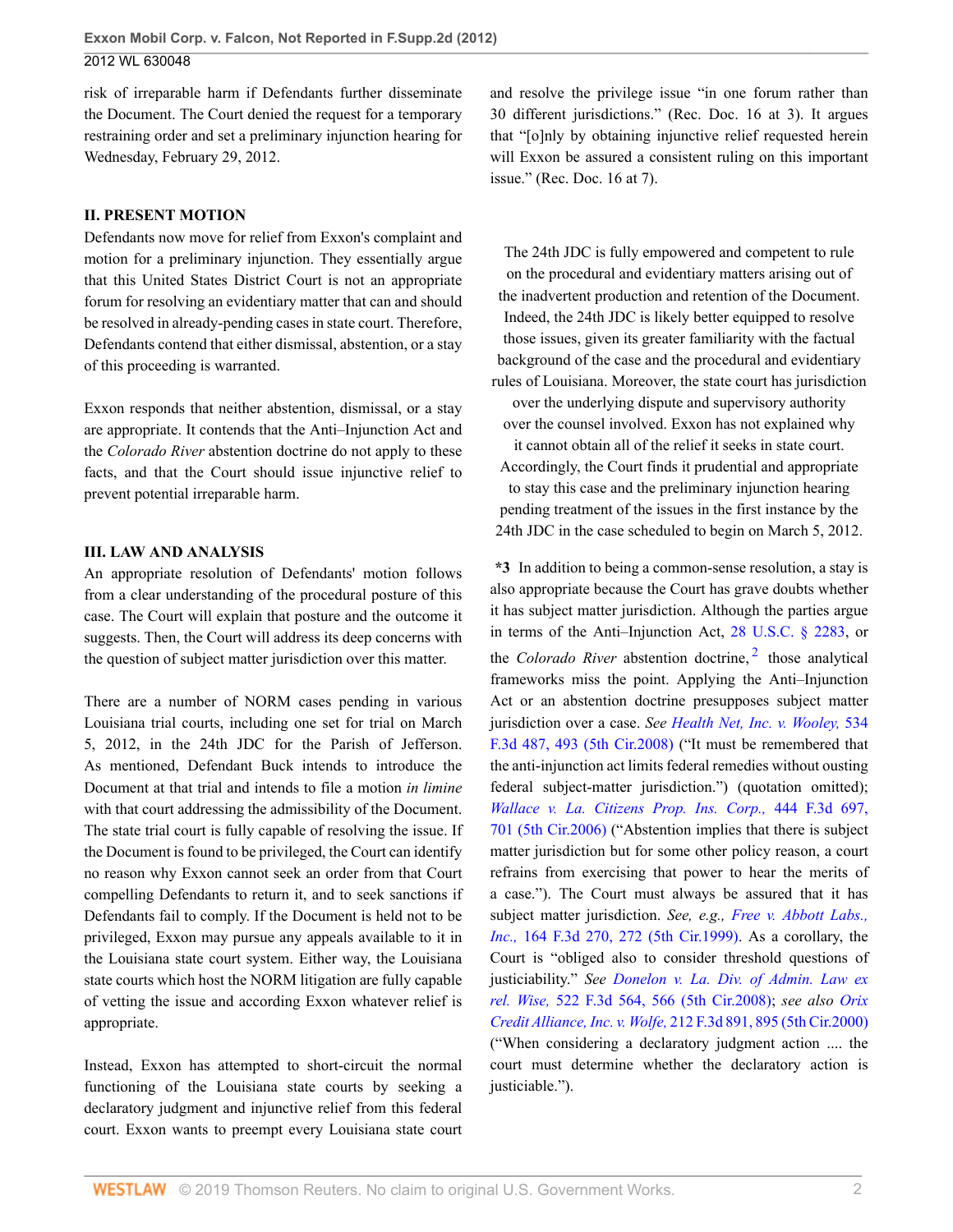As explained above, Exxon wants to divert a discrete evidentiary issue from a pending state case, have this Court prohibit Defendants from attempting to introduce a piece of evidence in state court, and have that decision bind all Louisiana state courts. Although Exxon attempts to cast this case as arising from Defendants' personal failure as attorneys to comply with professional and ethical duties, it is fundamentally an evidentiary and procedural dispute related to the admissibility of a document in a case not pending before this Court. Needless to say, there are severe practical and conceptual difficulties with bringing this kind of dispute to federal court.

Strictly as a practical matter, entertaining cases like this would dramatically expand the Court's docket. The district courts would be swamped if state-court litigants could resort to federal court to resolve the myriad legal and evidentiary questions that arise in the regular course of litigation. Every state court case would become subject to exponential parallel litigation if the parties could jump to the federal courts whenever they found it convenient or favorable to have some sliver of the case considered by a different forum. This is neither desirable nor efficient.

But conceptually, Exxon's proposal is even more difficult to reconcile with fundamental principles of our federal legal system. First, it is troubling to think that the Court could issue an evidentiary ruling with binding effect on a state-court case not otherwise subject to federal-court jurisdiction, simply because a litigant is non-diverse from the opposing party's counsel. Second, it is likewise confusing to imagine that every single dispute over the law that can arise in the course of a case somehow constitutes an independent case or controversy sufficient to give rise to federal court jurisdiction. Third, and most importantly, the relief sought could seriously impinge on the proper balance of comity and federalism between the concurrent state and federal judicial systems. This Court does

not sit as some kind of quasi-appellate forum dictating state evidentiary and procedural law to the state trial courts.

**\*4** Exxon simply has not explained why this Court should assume jurisdiction over the dispute and why Exxon lacks a reasonable legal remedy through the Louisiana courts. Certainly there is a risk of inconsistent rulings between trial courts with concurrently pending cases that raise repetitive issues. That is inherent in the nature of our judicial system and it is why we have appellate courts as well as doctrines such as *res judicata.* While one may conceive of a legal system in which the first court to resolve an issue binds all other courts and all other parties for all time, that is not the system in which we operate.

In short, the relief sought here is possibly unprecedented. Certainly, Exxon has not cited a single case remotely suggesting that this Court can interfere with thirty or more cases pending in state court and decree how those courts should resolve a matter of state evidentiary and procedural law. At a later date, and upon a full opportunity to brief these issues, dismissal of Exxon's complaint as non-justiciable may be warranted. At the moment, it is enough to stay all proceedings and to permit the state courts to act without interference from this Court.

#### **IV. CONCLUSION**

For the foregoing reasons, IT IS ORDERED that Defendant's motion (Rec.Doc.13) is GRANTED IN PART. This case is stayed until further Order of the Court. Defendants' Motion to Expedite (Rec.Doc.14) is MOOT. The preliminary injunction hearing scheduled for Wednesday, February 29, 2012 at 3:30 p.m. is CANCELLED.

#### **All Citations**

Not Reported in F.Supp.2d, 2012 WL 630048

#### Footnotes

- <span id="page-36-0"></span>[1](#page-34-0) [Article 1424\(D\)](http://www.westlaw.com/Link/Document/FullText?findType=L&pubNum=1000013&cite=LACPART1424&originatingDoc=I08eede3062aa11e1b71fa7764cbfcb47&refType=LQ&originationContext=document&vr=3.0&rs=cblt1.0&transitionType=DocumentItem&contextData=(sc.UserEnteredCitation)) states that under certain circumstances inadvertent disclosure in litigation of a privileged document does not waive the privilege. The article explains the procedure by which the discloser may request its return; the recipient of the document must return or safeguard the privileged document but may assert a waiver. [La.Code Civ. P. art. 1424\(D\).](http://www.westlaw.com/Link/Document/FullText?findType=L&pubNum=1000013&cite=LACPART1424&originatingDoc=I08eede3062aa11e1b71fa7764cbfcb47&refType=LQ&originationContext=document&vr=3.0&rs=cblt1.0&transitionType=DocumentItem&contextData=(sc.UserEnteredCitation))
- <span id="page-36-1"></span>[2](#page-35-0) The Fifth Circuit "applies one of two tests when reviewing a district court's exercise of its discretion to stay because of an ongoing parallel state proceeding." New England Ins. Co. v. Barnett, [561 F.3d 392, 394 \(5th Cir.2009\)](http://www.westlaw.com/Link/Document/FullText?findType=Y&serNum=2018208529&pubNum=0000506&originatingDoc=I08eede3062aa11e1b71fa7764cbfcb47&refType=RP&fi=co_pp_sp_506_394&originationContext=document&vr=3.0&rs=cblt1.0&transitionType=DocumentItem&contextData=(sc.UserEnteredCitation)#co_pp_sp_506_394). A purely declaratory action "affords a district court broad discretion" to defer to a parallel state proceeding. See id. "However, when an action involves coercive relief, the district court must apply the abstention standard set forth in Colorado River Water Conservation District v. United States," under which "the district court's discretion to dismiss is 'narrowly circumscribed' and is governed by a broader 'exceptional circumstances' standard." *Id.* [at 394–95](http://www.westlaw.com/Link/Document/FullText?findType=Y&serNum=2018208529&pubNum=0000506&originatingDoc=I08eede3062aa11e1b71fa7764cbfcb47&refType=RP&fi=co_pp_sp_506_394&originationContext=document&vr=3.0&rs=cblt1.0&transitionType=DocumentItem&contextData=(sc.UserEnteredCitation)#co_pp_sp_506_394) (citation and quotations omitted).